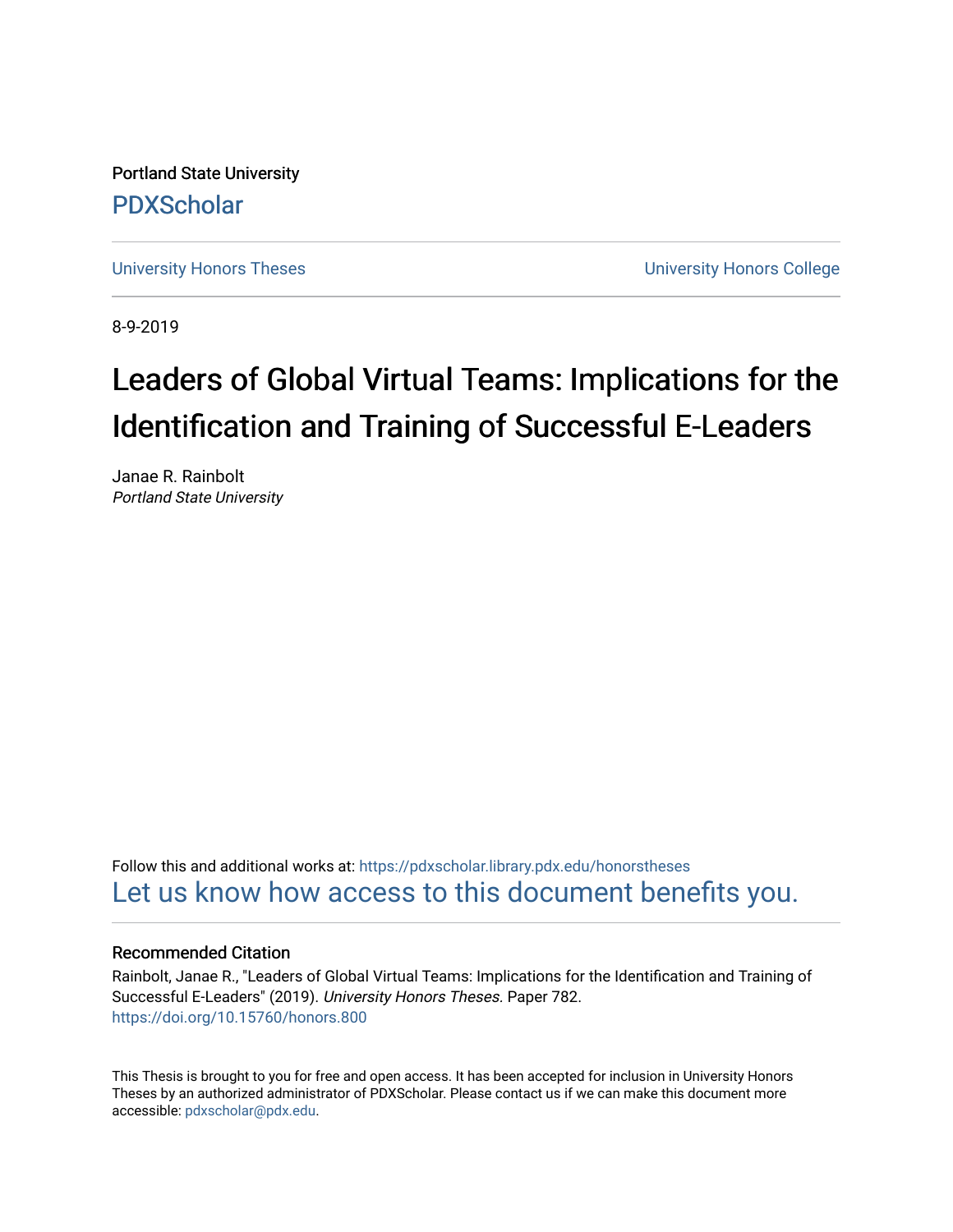Leaders of global virtual teams:

Implications for the identification and training of successful e-leaders

By

Janae Rainbolt

An undergraduate honors thesis submitted in partial fulfillment of the

Requirements for the degree of

Bachelor of Science

In

University Honors

And

Business Administration: Management and Leadership

Thesis Advisor

David E. Caughlin

Portland State University

2019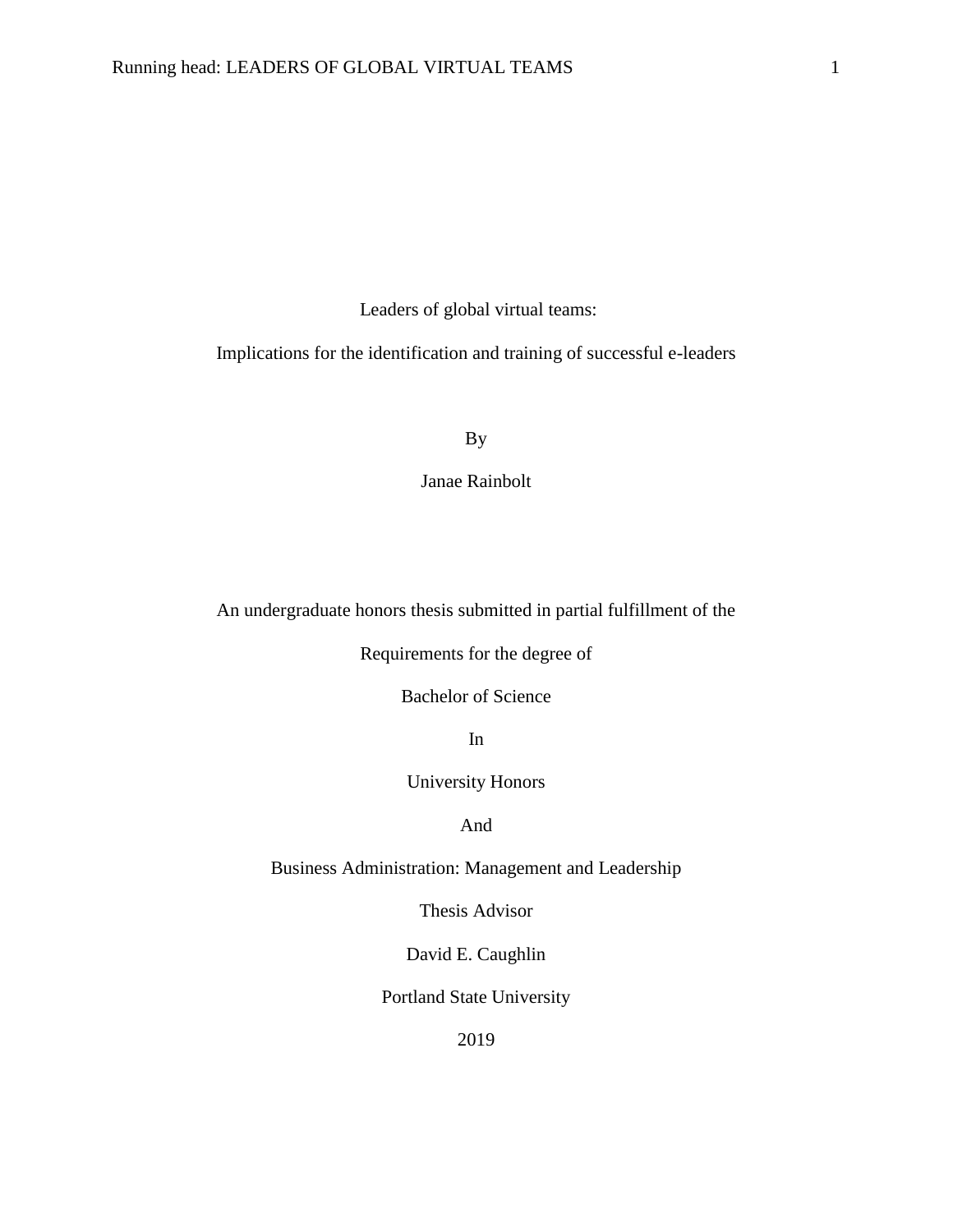#### Abstract

The business environment is an ever-evolving enterprise, and as technology advances so do their operations, allowing for more businesses to become global. This increase in globalization has led to the problem of how to manage these activities around the world. Virtual teams have become one solution, but they present their own challenges in regards to how to effectively manage a team that is culturally diverse and lives in various times zones. Through the analysis of 91 research articles and texts on the topic of e-leadership, this research identifies the most prevalent indicators of the management practices of leaders of efficacious global virtual teams (GVT). This thesis found that trust, cultural intelligence, communication, leadership styles, and technology are key for GVT leadership. These indicators have been linked to personality characteristics for traditional teams and multinational teams. This review will form the proposal for an empirical investigation into the validity of these frameworks towards the study of e-leadership in GVTs.

*Keywords*: *e-leaders, global virtual teams, virtuality, trust, cultural intelligence, transformational leadership, technology*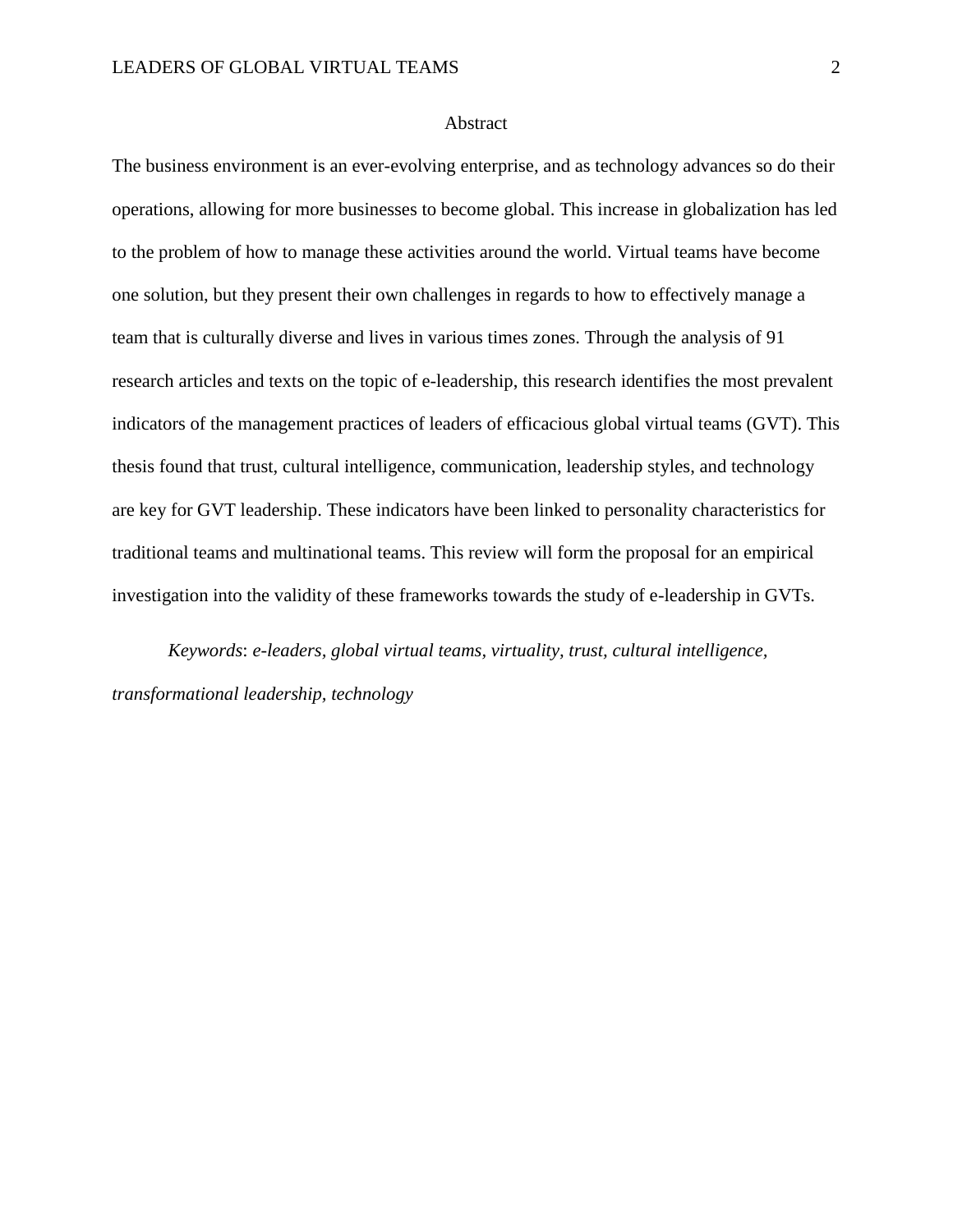# **Leaders of global virtual teams:**

#### **Implications for the identification and hiring of successful e-managers**

The business environment is an ever-evolving enterprise and as technology advances so do their operations, allowing for more businesses to become global. This increase in globalization has led to the problem of how to manage these activities around the world. One solution was the creation of virtual teams because they offer greater adaptability and versatility to meet business demands. Global operations increase the challenges faced by these teams because they have various time zones and increased cultural diversity.

Members of global virtual teams (GVTs) are geographically dispersed in order to handle the new challenges that come from operating globally. In this review, the term "virtual team" is not synonymous with GVT; rather, a virtual team operates virtually but can be composed of members within the same country and often the members are culturally similar. The research in the realm of virtual teams sometimes use these terms interchangeably but this review recognizes the distinct difference between GVTs and virtual teams. The research on both can arguably be generalized to each other in terms of challenges of interacting through technology, leading and lack of interpersonal interaction but this review adds value by addressing the additional demands of leading a GVT. The working definition of GVTs utilized for this research is a team consisting of organizationally, geographically, and/or time dissipated members whose tasks are reliant on the utilization of communication technology (Hosseini, & Chileshe, 2013).

GVTs have the potential to provide organizations with a powerful tool to be more flexible in keeping up with rapid changes in the business environment (Mockaitis, Zander & De Cieri, 2018). A recent survey of 1,620 business respondents from 90 countries found that 89% worked on at least one virtual team and 62% stated they work on a team with three or more cultures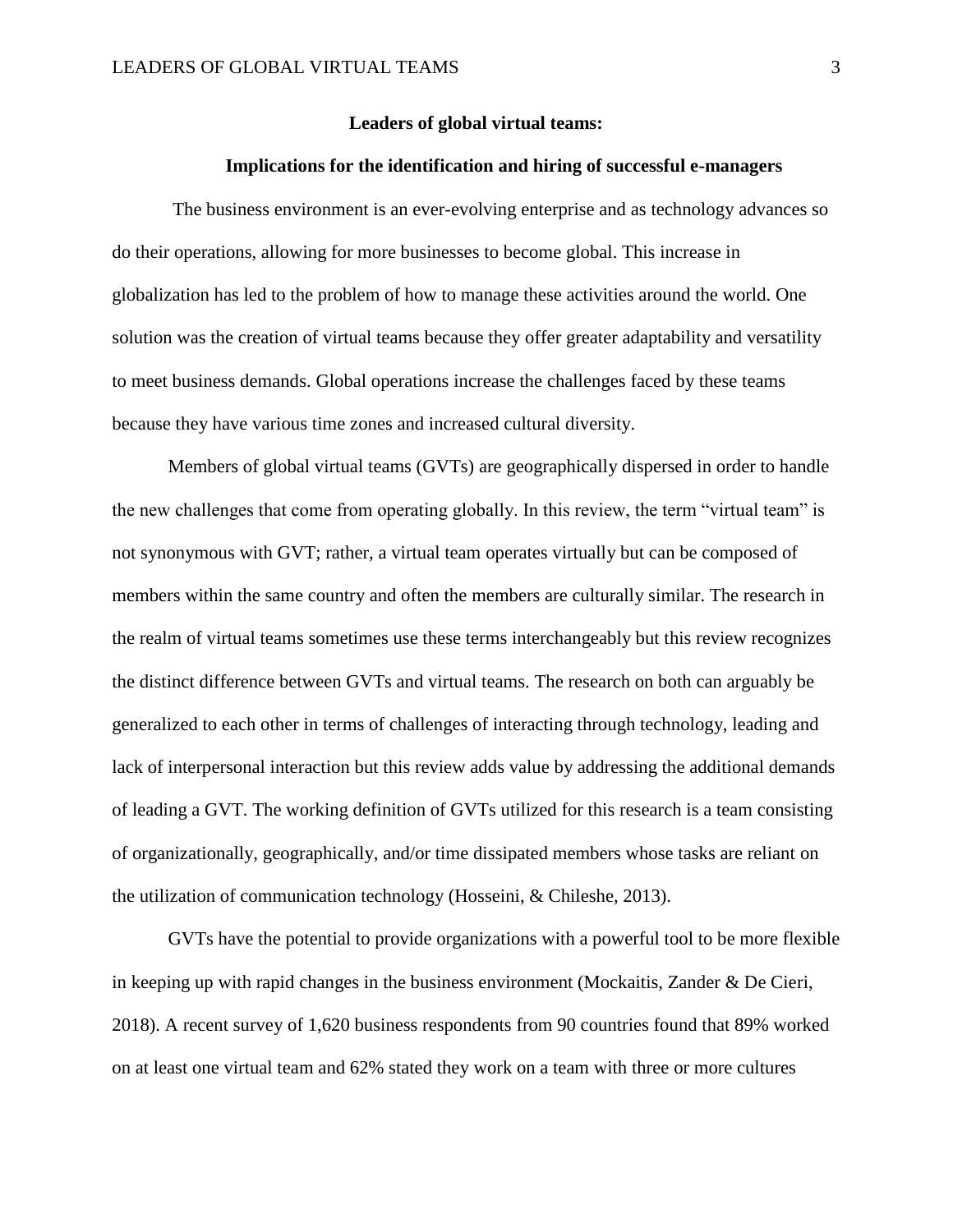# LEADERS OF GLOBAL VIRTUAL TEAMS 4

(RW3 CultureWizard, 2016). While virtual teams assist in creating a positive climate of diversity, they also present their own predicaments in regards to how to effectively lead a team that is culturally diverse and works in various times zones (Mockaitis et al., 2018).

GVTs can be used as an organizational resource, they can increase the exchange of information and knowledge and develop ties through the interaction of team members (Mockaitis et al., 2018). Team members share global business knowledge such as respective trade markets, organizational practices, bureaucratic processes at each location, and this knowledge can then be disseminated to different business locations (Mockaitis et al., 2018). Leaders that are well adapted to working with face-to-face (F2F) teams may not be able to translate these skills in a virtual setting. They may find things like coaching, motivating, and managing a virtual team to achieve high performance difficult to accomplish without F2F interaction (Edison, 2011). The difference in leading virtual teams versus F2F teams is an area of literature that is underdeveloped and presents a more arduous task for their e-managers, and an indisputable fact of GVTs is they have a need for productive management (Hosseini, Zou, Chileshe & Baroudi, 2013).

The issues faced by GVT leaders versus virtual team leaders hang on two key elements – time zones and cultural differences – that can have a positive impact on team relations, communication, and coordination (Lee-Kelley & Sankey, 2008). Leadership theories and practices have been investigated in the management literature, but in many cases, the question still remains whether findings can be generalized to virtual teams. The leadership theory studies for virtual teams are not nearly as expansive as those for F2F teams; further, although the focus of studies on GVTs identify the challenges and necessities to lead an e-team, few offer strategies directed to the e-leader. A number of investigations have focused on relatively stable attributes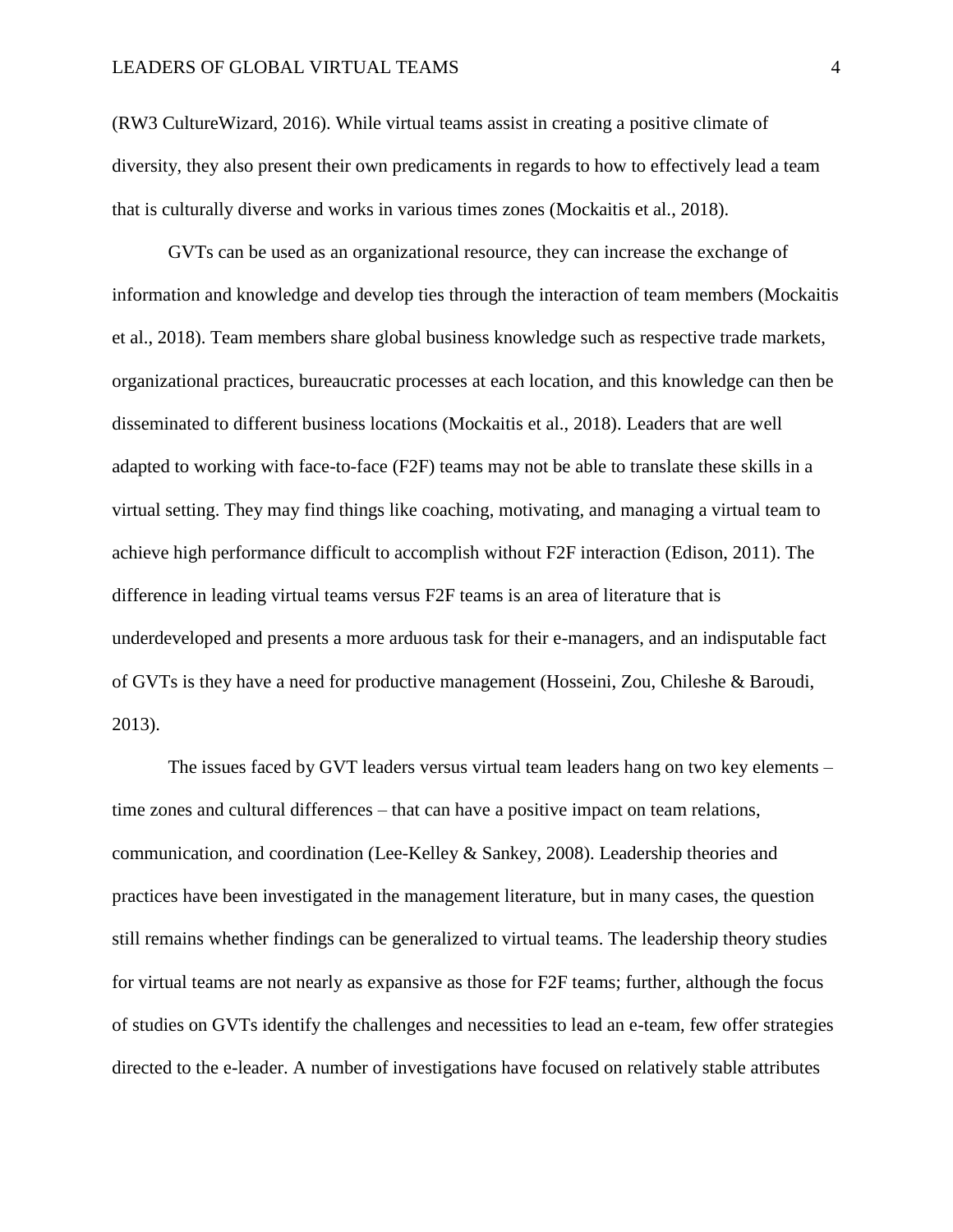of leaders, such as personality characteristics; these attributes have been correlated with effective leadership, but limited research has invested which personality characteristics predict and explain various e-leadership behaviors.

In the present paper, I review the extant literatures (and their intersections) on virtual teams, GVTs, leadership, team-leader personality, and cultural intelligence (CQ). In doing so, I attempt to identify research-informed theory and practices that may inform how organizations incorporate virtual teams into their business operations and how they select and train leaders who can manage GVTs effectively. Previous scholars have attempted to answer parts of this question by addressing leadership in a wired world but few have focused on GVTs specifically and only a small number have worked to give a comprehensive view of all e-leadership requirements. For example, researchers have focused on establishing trust in virtual teams (Greenburg et al., 2007: Sarker et al., 2011). In other instances, GVT leader cultural intelligence is the only virtual team aspect that is investigated (Groves & Feyerherm, 2011). The prevalence of research on virtual teams and global virtual teams is rapidly expanding and this research will give a necessary unification of the divergent literature on e-leadership.

This review is aimed at expanding organizational and leadership insights into the attributes, behaviors, personality characteristics, team building, and interpersonal skills that are a necessity of successful e-leaders of GVTs. *Figure 1* reflects the findings of this research and may also serve as a conceptual guide for understanding how all the concepts of GVT leadership intersect to contribute to team effectiveness. This report offers a qualitative integration and synthesis of the available literature on the obstacles and opportunities that virtual work brings to an organization and strategies for hiring and training the best leader for the job. I will also point to specific gaps in available information on e-leadership, directions for future research and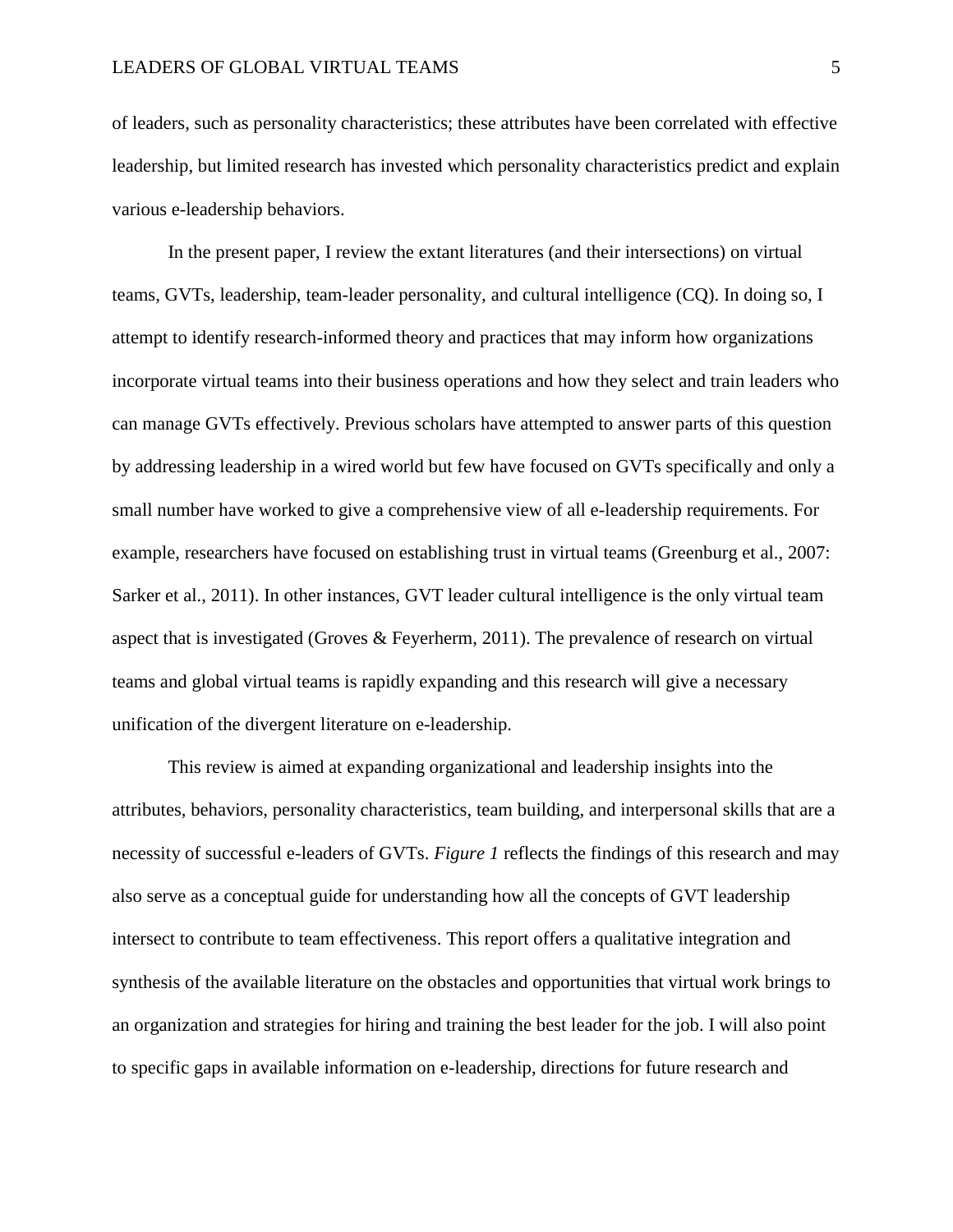propose a new evaluation system for identifying leaders that would be ideal for virtual leadership.





# **Literature Review Methods**

To conduct the literature search for this review, I used a keyword search with different combinations of the following terms: *virtual leadership*, *virtual teams*, *e-leadership*, *e-teams*, and *global virtual teams (GVT)*. I began by searching for academic peer-reviewed sources. I used the following databases and resources to search for academic research and theory papers on the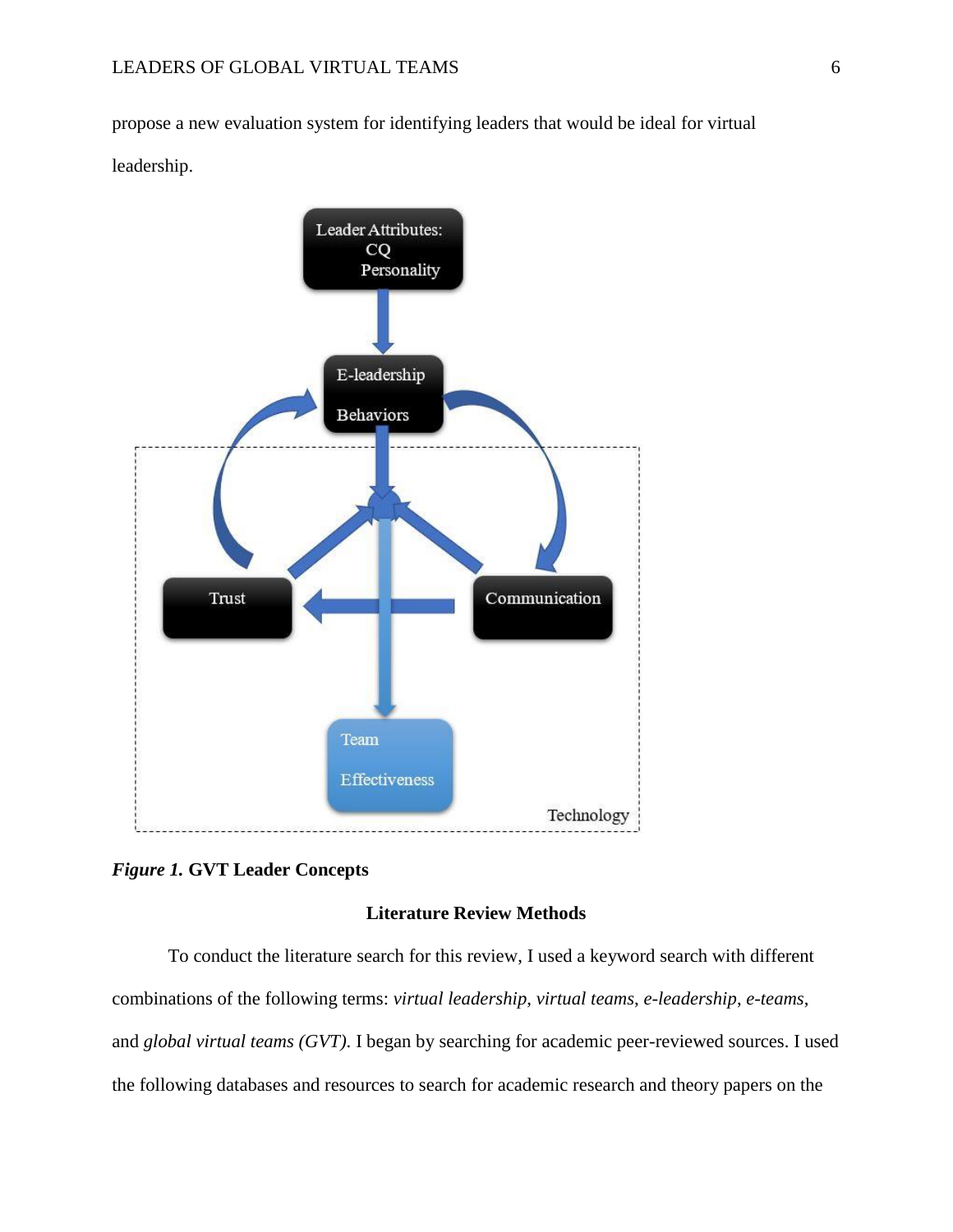aforementioned topics: Google Scholar, Business Source Premier, and Business Expert Press Digital Library. Two research phases were used to identify the specific constructs that are essential to lead GVTs. The first phase was to only search for the topic of e-leadership in order to track what topics have been addressed most frequently in the literature on e-leadership. The following sections address the specific criteria used in these searches for the first stage of my analysis.

**Inclusion criteria.** After identifying an initial pool of articles, in the first stage of the review process, I conducted a thorough review of the articles pertaining to leading virtual teams. In this stage of the research, I used articles in my table to identify key constructs, and if they addressed leading virtual teams and identified multiple focus points in their articles. For example, articles such as Lillian (2014) were used in building the table because it addressed eleadership, communication, trust, diversity, and distance. Another aspect for inclusion is if alternative leadership styles/behaviors were comparatively analyzed for performance in leading virtual teams. I then categorized which unique characteristic(s) of e-leadership was/were identified in each article as essential and used those to narrow the topic into the most critical aspects of e-leadership. Additionally, I used these articles' reference lists to identify other potentially related articles. For the purpose of my review, I focused only on the findings and the identified attributes and behaviors that apply only to virtual teams and GVTs.

**Exclusion criteria.** To track what constructs of virtual leadership were brought up most frequently and their relevance to this paper, a few factors resulted in their removal from *Table 1* but could still be used in the rest of the review. If the article only addressed one sept of virtual leadership, it was not included in the table because its purpose was not overall e-leadership but instead had relevance towards the development of only one e-leadership dimension. For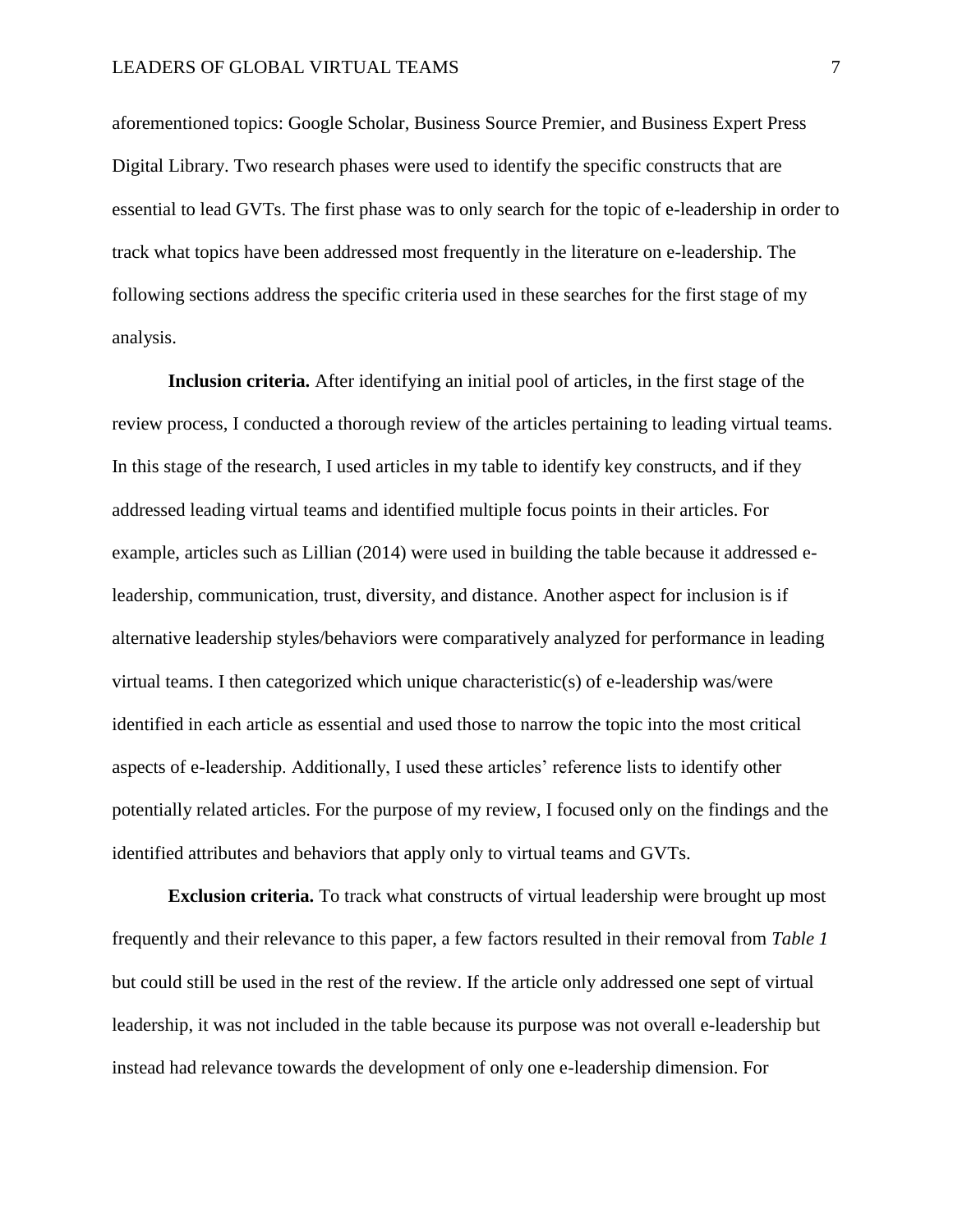example, Breuer, Huffmeier and Hertels (2016) meta-analysis investigated trust and its relation to team effectiveness in virtual teams so it was not included in building the e-leadership table but was used in the second stage of the analysis.

| <b>Constructs Identified in E-Leadership</b> |                |                  |                         |                         |               |                      |
|----------------------------------------------|----------------|------------------|-------------------------|-------------------------|---------------|----------------------|
|                                              |                |                  |                         | Commu                   | <b>Techno</b> |                      |
| <b>Source</b>                                | Trust CQ       |                  | <b>Leadership Style</b> | nication                | logy          | <b>Miscellaneous</b> |
| Anantatmula &                                |                |                  |                         |                         |               | Global Bus.          |
| Thomas $(2010)$                              |                | $\boldsymbol{X}$ | Not Specified           |                         |               | Environment          |
| Andressen et al.,                            |                |                  |                         |                         |               | Motivation/Virt      |
| (2012)                                       |                |                  | Transformational/Self   |                         |               | uality               |
| Balthazard, Waldman                          |                |                  |                         |                         |               |                      |
| & Warren (2009)                              |                |                  | Transformational        |                         |               |                      |
| Bell & Kozlowski                             |                |                  |                         |                         |               | Development          |
| (2002)                                       |                | X                | Self-Managing           | X                       | X             | functions            |
| Cascio & Shurygailo                          |                |                  |                         |                         |               |                      |
| (2003)                                       | X              | X                | Not Specified           | X                       | X             |                      |
|                                              |                |                  |                         |                         |               | Managing             |
| Chang and Lee (2013)                         |                |                  | Transformational        |                         |               | Conflict             |
| Dennis et al. (2013)                         |                | X                | Not Specified           | X                       |               | <b>Team Building</b> |
| DeRosa (2011)                                | $\overline{X}$ |                  | Not Specified           | X                       | X             | Training             |
|                                              |                |                  |                         |                         |               | Diversity,           |
|                                              |                |                  |                         |                         |               | Inclusion,           |
| Derven (2016)                                |                |                  | Inclusive               |                         | X             | <b>Conflict MGMT</b> |
| Eseryel, Y. & Eseryel,                       |                |                  |                         |                         |               | Action-              |
| D. (2013)                                    |                |                  | Transformational        |                         | X             | Embedded             |
| Gajendran & Joshi                            |                |                  |                         |                         |               |                      |
| (2012)                                       |                |                  | <b>LMX</b>              | X                       |               |                      |
|                                              |                |                  |                         |                         |               | Work                 |
| Hambley et al., (2007)                       |                |                  | Not Specified           | $\overline{\mathrm{X}}$ | $\mathbf X$   | Personalization      |
| Hoch & Kozlowski                             |                |                  | shared team             |                         |               | Structural           |
| (2014)                                       |                |                  | leadership              |                         |               | Supports             |
| Hajro & Pudelko                              |                |                  | Inspiration &           |                         |               | Knowledge            |
| (2010)                                       |                | X                | Motivational (T)        |                         |               | Transfer             |
| Hosseini et al., (2013)                      | X              | X                | Holistic approach       | X                       | X             |                      |
| Huang et al., (2010)                         |                |                  | Transactional &         |                         |               |                      |

| <i>Table 1.</i> Essential elements of Productive Virtual Teams |  |  |  |
|----------------------------------------------------------------|--|--|--|
|----------------------------------------------------------------|--|--|--|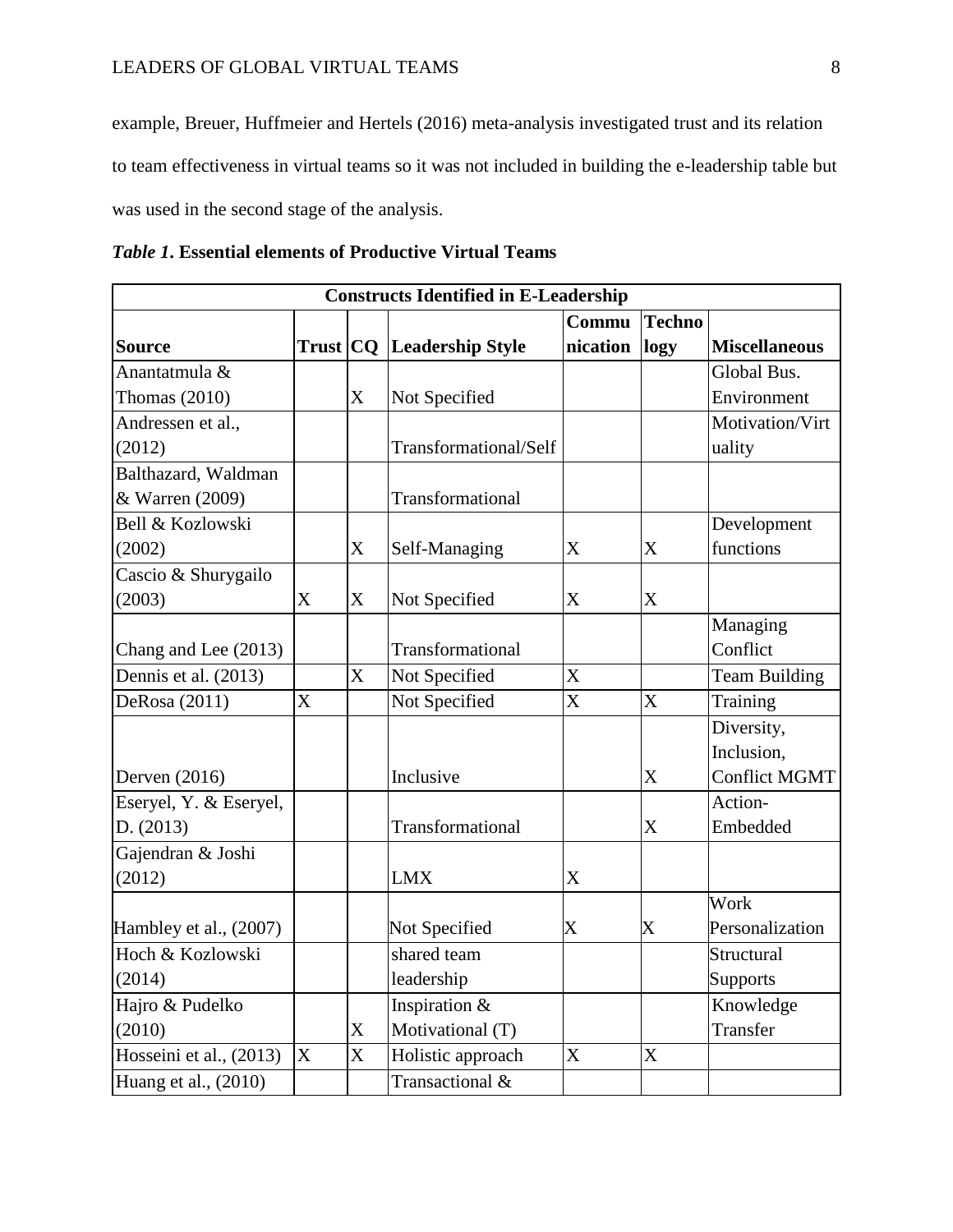|                         |   |                   | transformational   |   |   |                |
|-------------------------|---|-------------------|--------------------|---|---|----------------|
|                         |   |                   |                    |   |   | GVT experience |
|                         |   |                   |                    |   |   | & cross-       |
|                         |   |                   | Transactional &    |   |   | generational   |
| Iorio & Taylor $(2015)$ |   |                   | transformational   | X | X | teams          |
| Lee-Kelley & Sankey     |   |                   |                    |   |   |                |
| (2008)                  | X | X                 | Not Specified      | X |   |                |
| Lauring & Jonasson      |   |                   | Inspiration $\&$   |   |   |                |
| (2018)                  | X | $X_{\mathcal{L}}$ | Motivational (T)   | X |   |                |
|                         |   |                   | Multi-Level, LMX,  |   |   |                |
|                         |   |                   | Transformational & |   |   |                |
| Liao (2017)             | X |                   | Transactional      |   | X | All 3 styles   |
|                         |   |                   | Inspiration $&$    |   |   | Distance &     |
| Lillian $(2014)$        | X | X                 | Motivational (T)   | X |   | Time           |
|                         |   |                   |                    |   |   | task clarity,  |
| Maduka et al., (2018)   | X |                   | Transformational   | X | X | personality    |
| Poulson & Ispen         |   |                   |                    |   |   | Working        |
| (2017)                  | X |                   | Not Specified      |   |   | conditions     |
| Purvanova & Bono        |   |                   |                    |   |   |                |
| (2009)                  |   |                   | Transformational   |   |   |                |

As shown in *Table 1*, there has been an extensive investigation into what are the most important factors of leading a virtual team. Of those identified the ones that emerge most frequently are trust, transformational leadership or a sub-dimension of transformational leadership indicated with (T), cultural intelligence (CQ), communication, and technology. Based on the findings in *Table 1*, the second stage involved searching for articles on each construct identified to understand their relevance, definitions, and strategies as they pertain to e-leadership. These factors do not function independently of each other but are intersectional and can serve to enhance or inhibit GVT performance. All of the factors identified will be fully explored by defining these concepts in regards to virtuality and their importance, as well as strategies for eleaders. The topic of communication, while it is brought up substantially in the extant literature on virtual teams, it is standardly tied to another aspect of e-leadership. It is for this reason that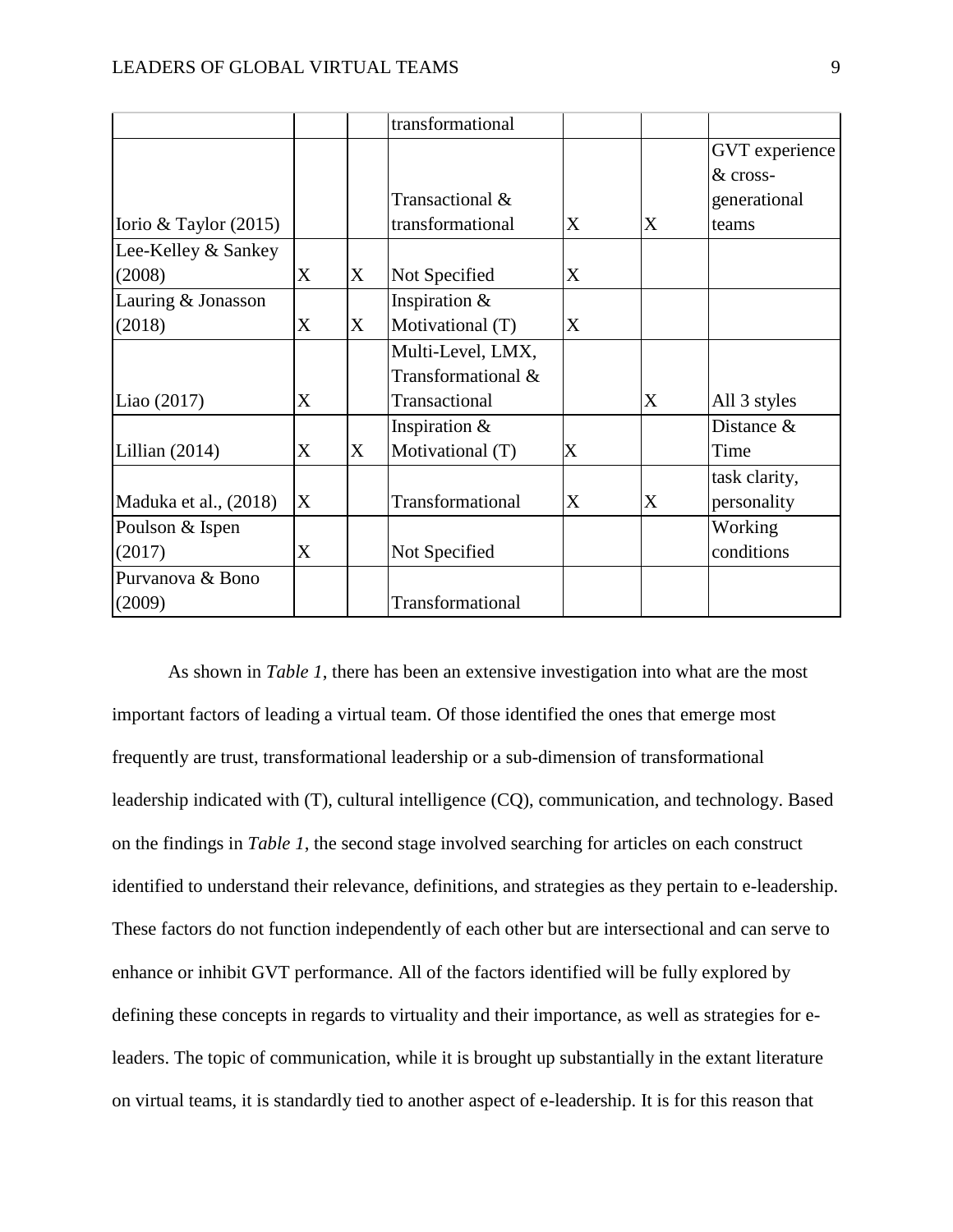this review will address communication as a subset to trust, e-leadership behaviors, cultural intelligence, and technology.

#### **Trust**

Trust is brought up most frequently as an imperative to leading a virtual team. Similar to F2F teams, trust affects the performance of all teams and has been established as vital to meet team and organizational objectives. Trust is addressed as: trust in leader, trust between members, and their composite, team trust. Previous research shows that trust is an increasingly more prominent indicator of virtual teams' objective achievements and success (Germain, 2011). Trust not only has an impact on the overall performance of the team but can also serve as a predictor of the performance of team members at the individual level (Sarker, S., Ahuja, M., Sarker, S., & Kirby, 2011). When it comes to building trust in a F2F team, F2F interactions is an important step in gaining team members trust (Dennis, Meola & Hall, 2013). An initial meeting is not feasible for all GVTs due to time or budget constraints and this lack of initial interpersonal interaction can serve to inhibit trust. Many articles on virtual team effectiveness stress that even just one F2F meeting in the initial stages of the team can greatly benefit team members trust, knowledge sharing and team productivity (Dennis et al., 2013; Kuruppuarachchi, 2009; Marlow, Lacerenza, & Salas, 2017; Vayrynen & Alto, 2013).

## **Definition of Trust**

The most frequently cited definition of trust used in virtual team research is "the willingness of a party to be vulnerable to the actions of another party based on the expectation that the other will perform a particular action important to the truster, irrespective of the ability to monitor or control the other party" (Mayer, Davis, & Schoorman, 1995, pg. 712; Guinaliu & Jordan, 2015; Sarker, Ahuja, & Kirkeby, 2011; Ford, R., Piccolo, & Ford, L., 2017; Bruer,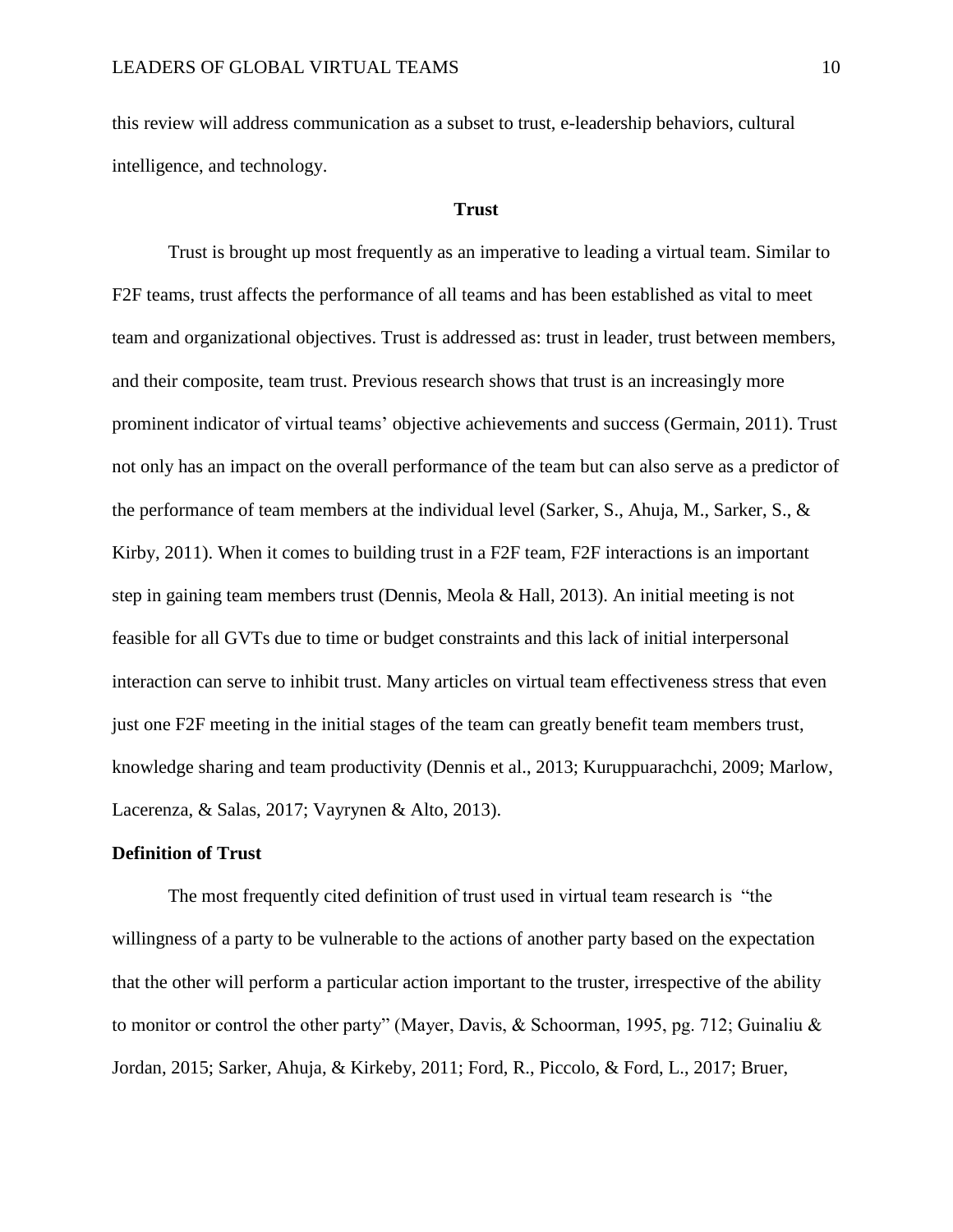Huffmeier, & Hertel, 2016; Choi, & Cho, 2019). In Guinaliu and Jordan's (2016) study, they adapted the definition of trust to characterize the members' trust in a leader as, "the expectation or belief that one can rely on the words and actions of the leader and that the leader will have good intentions for the team at all times" (p.60). Both of these definitions indicate that leaders need to focus on developing trust personally with their staff, between the individual members and work towards the establishment of "team trust" (Breuer, Hertel, & Huffmeier, 2016). Team trust may be conceptualized as the summation of the individual experiences of the team members into a concentration of shared impressions, and perspectives (De Jong & Elfring, 2010; Breuer et al., 2016).

# **Importance of Trust in GVTs**

Trust has the ability to affect multiple aspects of a team's processes, and it can hinder participation, collaboration, contribution, innovation, product quality, and team member retention (Breuer et al., 2016; Choi & Cho, 2019; Coovert, Miller & Bennett, 2017; Germain, 2011; Greenburg, P., Greenburg, R., & Antonucci, 2007; Guinaliu & Jordan, 2016; Sarker et al., 2011). Establishing trust in virtual teams is essential because of the potential benefits it can have on the organization. In a study by Breuer, Huffmeier, and Hertal (2016), trust was more strongly associated with team performance in virtual teams as compared to F2F teams. Trust has been shown to positively affect team-related attitudes, information processing, coordination, and cooperation between members, as well as, knowledge sharing, and team learning (Breuer et al., 2016). High levels of trust in virtual teams can inspire a spirit of cooperation and information exchange despite team diversity (Curseu, & Schruijer, 2010). Evidence shows that virtual teams have more difficulty developing trust due to the technology-mediated communications, but there are some procedures that can lessen this effect (Greenburg et al.,2007; Ferrell & Kline, 2018).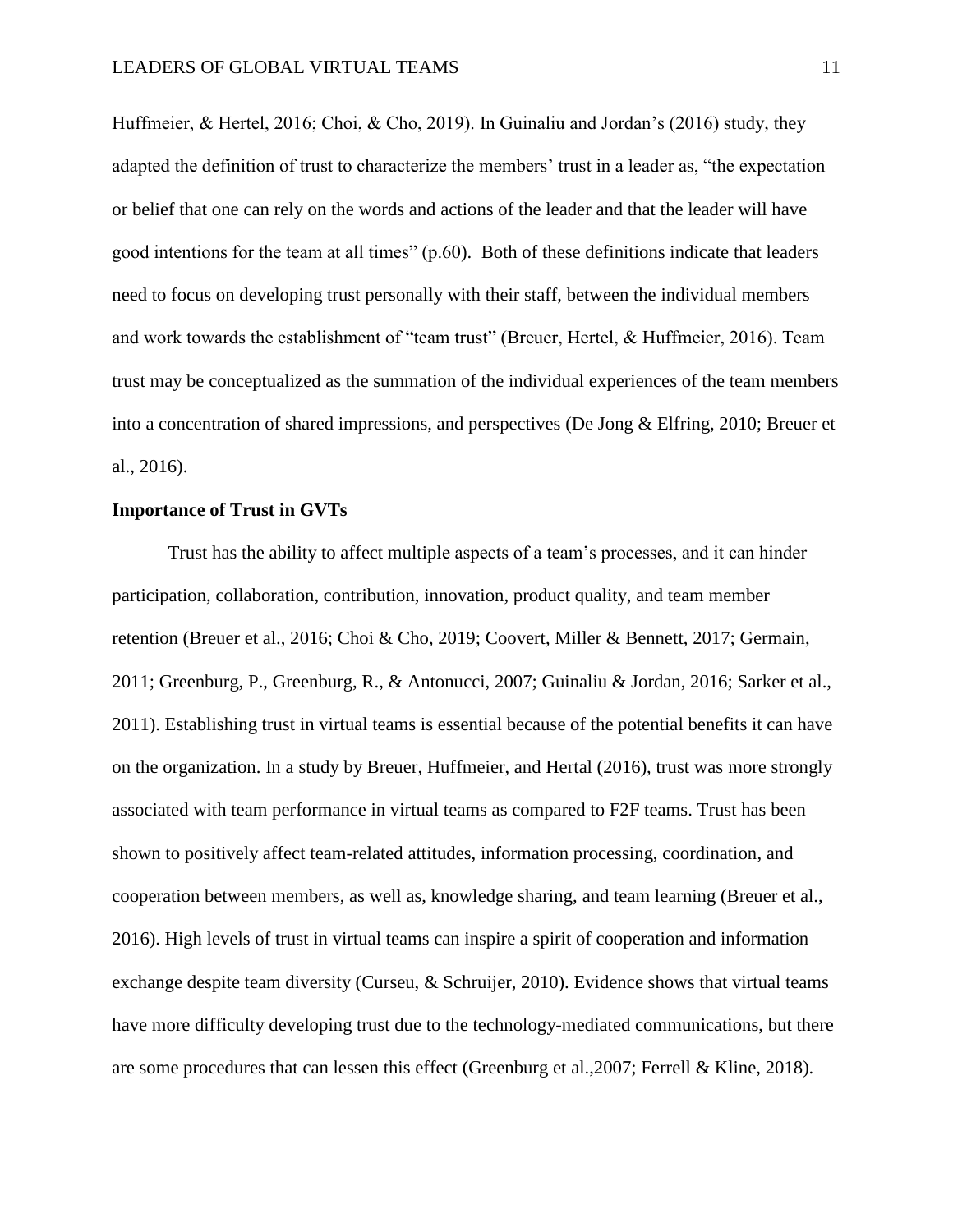Previous research has identified strategies on how an e-leader can develop trust within a virtual team.

Even with modern technological advances such as Google Hangouts/Meet and video conferencing, trust is difficult to develop because virtual teams do not have the same social amplitude of traditional teams (Greenberg, et al., 2007). In F2F team meetings, people have the ability to see each other's nonverbal communications such as body language, facial expressions, and social cues that make F2F have higher social amplitude than GVTs. The lack of physical interaction in GVTs lessons the amount of information members can glean from their interactions. Virtual teams are recognized to have a higher degree of uncertainty due to the nature of their operations; trust can serve to reduce this level but is also more challenging to build because of the technologically-enabled communication style (Coovert, et al., 2017; Germain, 2011). Virtual work also has an effect on the perception of the team members and they can easily feel that because they do not work within the organization's offices that they will be forgotten (Ford, et al., 2017).

Aspects of virtual teams can also handicap team processes. Often virtual teams are assembled for the purpose of a single project and this can alter the attitudes of team members (Sarker et al, 2011). Elements like this can cause fear of work exploitation of team members and make trust a critical component of team success (Sarker, et al., 2011). The task of the virtual leader is to break down the barriers to trust through the use of strategies that have been shown to be effective in previous studies. The trust barriers they will need to consider are individual, teambased, organizational, and technological (Germain & McGuire, 2014). Team based barriers can include; lack of social interaction, cultural differences, and deficient direction from leadership (Germain & McGuire, 2014). Individual barriers are aspects such as unwillingness to participate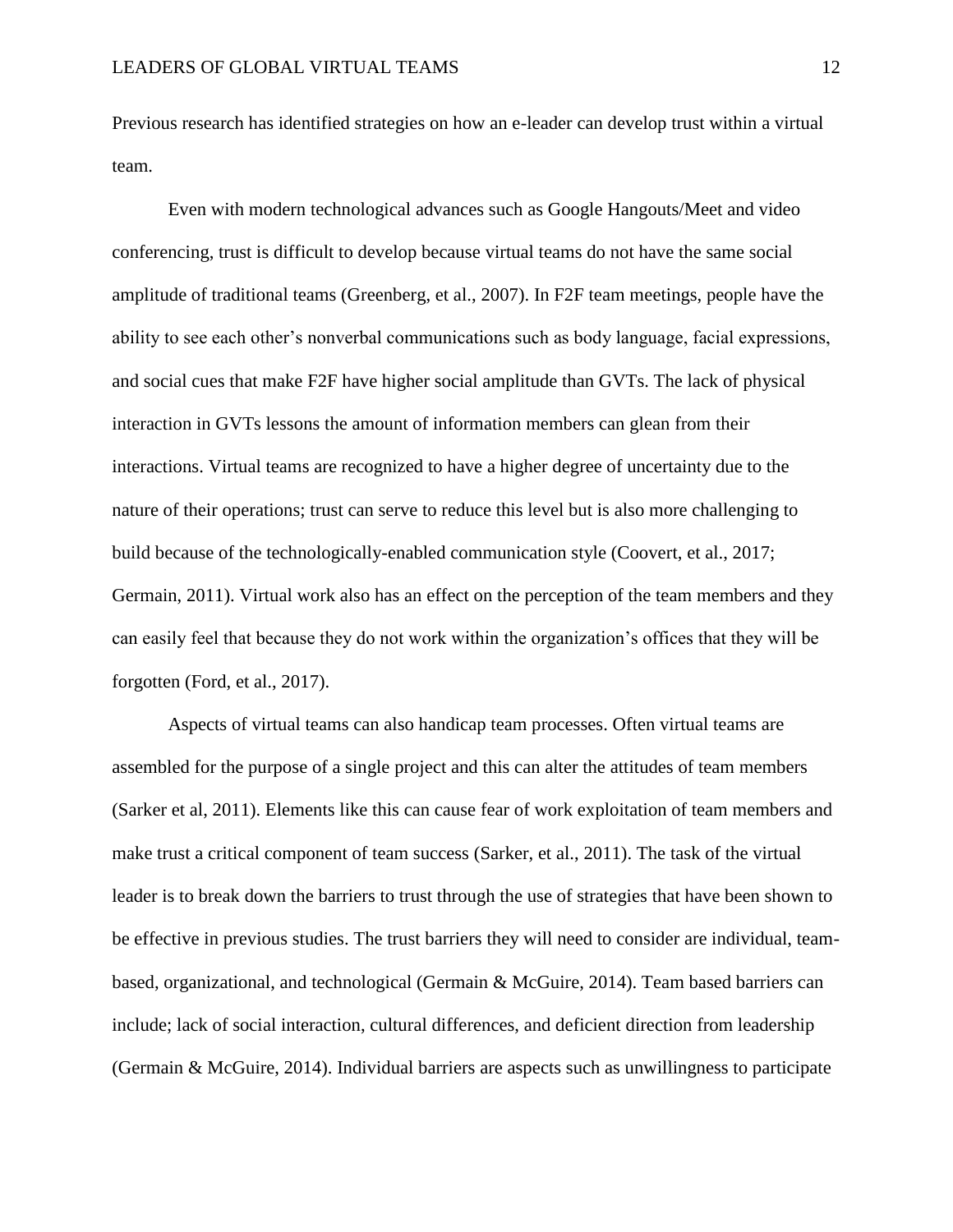in information sharing with team members or lack of connection to the team (Germain  $\&$ McGuire, 2014). Examples of technological barriers – which will be discussed in a later section – are media richness, complexity or individual knowledge of the tools being utilized and lack of instantaneous communication (Germain & McGuire, 2014). Organizational barriers are when there is a lack of formal structures outlined for the virtual team (Germain & McGuire, 2014).

# **Trust and Communication**

Trust and communication have been shown to influence individual performance (Ferrel & Kline, 2018; Sarker, et al., 2011)**.** In GVTs there has been found that too much communication can have a significant negative impact on the perceived performance of the overly communicative individual, but this situation appears to most problematic when individuals that have not gained the trust of the team (Chang, Hung & Hsieh, 2014; Sarker, et al. 2011). If an individual has developed trust, research has shown that the opposite effect occurs, and their communicativeness is seen as positive and productive (Sarker, et al., 2011). Communication standards are important to the development of trust in GVTs, and there is such a thing as too much communication (Greenburg et al., 2007; Sarker, et al., 2011; Verberg, Bosch-Sijtsema & Vartiainen, 2013). This is why it is crucial that e-leaders establish communication norms at the beginning stages of the team project (Edison, 2011; Greenburg et al., 2007; Marlow et al, 2017; Sarker et al., 2011).

The applicability and necessity of communications are more important than sending abundant communications, and the e-leader should ensure that team members are sending emails that are applicable to the recipient (Verberg et al., 2013). In order to effectively lead a diverse GVT, leaders need to be apparent when communicating the duties of members to circumvent confusion (Greenberg et al., 2007). In a literature review of the research on virtual teams by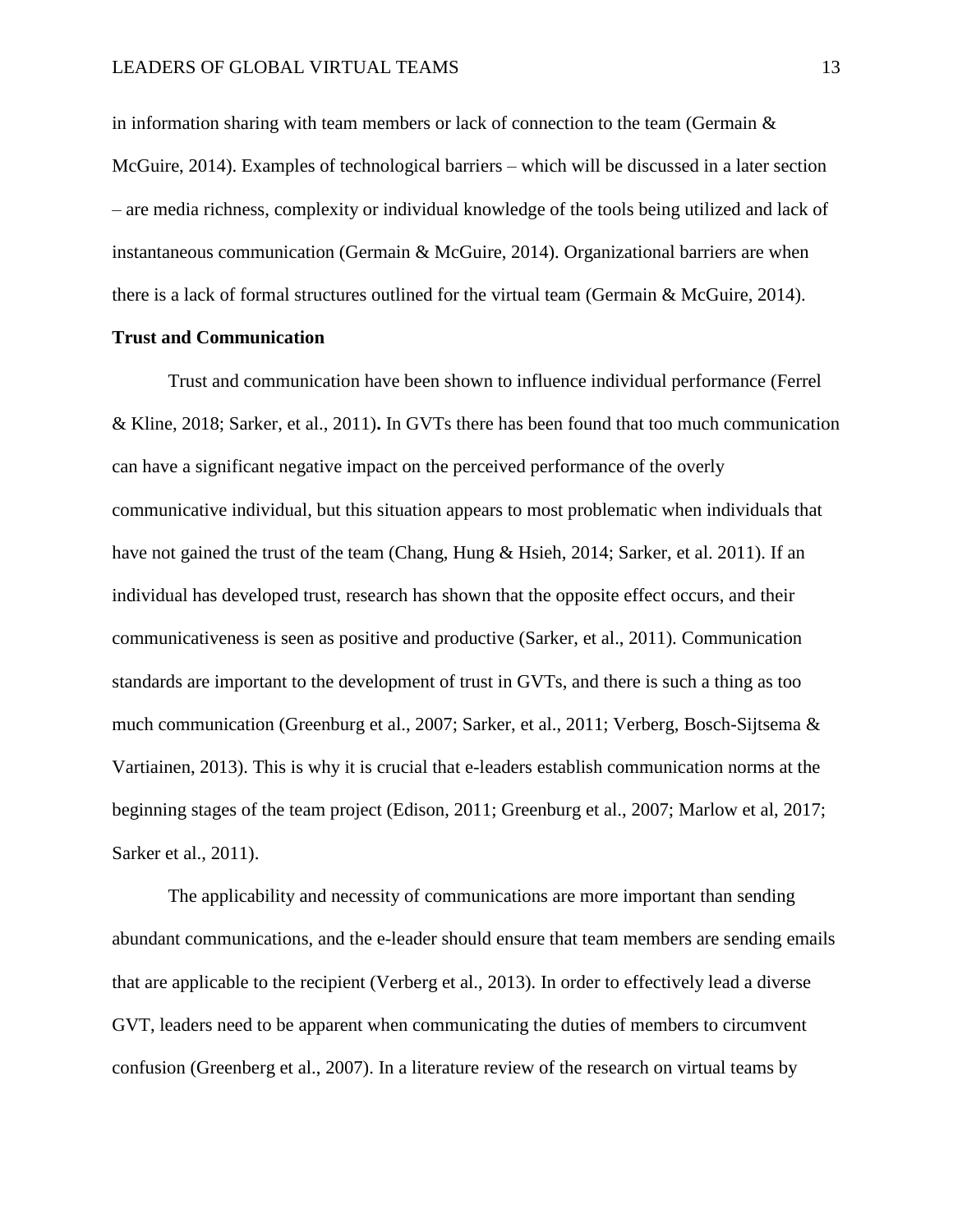Marlow, Lacernza, and Salas (2017), the authors found that the communication norms that leaders establish should place emphasis on the acknowledgment of team members, frequency, and response quality. To maintain trust throughout the duration of the team it is important to consider the timeliness of responses and, if a member is going to be absent, to inform team members ahead of time, as these strategies may mitigate trust minimization (Marlow, et al., 2017).

It is also important to take into consideration the factors of misinterpretation or miscommunication; this is why trust is so pivotal to GVTs. For example, a misinterpreted email can often go without response if trust is low (Chang et al., 2014; Marlow et al., 2017). Allowing situations like these to go unchecked can be detrimental to the team's function because it may hinder information sharing, which is central to GVT performance (Marlow et al., 2017). In another study, it was found that team-based rewards served to increase communication among team members in virtual teams (Rack, Ellwart, Hertel, & Konradt, 2010).

#### **Trust Development Strategies**

The beginning phase of a virtual team is a decisive time for the development of trust (Germain & McGuire, 2014). After all team members are identified it is necessary for the leader to take steps to begin building the relationships amongst the team members. Before work begins, introductions of the team members – which includes their qualifications, endorsement by the team leader, background information, personal work style, and their role within the team – must be held (Ford et al., 2017; Greenburg et al., 2007). In this phase, Greenburg (2007) also suggested a team building strategy whereby the members conducted interviews with each other to learn each other's background and then presented their interviewee to the rest of the team. This initial meeting has the potential to build rapport and set the team up for open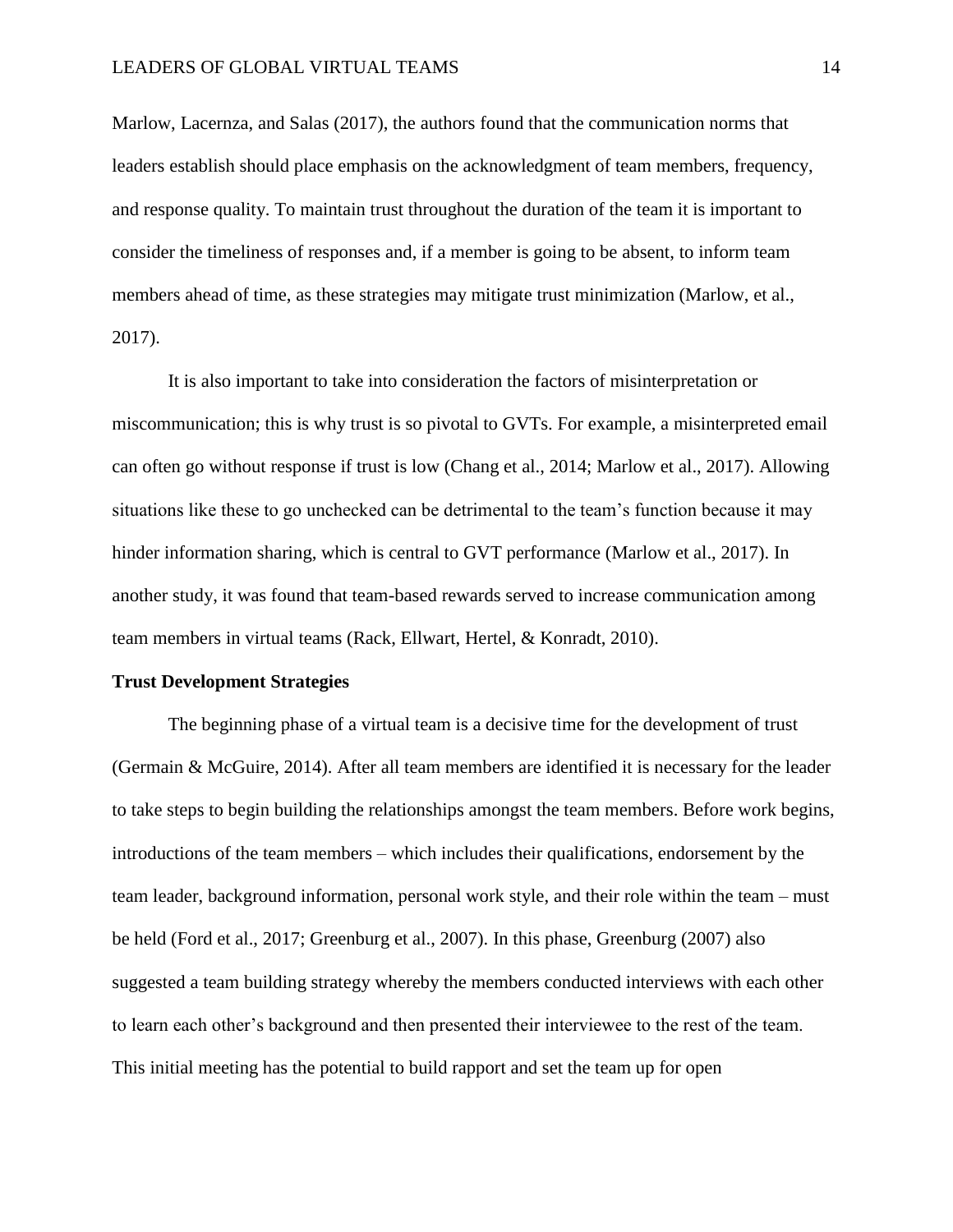communication and knowledge sharing (Ferrell & Kline, 2018). Another construct to trust is that the leader needs to clarify the reason behind the team's formation and define the team goals (Eidson, 2011). This step is necessary so that the team members grasp the objective of their work and how it fits in with the organization's goals (Eidson, 2011).

In the developmental stages, it is also imperative that the leader sets guidelines for behavioral norms such as responsiveness, reliability, and consistent follow-through (Peters & Karen, 2009; Germain, 2011). Strategies such as sharing of group goals and openness of organizational activities can aid in the early establishment of a collective identity (Germain, 2011; Ford et al., 2017). In previous research, the installation of these two trust strategies is referred to as swift trust (Germain, 2011). These studies have shown that gaining swift trust in a virtual team will enhance their performance and quick-start the communication and information sharing processes among team members (Germain, 2011; Germain & McGuire, 2014; Ferrell & Kline, 2018). In order for trust to swiftly develop in virtual teams, members may need more time and encouragement from leadership to engage in social communication prior to the onset of work activities (Germain & McGuire, 2014). By building these social connections first, it will aid the team's development of shared norms and values, which is especially important in the absence of previous work exchanges (Germain & McGuire, 2014). By using activities such as online team building, and customization of tasks for individual employees, trust can emerge (Germain, 2011). Online team building activities should be organized in such a way that it requires members to share past experiences and personal values (Ferrell & Kline, 2018; Germain, 2011).

Training on how to be a virtual employee can be useful even to those that have previously worked in this environment. This training should address multiple characteristics of virtual work that employees will encounter (Greenburg et al. 2007; Ford et al. 2017). Recognition of the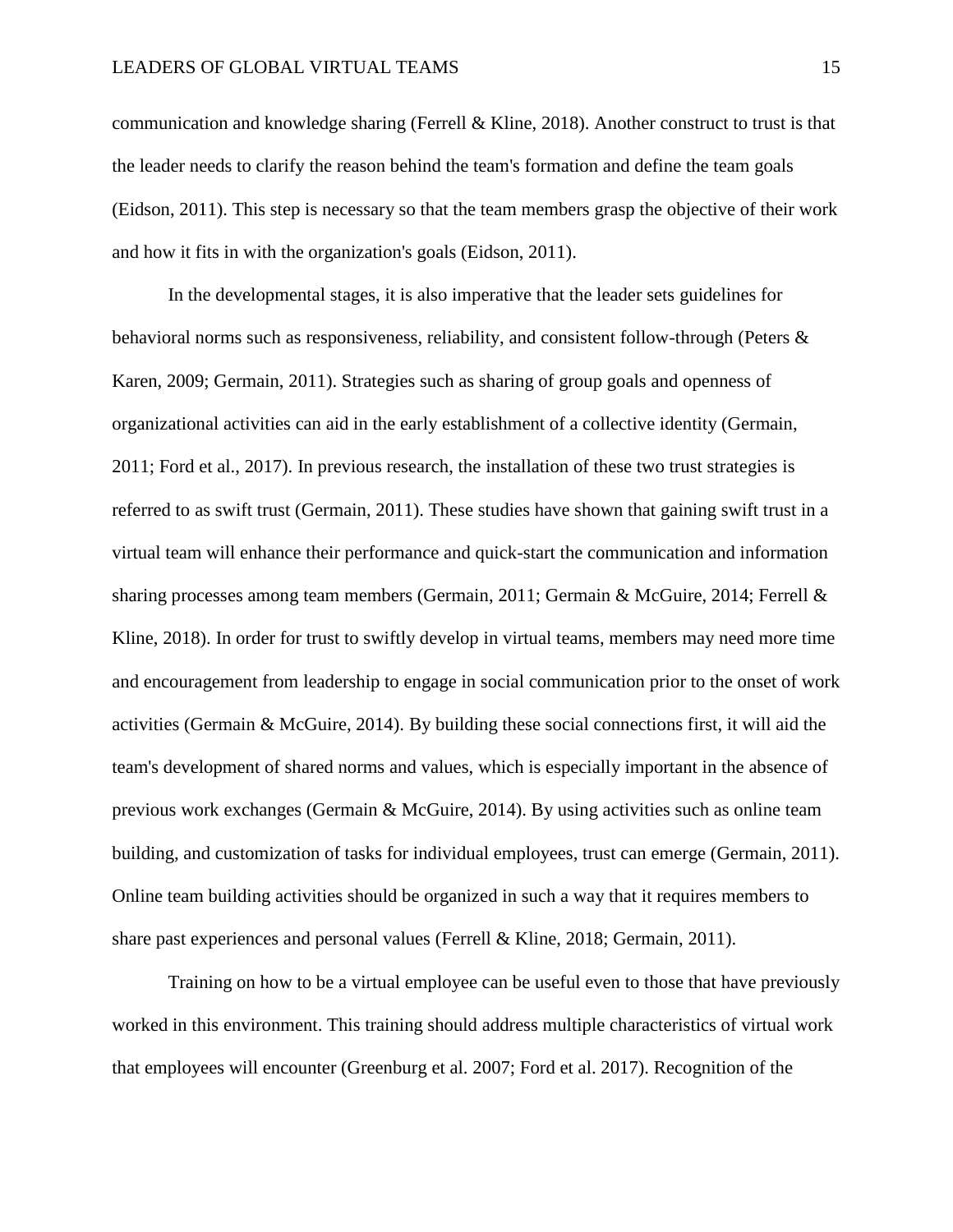unique challenges that employees might face while working in a virtual team. Technical training on the platform used at the organization, as well as recognizing that team members might experience technical challenges that may inhibit communication (Greenburg et al., 2011). At times, there might be a communication lag due to technical issues, and this can be misinterpreted as a disengaged or un-participative member. It is important that there is a strategy set in place for these situations to prevent loss of trust (Greenburg et al., 2011).

Trust is a dynamic concept in virtual teams and needs to be managed throughout the entirety of the team's duration (Coovert et al., 2017). Monitoring of the team during the period of the team's project(s) is a part of the e-leadership strategy. As with any team setting, there are common problems that may develop over the life of the team. These need to be checked by the team leader, F2F teams often have innocuous joking and kidding between members of the team. In the virtual setting, these can easily be misinterpreted and create conflict between members and damage the team's trust, and should be discouraged by the e-leader (Greenburg et al., 2011). In addition, leaders should be on the lookout for the growth of unofficial subgroups, as these can create tension by individuals being left out of work knowledge and information sharing (Greenburg et al., 2011). Keeping track of communication frequency to ensure that all members are responding swiftly to their counterparts and encourage non-task related communication (Ford et al., 2017; Greenburg et al., 2011). Trust in virtual teams can be negatively impacted by a lack of communication frequency or silence of a member (Sarker et al., 2011). One study found an organization that employed a virtual break room tool, which was used for communication between employees and when someone entered the break room other members received a notification (Ford et al., 2017). This strategy shows employees that the organization is taking steps to try and outweigh the isolation of virtual employees and conveys a message of caring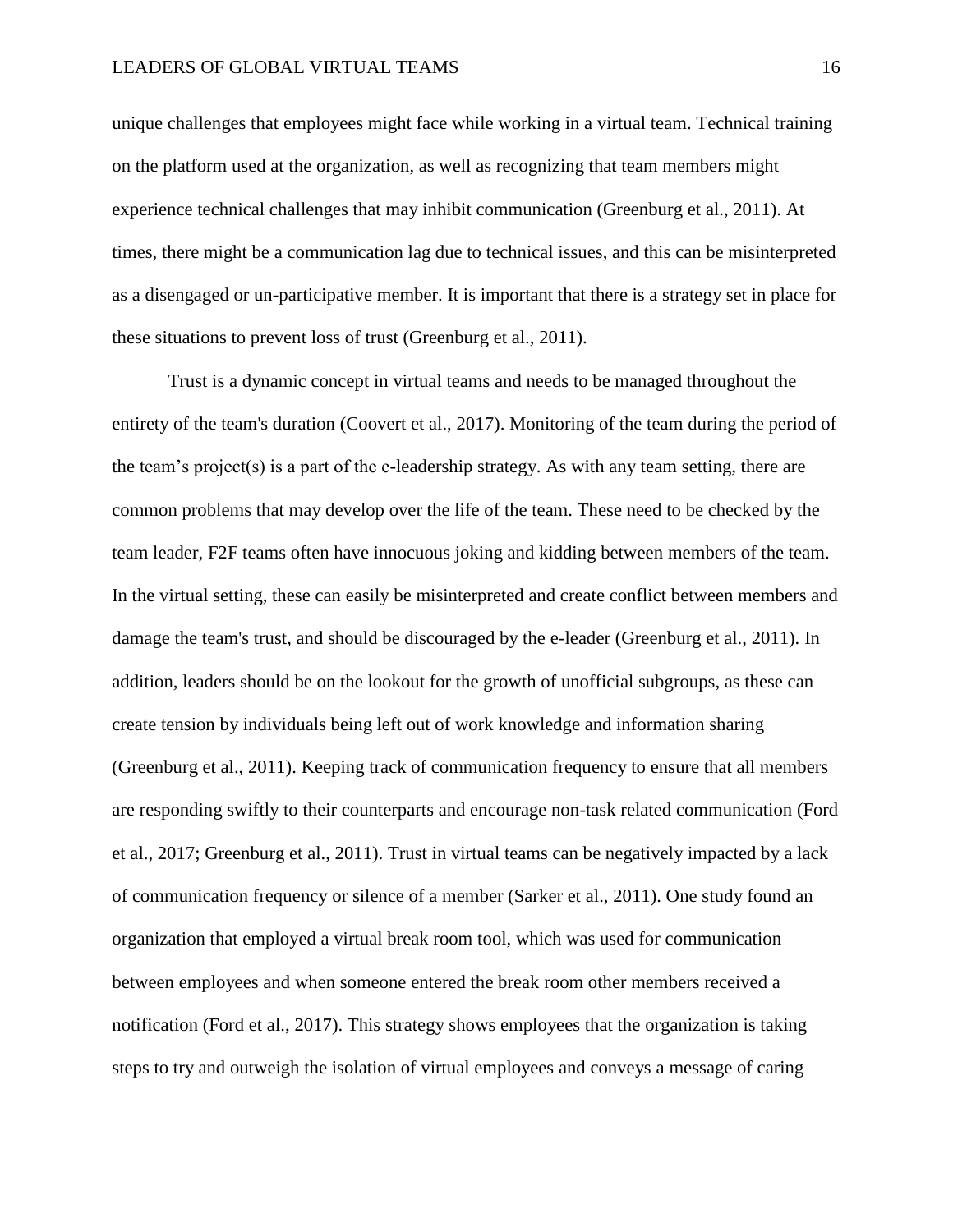(Ford et al., 2017). Automated recording of team interactions online can serve to increase trust because it lessens the perceived risks from team members slacking or freeriding (Breuer et al., 2016).

The reward structure is an important element of team trust towards its development and its maintenance. Some research on virtual teams has found that prevalent methods used in F2F environments such as competitive rewards will be damaging to a virtual team (Edison, 2011; Germain, 2011; Greenburg et al., 2007). The results of using competitive rewards in a virtual team can prove disastrous, as they have been found to negatively impact the perception of team members motives, information sharing, and their ability to work together towards common goals (Edison, 2011; Greenburg et al., 2011). Instead, the use of cooperative rewards has been found to be powerful at maintaining a positive team climate of trust (Ford et al., 2017; Germain, 2011; Polzer, Crisp, Jarvenpaa & Kim, 2006). Cooperative and team-based awards are given based on the performance of the team as a whole. Studies have shown that in a virtual environment this is the best method in order to maintain trust and communication between team members (Rack, et al., 2010). Another aspect of reward structure that needs to be taken into consideration is individual recognition to the team effort. Even though the reward should be disseminated equally to the members, research suggests that leaders do a virtual award ceremony where individual achievements and contributions to the team are recognized (Greenburg et al., 2011).

| <b>Table 2. Trust Strategies</b> |  |
|----------------------------------|--|
|----------------------------------|--|

| <b>Trust</b>                |                                                |  |  |  |
|-----------------------------|------------------------------------------------|--|--|--|
|                             | Introduce team members through a video         |  |  |  |
|                             | conference, including; qualifications, give an |  |  |  |
| <b>Beginning Strategies</b> | endorsement, background information, personal  |  |  |  |
|                             | work style and their role in the team          |  |  |  |
|                             | DR.                                            |  |  |  |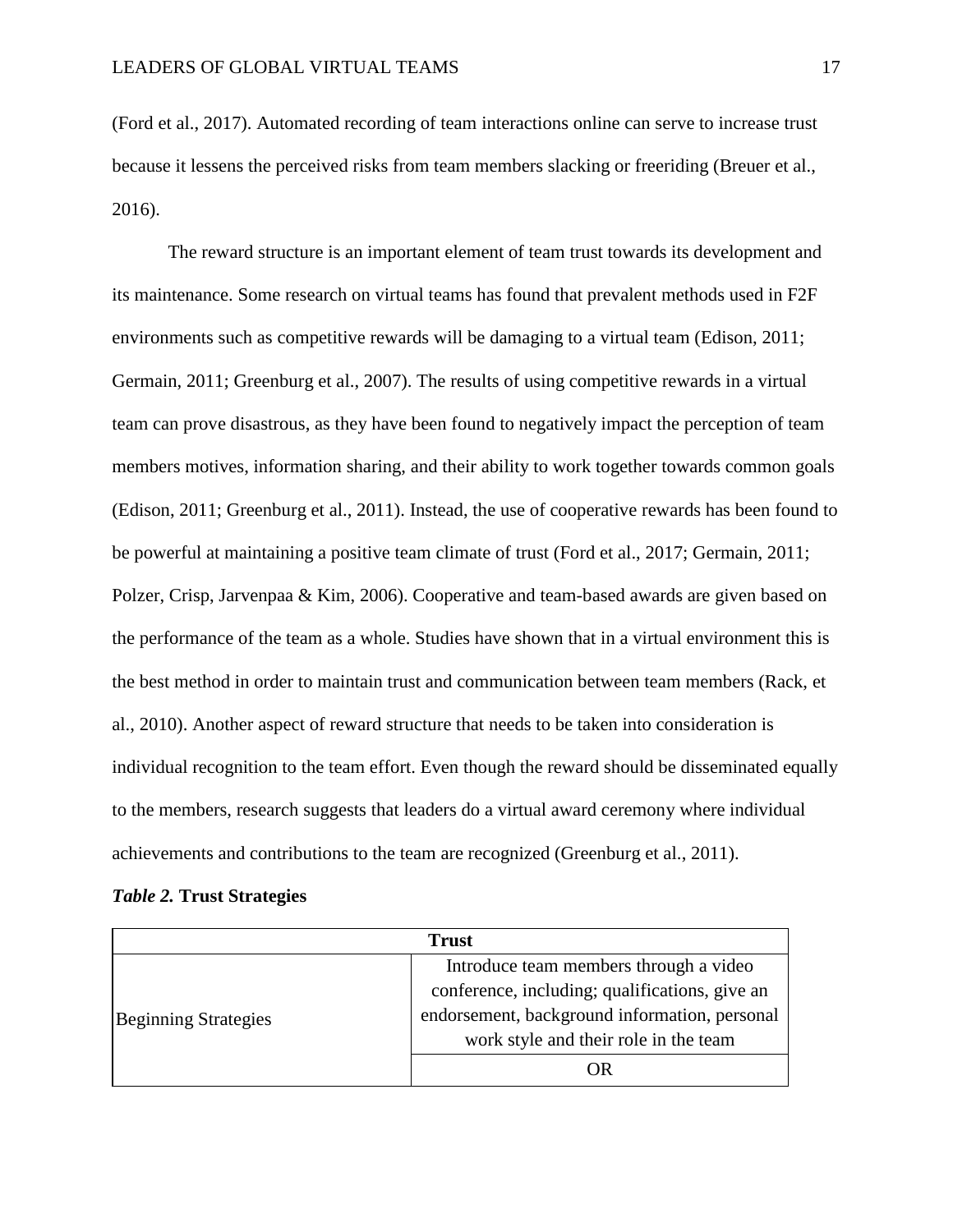|                                 | Assign team member interviews, and then have                                                      |  |  |  |
|---------------------------------|---------------------------------------------------------------------------------------------------|--|--|--|
|                                 | the interviewer introduce the team member to the                                                  |  |  |  |
|                                 | rest of the team. Still include all information                                                   |  |  |  |
|                                 | provided above                                                                                    |  |  |  |
|                                 | Clarify the reason for the teams formation                                                        |  |  |  |
|                                 | Set standards of communication,                                                                   |  |  |  |
|                                 | appropriateness, frequency, responsiveness,                                                       |  |  |  |
|                                 | quality                                                                                           |  |  |  |
|                                 | Define the goals of the team                                                                      |  |  |  |
|                                 | set guidelines for behavioral norms such as<br>responsiveness, reliability, and consistent follow |  |  |  |
|                                 | through                                                                                           |  |  |  |
|                                 | share information of organizational activities and<br>goals                                       |  |  |  |
| Developmental stages            | encourage social communication                                                                    |  |  |  |
|                                 | address any want or need of training on tool use                                                  |  |  |  |
|                                 | or working in a virtual setting                                                                   |  |  |  |
|                                 | talk about the unique challenges of virtual work                                                  |  |  |  |
|                                 | with the team                                                                                     |  |  |  |
|                                 | Contingency plan for technical difficulties                                                       |  |  |  |
|                                 | discourage any joking or chidding through low                                                     |  |  |  |
|                                 | media rich tools                                                                                  |  |  |  |
|                                 | monitor unofficial sub groups                                                                     |  |  |  |
| <b>Ongoing Trust Management</b> | watch communication frequency                                                                     |  |  |  |
|                                 | monitor team members for withdrawal or                                                            |  |  |  |
|                                 | disengagement                                                                                     |  |  |  |
|                                 | cooperative rewards                                                                               |  |  |  |
| <b>Rewards and Trust</b>        | give individual recognition                                                                       |  |  |  |
|                                 | virtual award ceremony                                                                            |  |  |  |

*Source. Adapted from Germain (2011), with added contextual information from: Coovert, Miller and Bennett (2017); Edison (2011); Ferrell & Kline (2018); Ford et al. (2017); Germain and McGuire (2014); Greenburg et al. (2011); Guinaliu and Jordan (2016); Peters and Karen (2009); Polzer (2006).*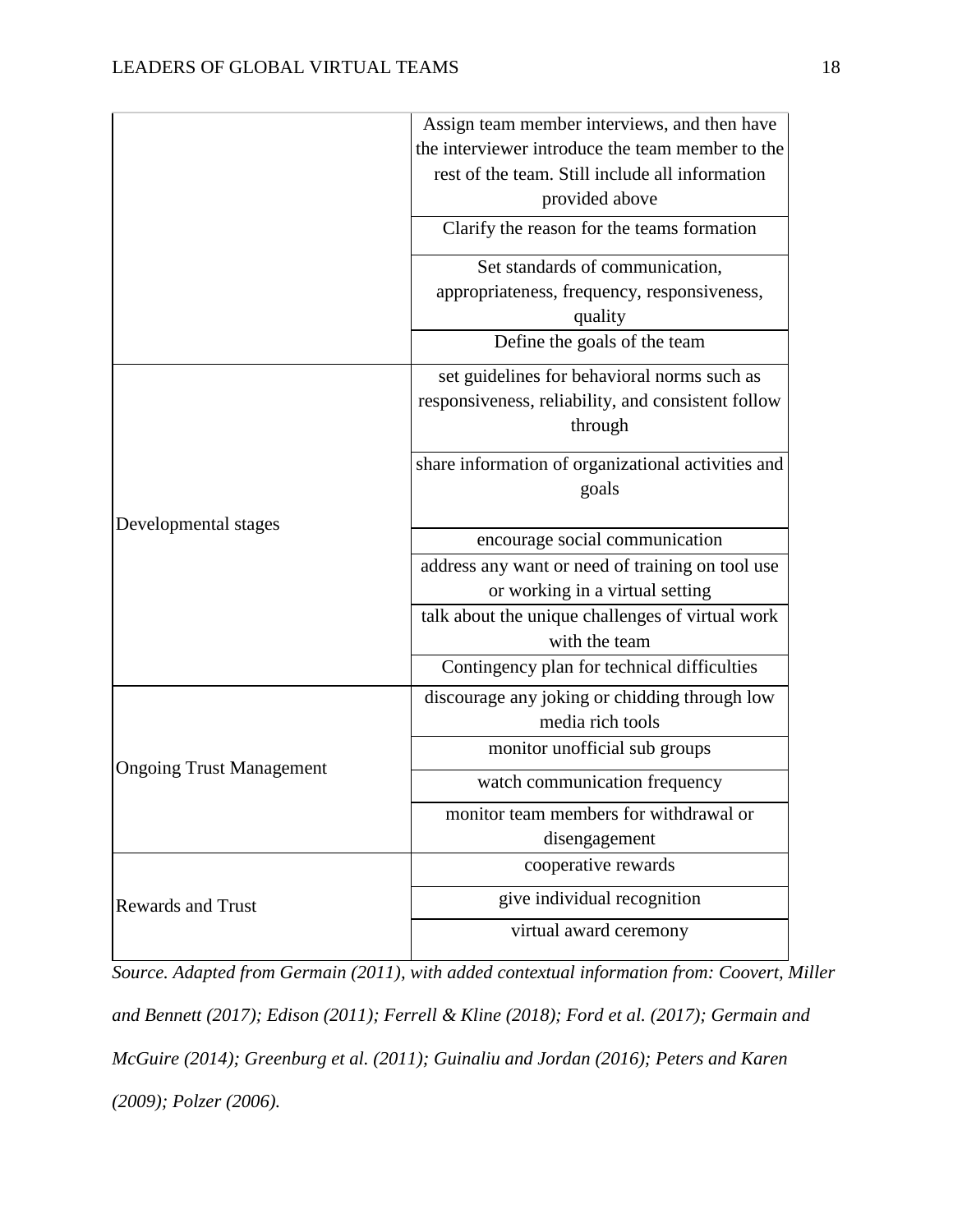#### **Leadership Behaviors and Styles**

With regard to leadership behaviors for virtual leadership there is still disagreement as to which style (i.e., set of behaviors) is most effective, and often the literature does not address which style is being investigated. In the instances in which the research does identify leadership style, transformational leadership or its sub-dimensions are most frequently identified as the model when considering the factor of virtuality. Out of the first phase of literature analyzed that identified leadership methodology as a key construct to virtual team success, nine identified transformational leadership as successful, three identified inspirational motivation (a dimension of transformational leadership), and one identified people-oriented (which it conceptualized as transformational and servant leadership) as critical to the performance of the team. These account for approximately three quarters of virtual team articles that addressed leadership style and over half of all reviewed articles. In the literature reviewed for this paper, there was also a significant number of articles that did not definitely classify the behaviors and actions exhibited by successful e-leaders to an established leadership style. Of the literature reviewed one third fall into this category. This review will attempt to encompass both transformational leadership style, and will also consider the behaviors and actions that have been singled out in other research as rewarding into the various established leadership styles. Although the methods of e-leadership are still in a debate the one thing there is a consensus on is that the leadership role is an integral component in virtual teams. As indicated by Hajaro and Pudelko (2010), in a study consisting of 70 interviews of people working in global multicultural teams, the respondents identified leadership as critical to the performance of the teams.

There has been some agreement in research that confirms transformational leadership behaviors as effective in leading GVTs but disagrees that this alone is the primary method for e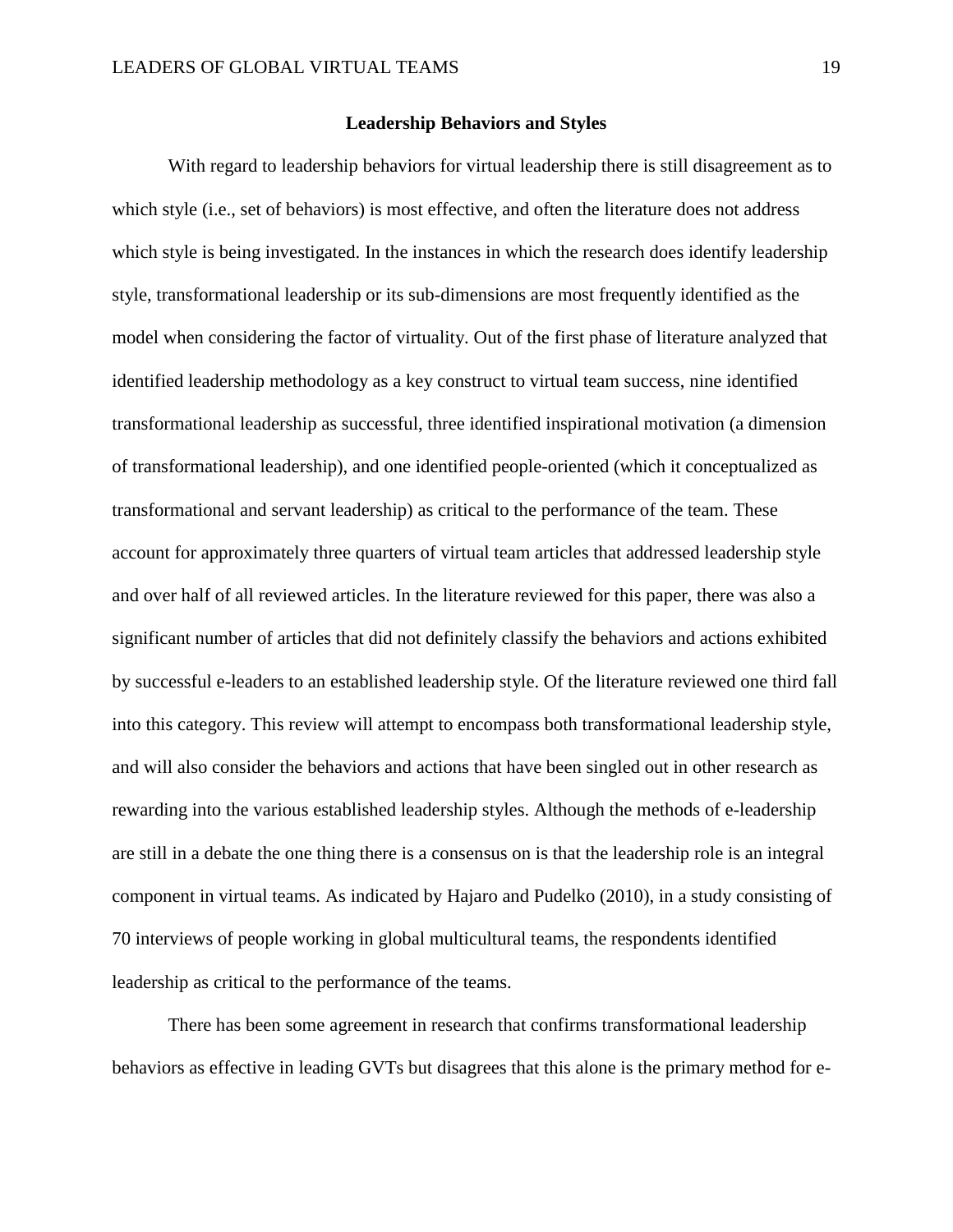leadership. In Hambley, O'Neill, and Klien's (2007) qualitative study of e-teams, they identified behaviors used by effectual leaders and they noted that while most could be part of transformational leadership, not all behaviors or skills were suitable for the transformational leadership framework. Hosseini, Zou, Chileshe, and Baroudi (2013) proposed that in previous research there has been a variety of methods introduced as effective in virtual teams, but what they all have in common is that they take into account the unique challenges faced by team members. This indicates that there may be varying levels of success, but as long as the e-leader is focused on each individual, including their culture and the effect of communications through technology they can lead e-teams effectively (Hosseini et al., 2013).

Multiple studies indicated that certain beneficial leader actions included leader-member exchange (LMX), transformational, or transactional leadership, and those too will be addressed in this section (Gajendran & Joshi, 2012; Hambley et al., 2007; Huang et al., 2010; Liao, 2017). Logical interpretation leads to the deduction that a single style does not universally supplant all other styles when it comes to managing virtual teams. It is important to note that LMX behaviors and actions involve transactional and transformational leadership behaviors because it uses an exchange-based approach and social-exchange approach to leadership (Graen & Uhi-Bien, 1995). This is why some researchers have argued for a multi-level leadership perspective because these three styles all play a role in leading GVTs (Huang et al., 2010; Liao, 2017; Zander, Mockaitis & Butler, 2012). Because GVTs are made possible through the advancement of technology, it is also important to point out that actions and behaviors that are created by these technologies will not necessarily fit into these established styles.

### **Transformational Leadership**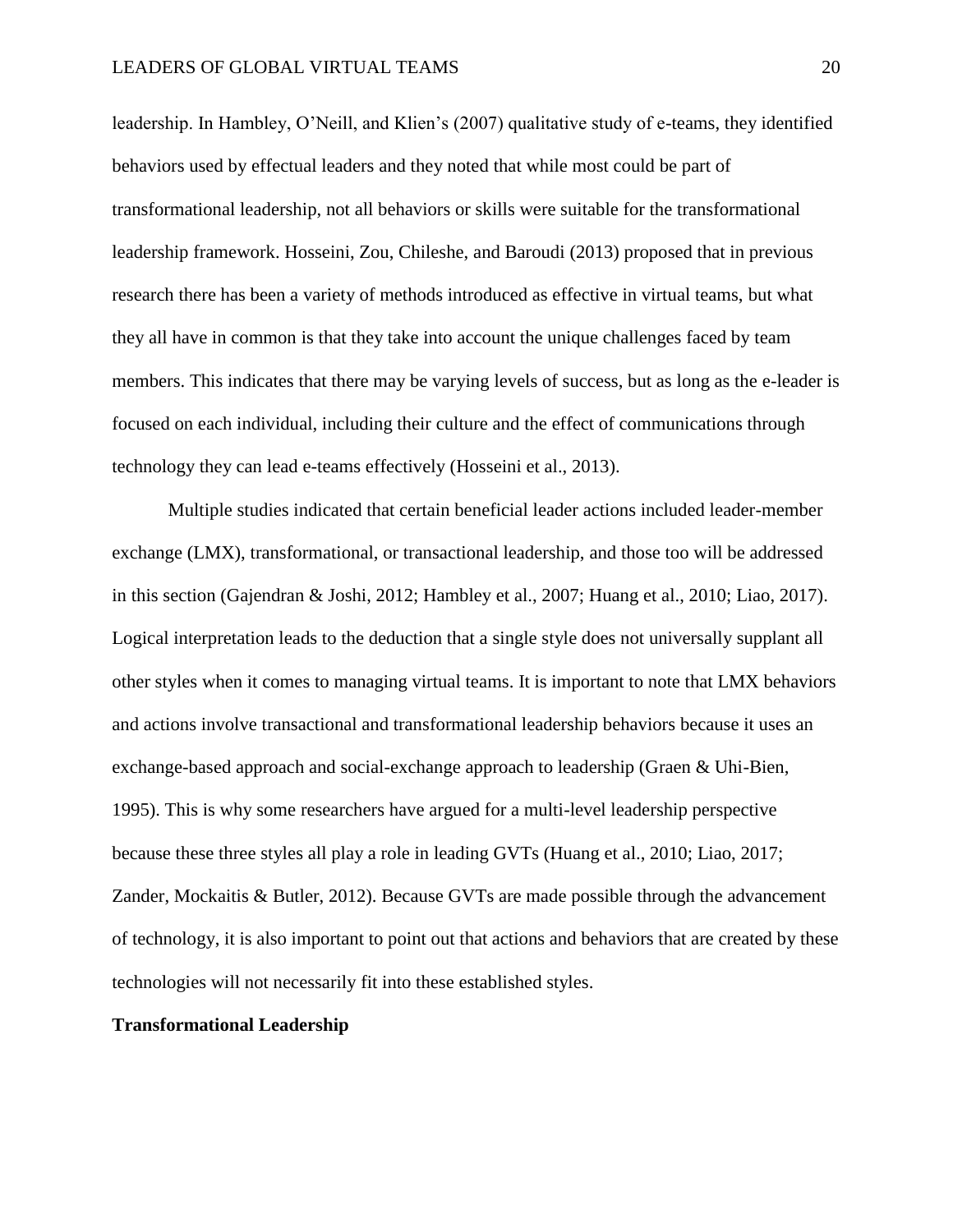The argument for transformational leadership and its subdimensions is compelling because its unique characteristics are well suited for overcoming some of the difficulties faced by GVT members. Transformational leaders display unique characteristics that engage, relate to, and encourage their followers. Members of GVTs often primarily work in a setting that is absent of consistent and direct F2F interpersonal interaction, and thus a leader must be able to surmount the feelings of isolation often experienced in this type of work. This is perhaps why the literature on GVTs largely focuses on this leadership style more than others.

**Defining transformational leadership.** The concept of transformational leadership was first theorized by Burns (1978) and Bass (1985) and it can be characterized as a substantial and prolific relationship between leaders and their team members to push the goal-oriented advance of the members. The research generally is in agreement that four main dimensions of transformational leadership exist, which were introduced by Bass and colleagues (1985): idealized influence, inspirational motivation, individualized consideration, and intellectual consideration. Idealized influence is accomplished by being the model for employees to emulate and the leader demonstrates qualities and values that they want to see in their team (Bass, 1985). Inspirational motivation is the ability to motivate and inspire employees by way of possessing and displaying a vision (Bass, 1985). Individualized consideration behaviors involve showing authentic interest in employee's needs, thoughts, and feelings to aid them in achieving goals (Bass, 1985). Intellectual stimulation is characterized through the encouragement of employees to challenge the processes and to be creative and innovative (Bass, 1985). It is easy to see how transformational behaviors lend themselves to overcoming the obstacles faced by team members on virtual teams, and of note, the individualized consideration is essential in addressing the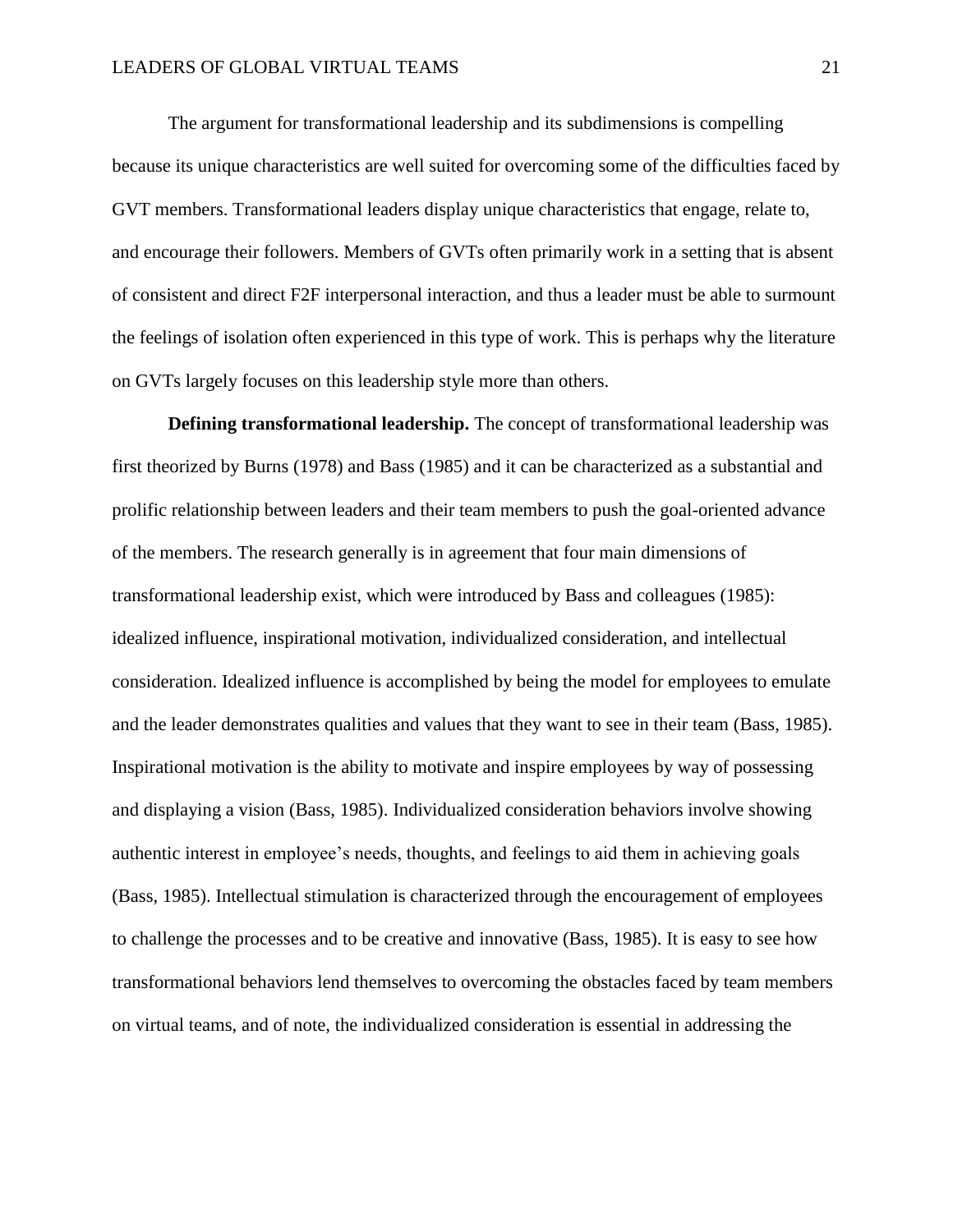feelings of isolation experienced by virtual workers. Leaders that act as role models and show idealized influence can also make it easier for staff to develop trust (Bass, 1985).

In a recent exploratory survey by Maduka, Edwards, Greenwood, Osborne, and Babatunde (2017) on the required competencies for leading a virtual team, the authors concluded that organizations should use transformational leadership attributes in their selection requirements if they desire high-performing teams. In Purvanova and Bono's (2009) experimental study on leadership methodology and its effects on team performance in F2F and virtual teams, the authors found that transformational leadership had a significantly stronger impact on team performance in virtual teams than in F2F teams and they hypothesized from these results are the result of technology-dependent communications. They also found those team members that reported more transformational leadership behaviors reported higher satisfaction with the team as well. Additional research indicates that when a virtual team project is more dynamic in nature transformational leadership can overcome technical difficulties and challenges that are unique to working in a GVT (Huang, Hahai & Jestice, 2010). They confirmed previous research that transformational leadership is effective for situations where coordinating work and building relationships is problematic i.e., (Joshi et al., 2009) and that it will aid in building task cohesion (Huang et al., 2010). Huang's (2010) study also built on the results found in Purvanova and Bono's (2009) experimental study. In multicultural geographically dispersed teams Joshi, Lazarova, and Liao (2009) found that inspirational leaders were successful in creating a shared team identity and the members had a more positive perception of their leader and that they had greater engagement with the team and team trust.

**Transformational leadership strategies.** Because so much attention has been given to the capability of transformational leaders on virtual team productivity it is worthwhile to identify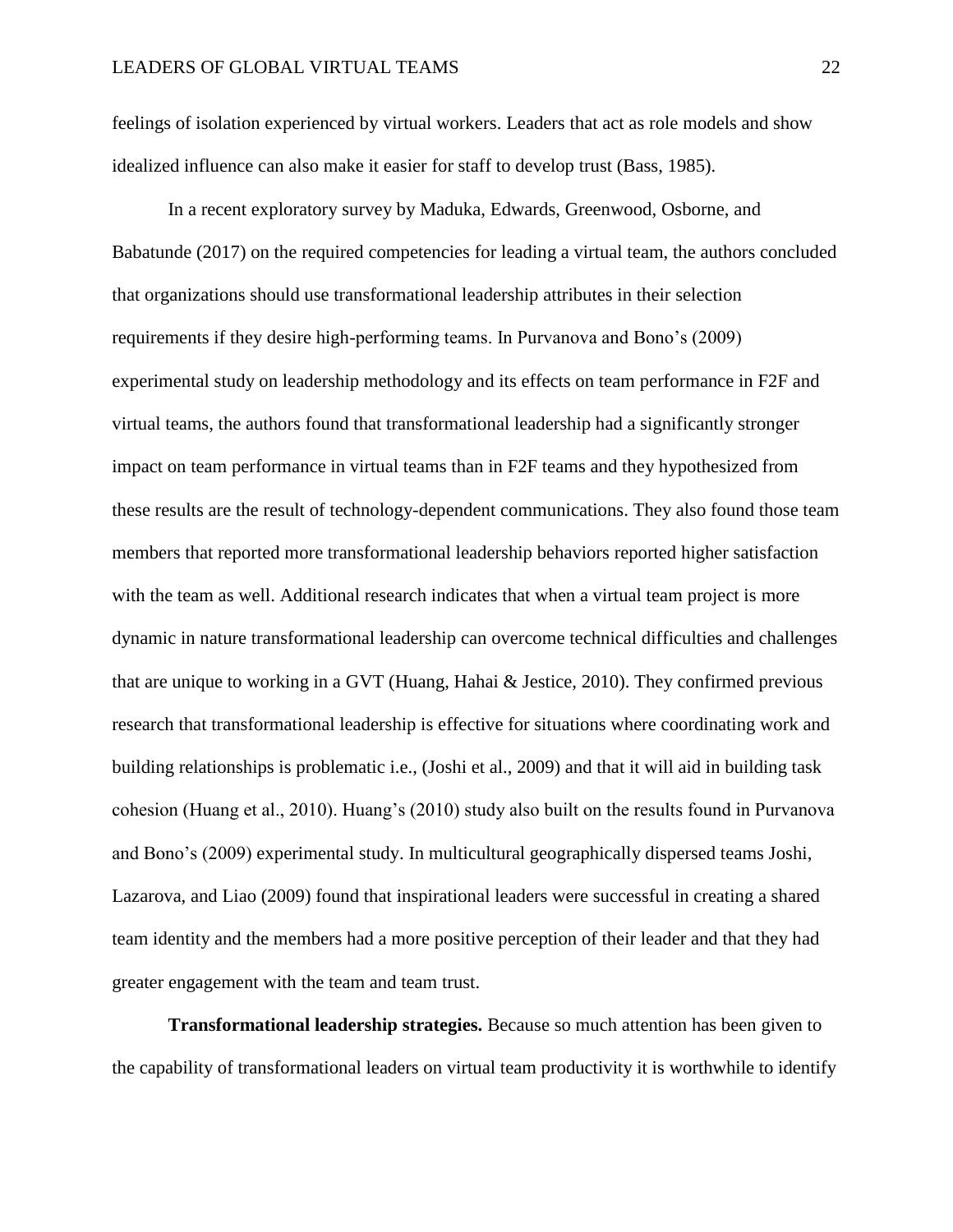which transformational strategies leaders should capitalize. The groundwork for which behaviors and actions are correlated to each of the four transformational subdimensions has already been laid out by the multifactor leadership questionnaires of Bass, Avolio, and Jung (1999) and Avolio and Bass (2004). Other scholars have built off their theories and expanded the knowledge of the behaviors of transformational leaders by conducting surveys specifically targeted at virtual settings.

*Idealized influence*. As a reminder, when instilling idealized influence, transformational leaders act in such a way that their followers will want to emulate (Bass & Avolio, 1994). The effectiveness of these behaviors is predicated on the degree to which a leader is respected, admired, and trusted by their followers (Bass & Avolio, 1994). The path to accomplishing this is done by putting the team members before self-interests (Andresson et al., 2012; Bass & Avolio, 1994). In one study by U. Y. Eseryel and D. Eseryel (2013), the authors explicitly designed their study to address a shortage in e-leadership – namely, while studies show that transformational leadership is effective in virtual teams, it previously did not address how e-leaders use these skills to influence team actions and performance. From an in-depth analysis of 25 team members in software development teams, the authors were able to determine which actions people take that demonstrate transformational leadership. They found that transformational leaders actively used role modeling to achieve their team's vision (Eseryel, U. Y., & Eseryel, D., 2013). A few examples of role modeling are simple actions such as showing team members how to correct mistakes or displaying the appropriate methods to accomplish a task and willingly doing the same work that is asked of members of the team (Eseryel, U. Y., & Eseryel, D., 2013). It is important for e-leaders to take actions that are outside of the realm of their self-interest for the benefit of the team and speak freely about what they value most (Andresson, et al., 2012).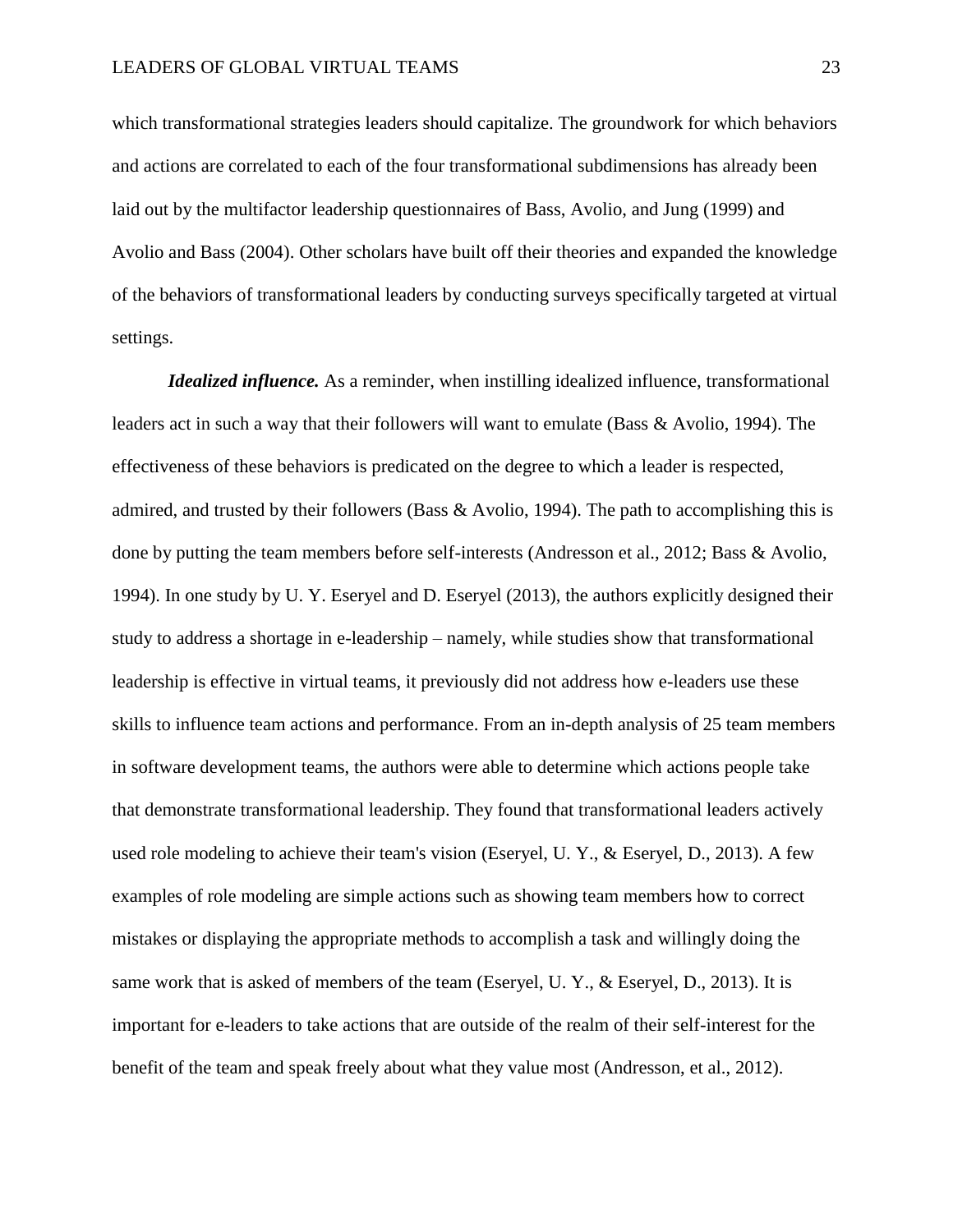*Inspirational motivation***.** Inspirational leadership methods have been found favorable for the development of trust and commitment in e-teams (Joshi et al., 2009). In some cases, inspirational motivation has been studied as a key indicator of leadership in virtual team performance (Joshi et al., 2009; Lauring & Jonasson, 2016; Lillian, 2014). In Lauring and Jonasson's (2016) study on 23 GVTs, the authors found that goal setting with inspirational motivation leadership had positive group outcomes such as creating inclusive team member attitudes. Inclusive team member attitude is the knowledge and acceptance of other members dissimilarities and similarities (Lauring & Jonasson, 2016). The behaviors used as indicators included: "My leader gets the team excited about the team's tasks;" "My leader is supportive of me sharing opinions and ideas;" I am inspired by my leader;" "My leader communicates his/her mission with me;" "My leader motivates the team to work together with his/her vision of what me can achieve together;" and "My leader instills a notion that we can overcome any challenge with teamwork."

Inspirational motivation behaviors are also reflected in taking actions such as communicating confidence that team objectives can be reached and talking with enthusiasm about tasks that need to be achieved (Balthazard et al., 2009). Team leaders should also be able to communicate excitement about the team's future (Andresson, et al., 2012). Overall, inspirational leadership is about acting in a manner that inspires the members of the team by bringing challenge and meaning to the task at hand (Bass & Avolio, 1994).

*Individualized consideration.* Leaders should recognize followers' individual differences, including their skills, knowledge, abilities and cultural values (Bass & Avolio, 1994). GVTs are usually built based on the difference of individual knowledge, skills, and abilities of its members to be an efficient team, and it is important that the e-leader is able to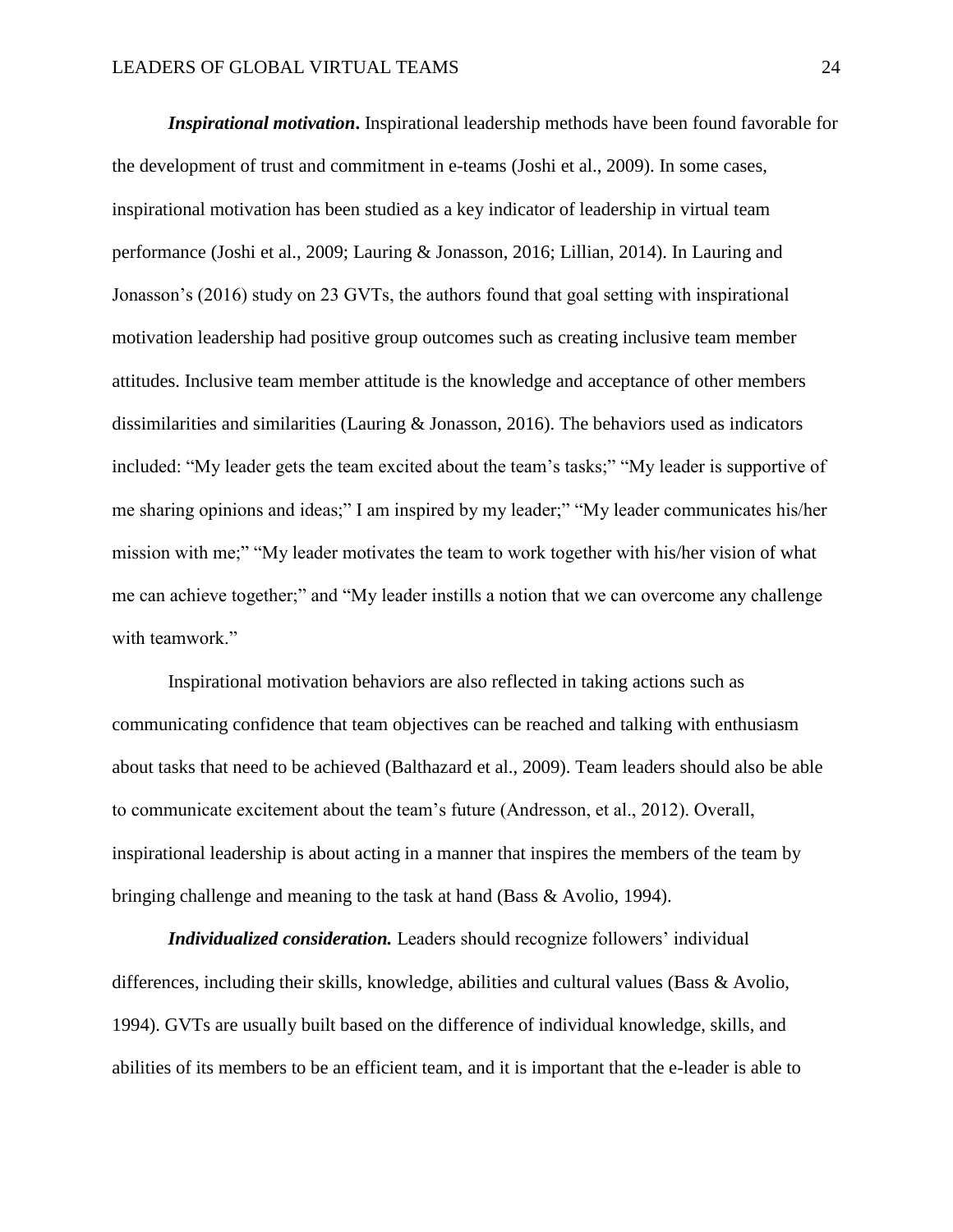# LEADERS OF GLOBAL VIRTUAL TEAMS 25

recognize each individual's unique capabilities to capitalize on their contributions (Bass & Avolio, 1994). Individualized consideration goes beyond the individual's job description, eleaders need to have the aptitude to recognize personality differences such as a preference for structured work, more autonomy, and increased engagement (Bass & Avolio, 1994). In Guinaliu and Jordan's (2015) study, they discovered that when employees are more willing to trust leaders that are perceived to show them empathy, which is a key behavior of individualized consideration (Bass, 1985). e-leaders should be able to recognize individual member strengths and support the member in their development (Andresson, et al., 2012). A way to develop this rapport with employees e-leader should conduct one-on-ones with the members and, if possible, arrange for F2F interactions (Hambley et al. 2007).

*Intellectual stimulation.* The final dimension of transformational leadership, can be displayed using behaviors such as seeking out multiple perspectives when looking for solutions to a team problem, questioning team assumptions to determine if they are applicable and trying new approaches to encourage team members innovation and creativity (Balthazard et al., 2009; Bass & Avolio, 1994). Furthermore, research on virtual team leaders revealed that subject matter experts were identified as action-embedded transformational leaders because they used their superior knowledge to assist others to solve problems with innovative or enhanced solutions (Eseryel, U. Y., & Eseryel, D., 2013). A part of intellectual stimulation is making sure that as a leader there is no discouragement of team members sharing ideas, the critique of mistakes should be conducted only in a private and constructive method (Bass & Avolio, 1994).

#### **Transactional Leadership**

Certain aspects of transactional leadership have been isolated as needed for the leadership of virtual teams (Dennis, Meola & Hall, 2013; Hambley et al, 2007; Huang, et al., 2010;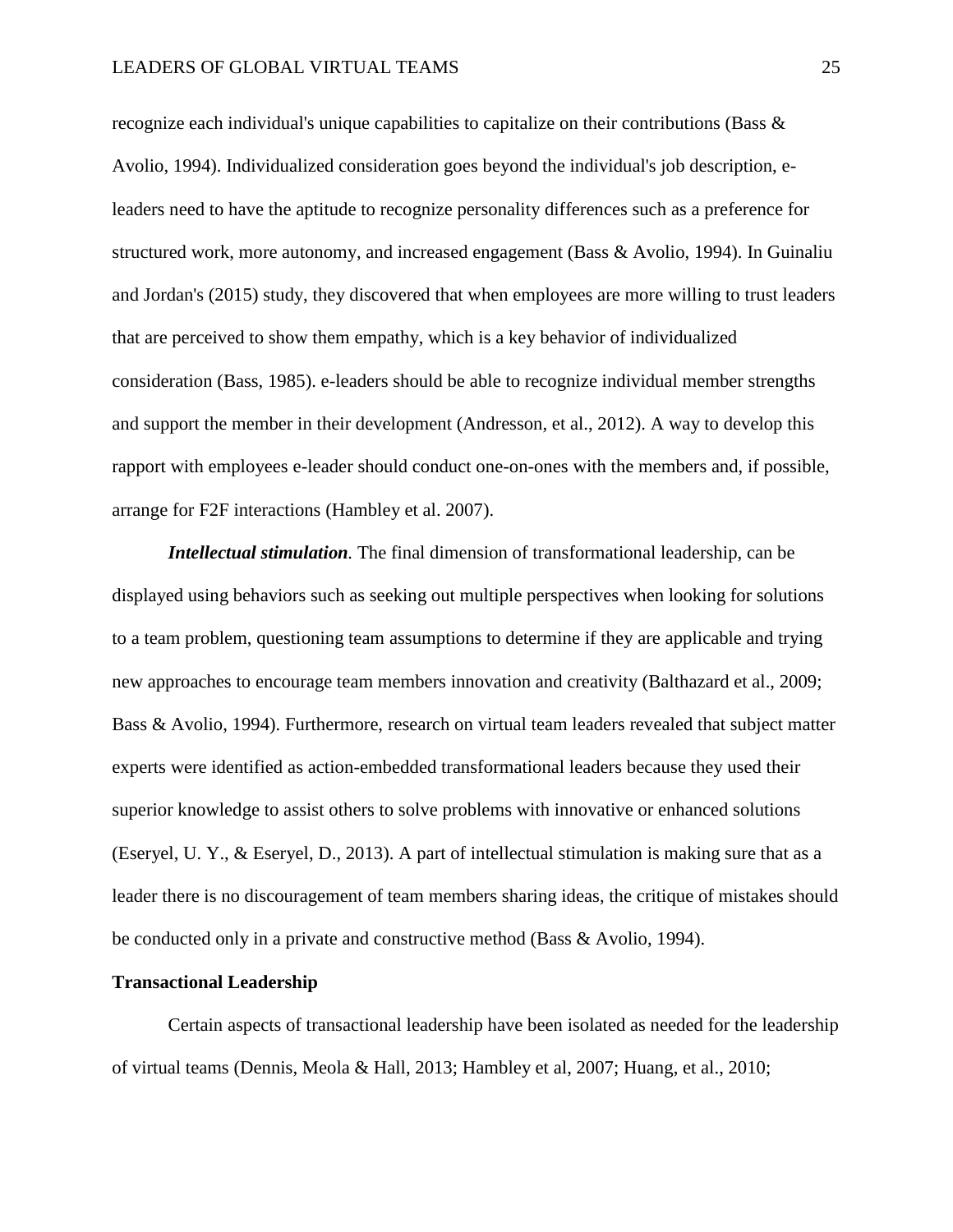Kuruppuarachchi, 2009; Liao, 2017). This leadership approach is characterized by giving rewards based off of employee performance and active or passive management by exception. The first aspect, contingent rewards, involves informing the employee of what their expectations are and setting those performance goals. The transactional leader does not seek innovation or change; rather, they put clear guidelines for their employees, structure, organization and adhere to established company policies and culture. Leaders of virtual teams should use a few transactional behaviors in order to be effective at goal setting and setting individual expectations, and assigning roles within the team are frequently addressed in GVT literature (Dennis et al., 2013; DeRosa, 2011; Germain, 2011; Hajaro & Pudelko, 2010; Hambley et al., 2007; Kuruppuarachchi, 2009).

GVT members rely on the leader and each other in order to accomplish goals and the distance between them make role and goal setting critical for each member to do their job. Active management by exception is where leaders seek out and take action when employees make mistakes or diverge from the norm. Certain studies have found that in GVTs it is necessary to monitor the team for any problems early, the establishment of unauthorized subgroups and deviation from the team's culture (Greenburg et al., 2011; Hjaro & Puldelko, 2010; Kuruppuarachchi, 2009). The passive management by exception of transactional leadership is not a style that would be effective in a virtual setting. GVT members need to work together to accomplish the goals and a leader that only shows up to correct mistakes would likely be detrimental to the trust and performance of the team. Comparative analysis between transactional and transformational leadership on GVT performance has indicated that transformational leadership is more effective in GVTs for attaining a cooperative team climate,but certain aspects of transactional leadership are valuable in managing a virtual team (Huang, Kahai & Jestice,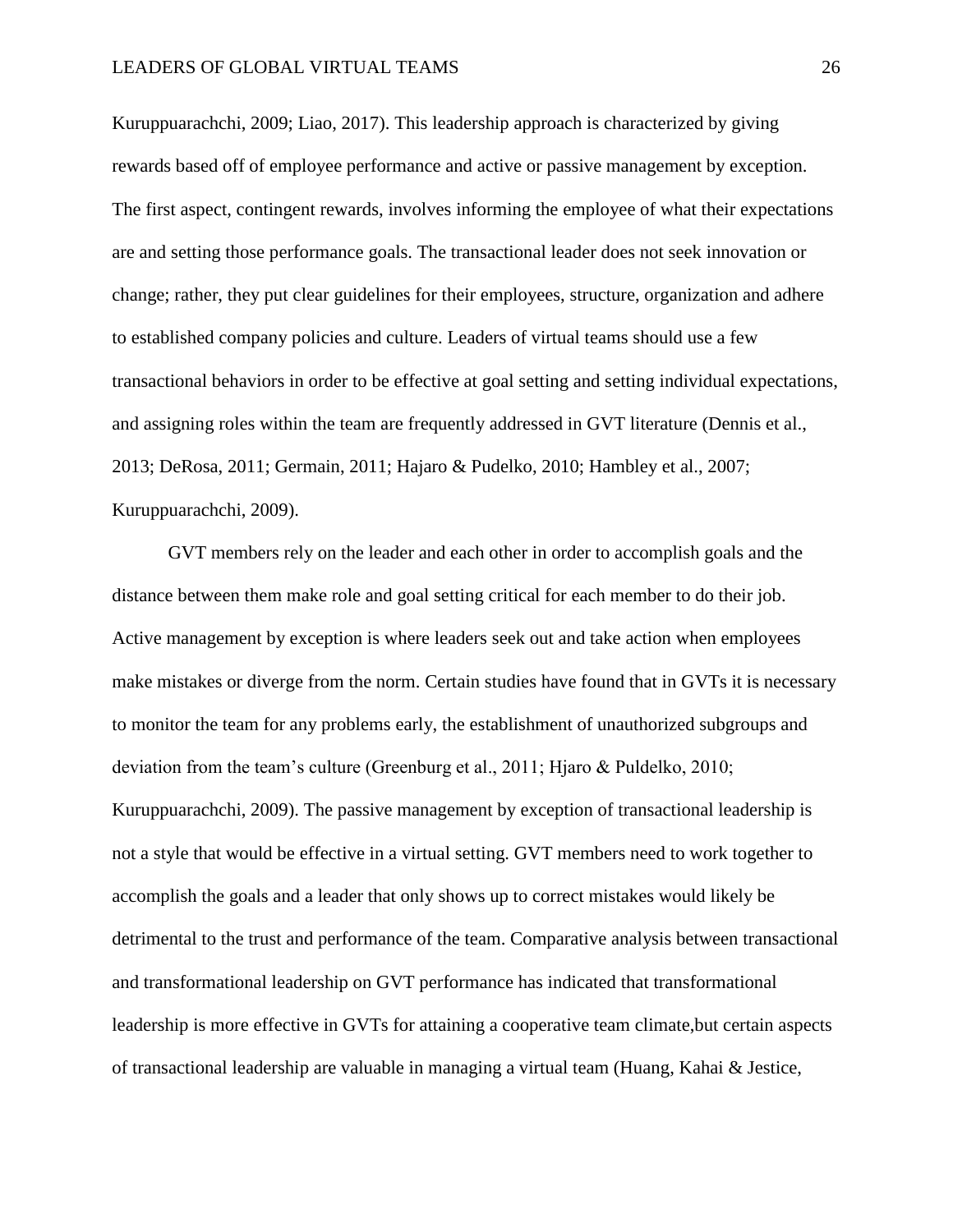2010). In Huang, Kahai, and Jestice's (2010) study of virtual team collaboration, the authors found that when virtual teams were characterized by low media richness, the use of transactional leadership had a stronger effect on team task cohesion. In this scenario, leaders clarified the reward scale to the team and they used a conditional reward to incentivize employees to get the job completed (Huang et al., 2010).

# **Leader-Member Exchange (LMX)**

This leadership style is often referred to as the relationship-based approach (Graen  $\&$ Uhl-Bien, 1995). It is easy to see how this approach could be useful to virtual leadership, as it requires that the leader has a relationship with each member that is cognizant of their personalities and culture and LMX focuses on the differentiated dyadic relationships that develop. Many of the strategies for transformational and transactional leadership are also forms of the LMX relationship. Multiple studies have pointed towards this element of e-leadership and recommend that e-leaders should use an approach that encompasses certain aspects of these three leadership styles (DeRosa, 2011; Hambley et al, 2007; Liao, 2017). Another study by Gajedran and Joshi (2012) identified certain aspects of LMX as effective towards increasing member involvement and inclusivity. The findings suggest that developing dyadic relationships with team members will increase member impact on team decisions and the aggregate of these relationships will result in increased creativity and innovation (Gajendran & Joshi, 2012). The relationships of followers of LMX leaders are described as having mutual trust, respect, and a sense of obligation to the leader (Graen & Uhl-Bien, 1995). A significant amount of the literature that did not identify an established leadership style listed actions and behaviors that can be classified as LMX such as active listening of individual members, recognition of individual differences,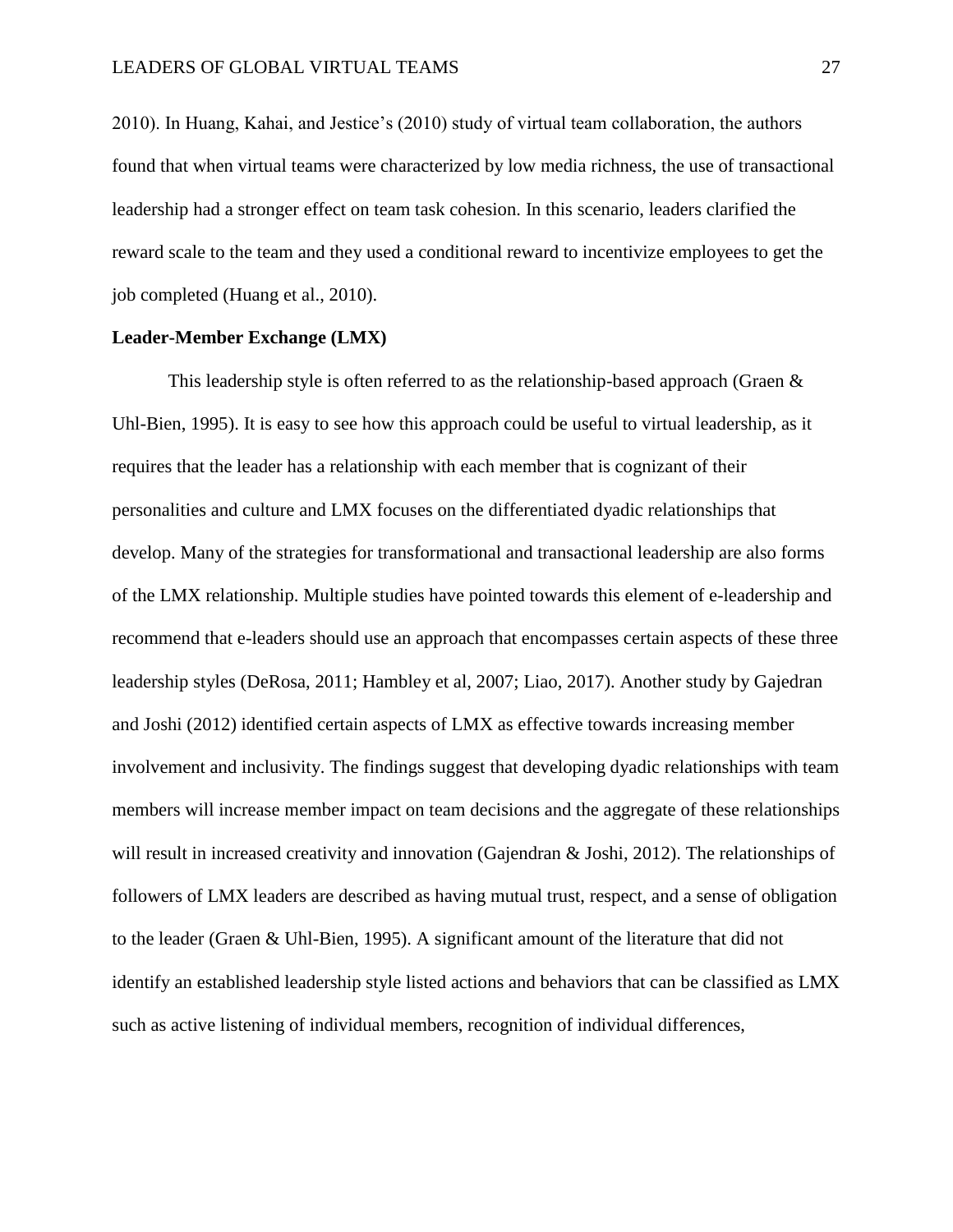maintenance of trust and relationships, having one-on-one meetings, and seeking each members input (DeRosa, 2011; Germain, 2011; Hambley et al., 2007; Kuruppuarachchi, 2009).

# **Communication and Leadership**

Leaders of virtual teams need to have strong communication skills and the aforementioned leadership styles are predicated on effective and timely communication. That is, communication is the key to all of the strategies that have been outlined in the trust and leadership strategies. Accordingly, the importance of regular communication between all members and the e-leader cannot be understated. Routine communication is fundamental when team building, it gives team members a chance to contribute ideas, and it will foster team inclusivity (Eidson, 2011). It is the e-leaders role to encourage the team to communicate with each other and to set the boundaries to discourage any miscommunication (Daim, Ha, Reutiman, Hughes, Pathak, Bynum & Bhatla, 2010). GVTs are characterized as being highly interdependent for information, personal knowledge, and skills. Utilizing social activities that encourages and motivates the team to engage in collective and regular communication can increase team cohesion and could build organizational value creation and team achievement (Lillian, 2014).

# **Trust and Leadership**

Leaders play an essential role in developing trust with their members and they must aid in facilitating trust between GVT members. Trust in the leader is important to establishing a relationship where members are more commitment and support of the leader's decisions (Guinaliu & Jordan, 2016). In order to gain the trust of their follower's, e-leaders need to be empathic to members by listening and understanding their feelings (Guinaliu & Jordan, 2016). It has been recognized that in order for teams to have regular communication and knowledge sharing building team trust is key (Ferrell & Kline, 2018). As stated in the trust strategies (see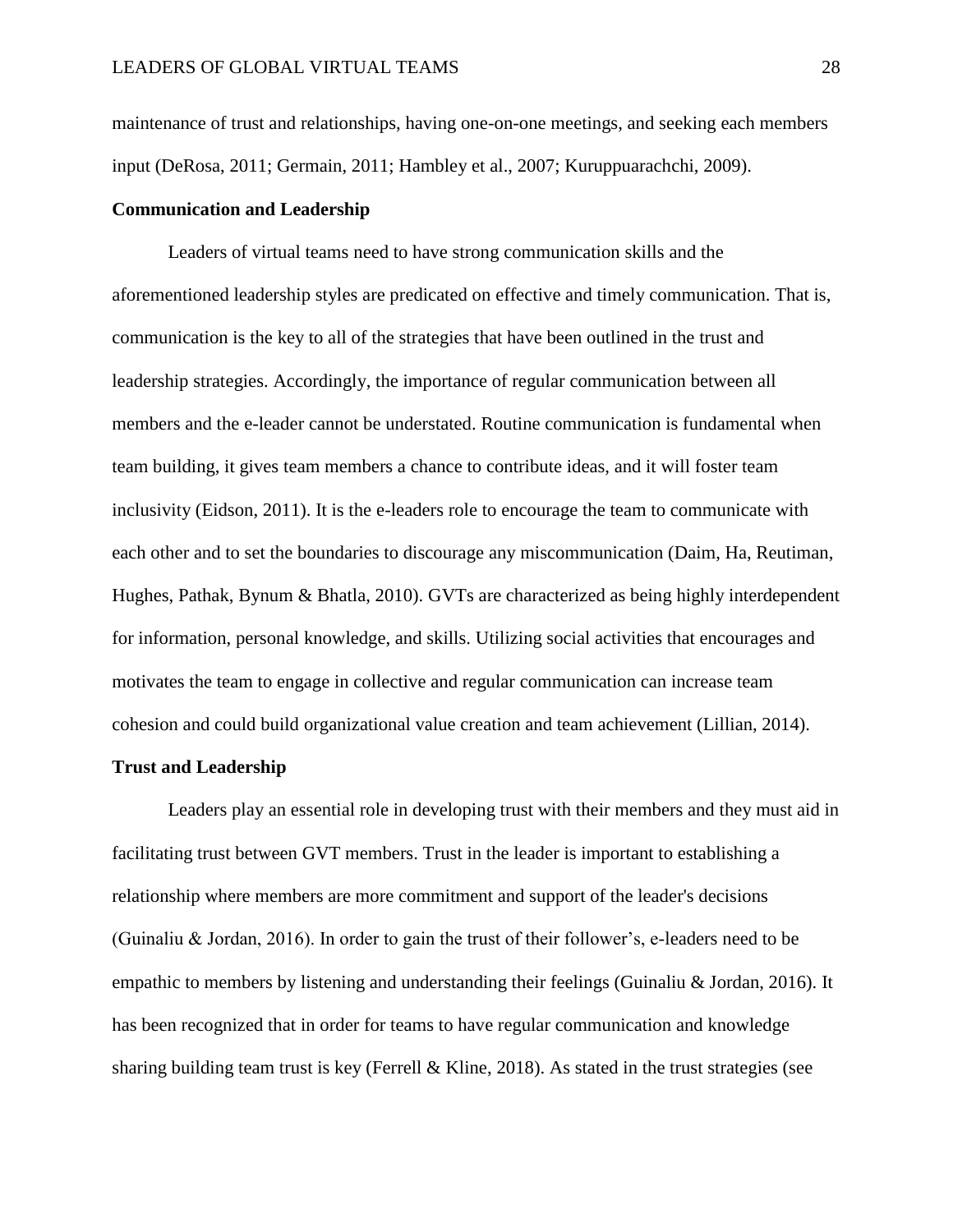*Table 2*) leaders need to foster trust and communication by performing an initial introduction of each of the members or have members introduce each other prior to being work processes (Ferrell & Kline, 2018; Ford et al., 2017; Greenburg et al., 2007). During this introduction, the eleader can inform members of each other qualifications, backgrounds, and roles within the team to establish their competencies to each member (Ford et al., 2017; Greenburg et al., 2007). Activities that encourage communications amongst team members such as these will help build rapport and trust between members (Ferrell & Kline, 2018; Ford et al., 2017; Greenburg et al., 2007).

#### **Cultural Intelligence**

GVTs offer an opportunity for organizations, they give exclusive access to the local needs and leverage of cultural diversity, but in order to gain these advantages, their global teams need to be effective (Mockaitis et al., 2018). The 2016 virtual teams survey report brought to light how dire the need is for better cultural intelligence (CQ) for team efficacy. It found that 98% of GVT leaders reported satisfaction with their intercultural leadership skills but only 19% of their team members agreed that they had the skills necessary to lead a diverse team (RW3 CultureWizard, 2016). In terms of productivity, the survey found that 68% of respondents considered cultural challenges as their team's number one impediment (RW3 CultureWizard, 2016). These findings are backed by other research and leader cultural intelligence has been identified as crucial for team performance in the extant literature on GVT leadership (Anantatmula & Thomas, 2010; Dennis et al., 2013; Henderson, Stackman & Lindekilde, 2018; Moon, 2013; Presbitero & Toledano, 2018).

# **Definition of Cultural Intelligence**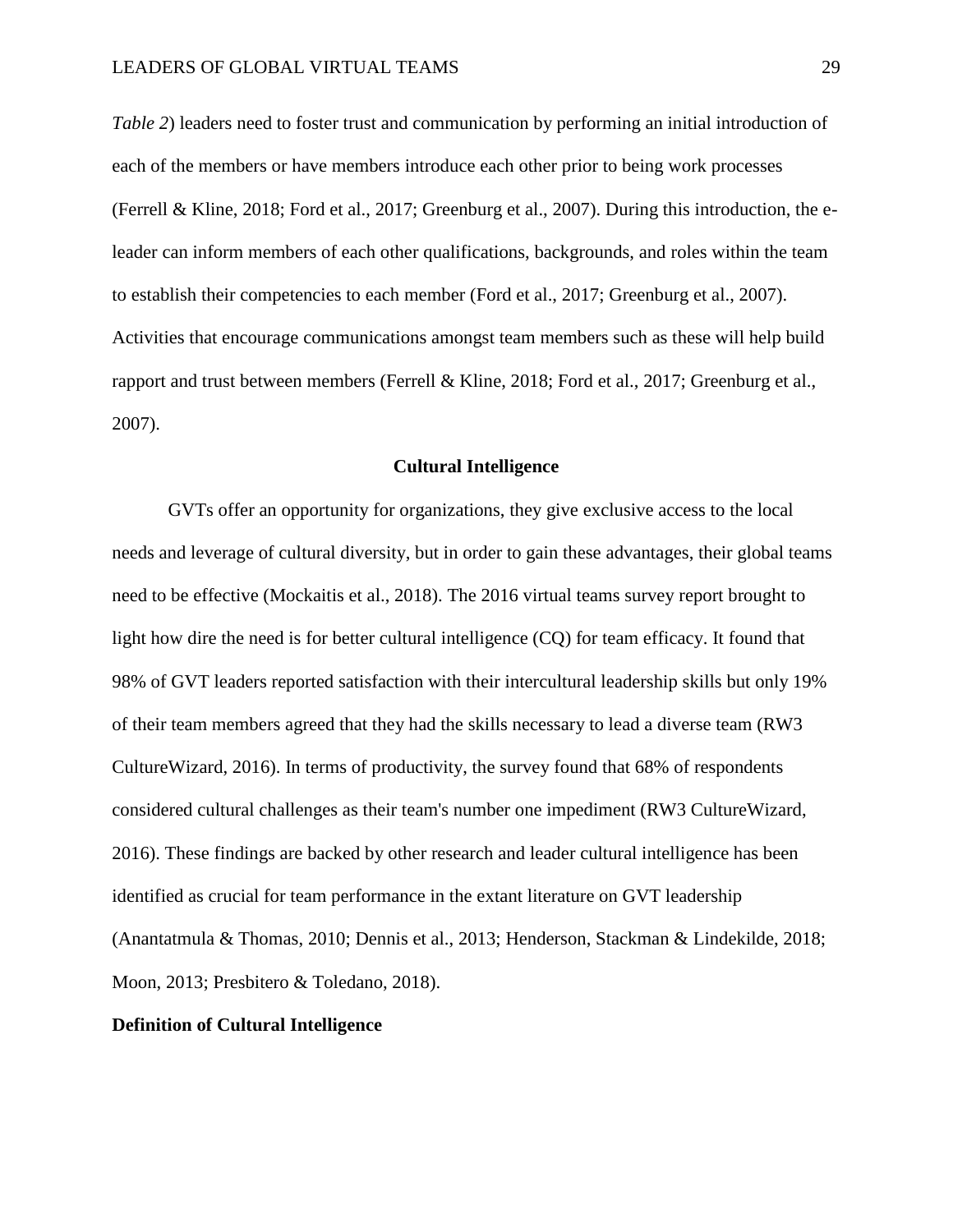CQ can be characterized as the competence of an individual to adjust adequately to an unfamiliar cultural context and the capability to lead people from diverse cultural backdrops (Ang & Van Dyne, 2008; Erez, Lisak, Harush, Glikson, Nouri & Shokef, 2013; Moon, 2013). The four-factor model of CQ is the most frequently used method of evaluation used to correlate CQ and performance in research on personality (Ang, Dyne & Koh, 2006; Ismail, Reza & Mahdi, 2012; Li, Mobley & Kelly, 2016; Presbitero, 2016). The four factors are metacognitive CQ, cognitive CQ, motivational CQ, and behavioral CQ (Ang & Dyne, 2008). Metacognitive CQ refers to a person's level of conscious cultural awareness while they are interacting in a crosscultural situation and their knowledge of that culture, enabling them to act accordingly to the others cultural standards. Cognitive CQ is the individual comprehension of their own cultural differences as well as knowledge of the norms, habits, and traditions of other cultures. The term motivational CQ is a reference to the personal aptitude and will to attain knowledge of how to be successful in cross-cultural interactions. The final component is behavioral CQ is the capability to display suitable demeanor verbally and non-verbally when interacting with different cultures.

# **Importance of CQ for GVTs**

CQ is fundamental for managing GVTs which usually have a higher degree of diversity because team leaders need to have input from all individuals to achieve performance (Ang, and Van Dyne, 2008). Groves and Feyerherm's (2011) study showed that leader CQ is correlated with the perception of the leader's performance and to the team's performance. The findings in their study suggest that leaders that are high in CQ are more effective in managing diverse teams, they can identify the dynamics of their team and know which behaviors are appropriate for the situation (Ang & Dyne, 2009; Groves and Feyerherm, 2011). These leaders will have the ability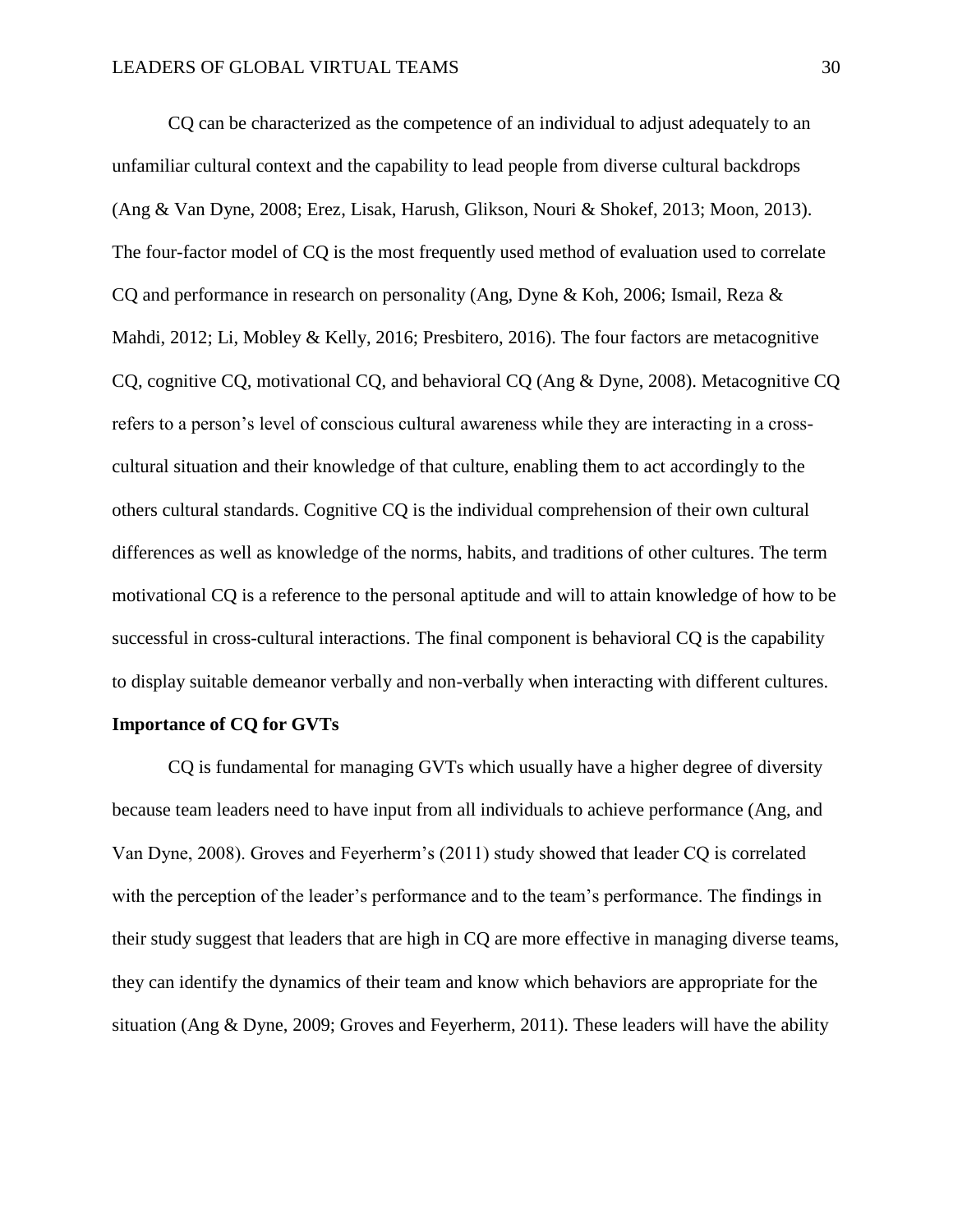to manage their own cultural assumptions while developing an understanding of their team members culture and their individual needs (Groves & Feyerman, 2011).

CQ can affect multiple facets of virtual work, including team member satisfaction, role clarity, trust, communication, and performance (Henderson, Stackman & Lindekilde, 2018; Moon, 2013; Presbitero, 2016). It is imperative that the leaders of GVTs be high in CQ because they will shape the team's diversity environment perceptions (Rosenauer, Homan, Horstmeier & Voelpel, 2016). Almost one quarter (23%) of respondents in CultureWizards (2016) survey of GVTs, say their virtual teams fail to capitalize on their cultural diversity. The results of these surveys highlight the evidence that more attention needs to be given to the CQ of e-leaders. In Hajaro & Pudelko (2010), the two aspects of the leader's competencies that were identified as pivotal were knowledge transfer and management and multicultural awareness. In their study, the 70 respondents on virtual teams identified that a leader's inability to manage culturally diverse followers as one of the most significant causes for project defeat.

#### **Effect of CQ on Team Communication**

GVTs are characterized by cultural diversity and it is important to recognize that individual backgrounds will influence communication behavior (Chang et al., 2014). Because of the various cultural backgrounds, media knowledge, and experience of the members, ways of expressing thoughts, wording, and thinking will differ amongst the team members (Chang et al, 2014). This is why it may be important to have a leader that has had exposure to cultural diversity and or has received cultural sensitivity training (Chang et al., 2014). Some research has shown that leaders that have good communication skills can alleviate the challenges of working in a diverse team even when the member's communication skill is not as considerable (Cummings, 2007). This study also suggested that when e-leaders work with multicultural teams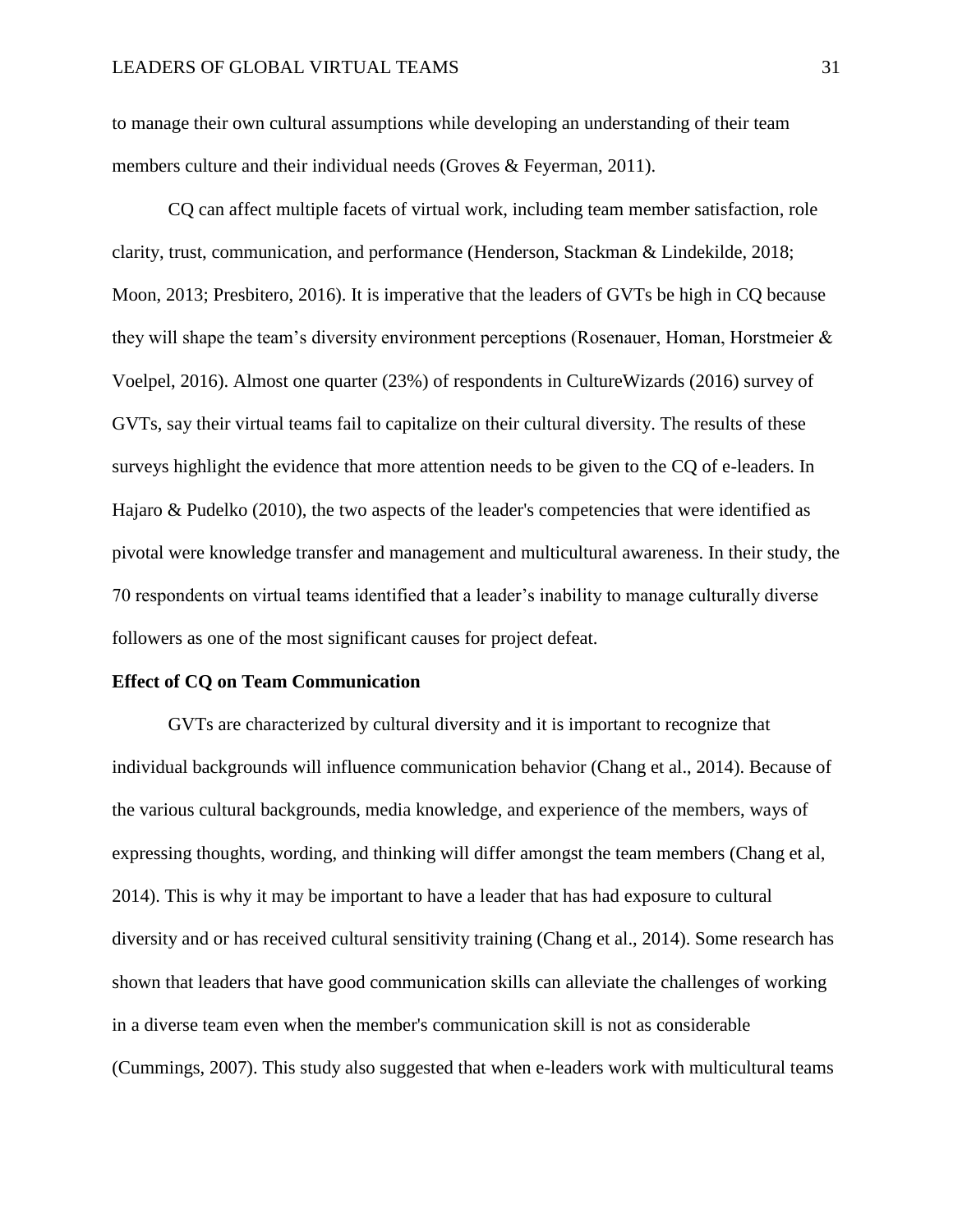# LEADERS OF GLOBAL VIRTUAL TEAMS 32

they should increase the frequency of their communications than normal to aid in the development of team norms and to support open communication between team members (Cummings, 2007). In Duranti and Almeida's (2012) study on communication and technology, their findings suggest that the culture of the team member influenced their preference for which tool they use depending on the situation. They concluded that people from collectivist cultures preferred utilizing tools that were high in media richness like videoconferencing or teleconferencing versus those from individualistic cultures who were more comfortable with low media richness such as chat or instant messaging (Duranti & Almeida, 2012). In Duran and Popescu (2014) study they offered a tactic that team leader can use when in a culturally diverse setting, to ensure that communications are understood is to ask for confirmation from team members or to use open questions that require a response to check their comprehension if the task (Duran & Popescu, 2014).

#### **Strategies of CQ Leadership**

In GVTs the team members will likely have increased diversity than F2F teams, which means the members will have different backgrounds, first languages, different social and work norms, and come with their own unique experiences (Hosseini et al., 2013). In order for eleaders to be successful with a diverse team, they need to be able or be able to develop the four factors of CQ (Henderson et al, 2018; Rockstuhl, Seiler, Ang, Dyne & Annen, 2011). In Hjaro and Puldelko's survey on 70 GVT members, they found evidence that supports the need of eleaders to have the knowledge of the values and beliefs and be able to adapt their behavior to the framework their employees' culture. They also imply that the only means that an e-leader can build social interactions in a multinational group is by showing sensitivity to their cultures (Hjaro & Pudelko, 2010). E-leaders should have a higher degree of CQ in order to help their team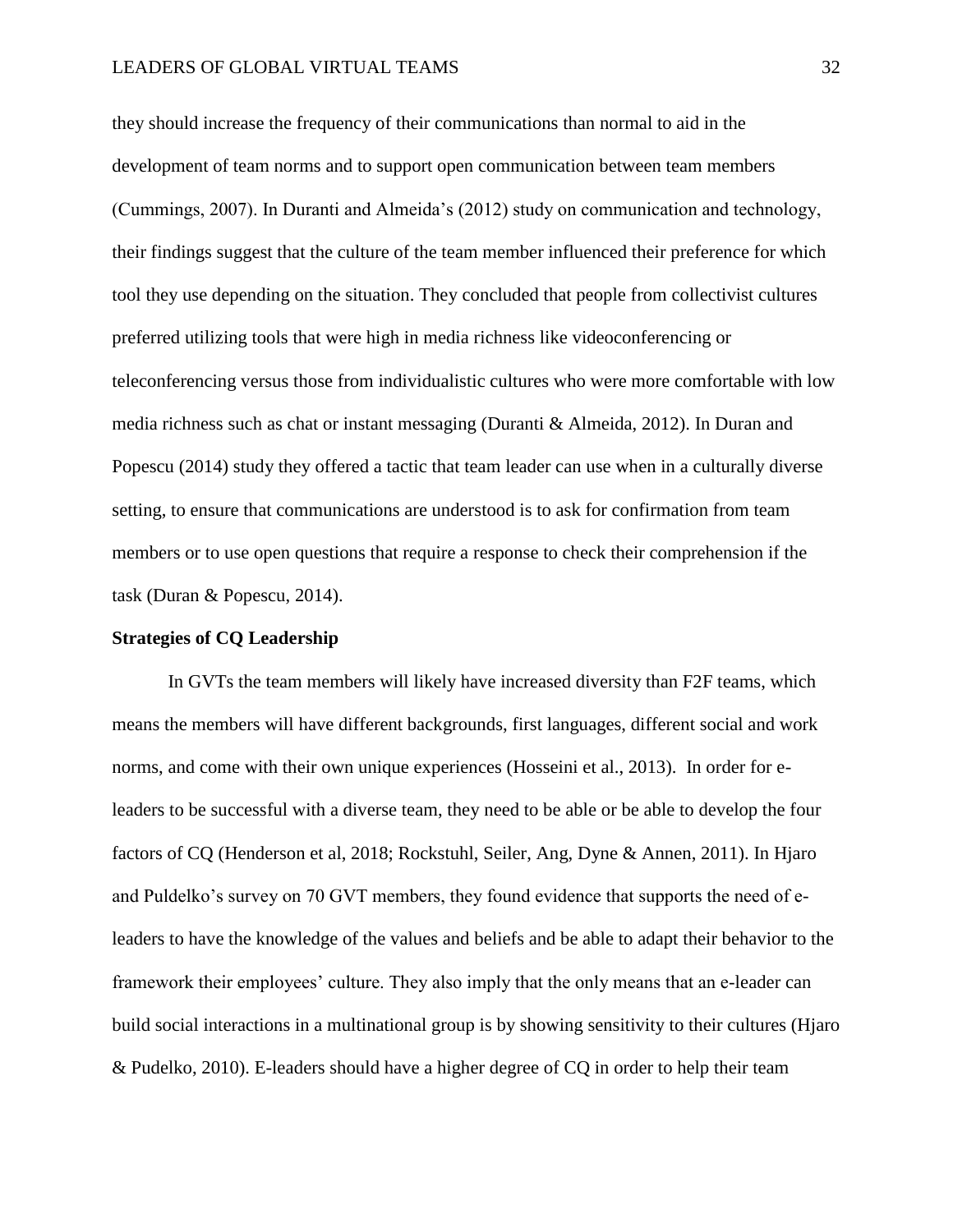resolve issues that may stem from cultural differences and they may need to address any stereotypes and substantiate the team norms (Hjaro & Pudelko, 2010). Showing authentic interest in individual team member cultural background can improve morale and understanding (Zander, Mockaitis & Butler, 2012). A few things e-leaders can do to display their vested interest into individual culture norms are knowing different holiday traditions and celebrations and making small gestures that are personal to the person's region (Henderson et al., 2018). Presbiteros (2016) study on CQ in virtual work that focal point was multicultural interactions support Moon's (2012) findings that the four factors of CQ were all significantly positively correlated to task performance.

CQ also has implications for training programs for the development of e-leaders. People that wish to lead a GVT should receive professional training to e-leaders that pays special attention to CQ-motivation could empower leaders to be aware of and supportive towards their team members cultural diversity (Henderson et al., 2018). Studies suggest that for managing culturally diverse teams the leaders are critical for their management and organizations should provide CQ training programs to enhance the leader's capabilities (Rosenauer et al., 2016).

# **Traits and Characteristics for e-Leader Selection and Training**

Now that the prevailing attributes, skills, and behaviors of successful e-leaders have been identified, there is still the question of how organizations can use this knowledge to hire or train the people that are best suited to e-leadership. Studies vary in the methods they use for establishing the correlations of the factors of e-leadership but there is a noticeable trend in the literature. Overwhelmingly the information on CQ and personality trait connections find that there is a significant association between openness to experience and individuals with high CQ but there is disagreement on the role of agreeableness and extraversion in these studies (Ang,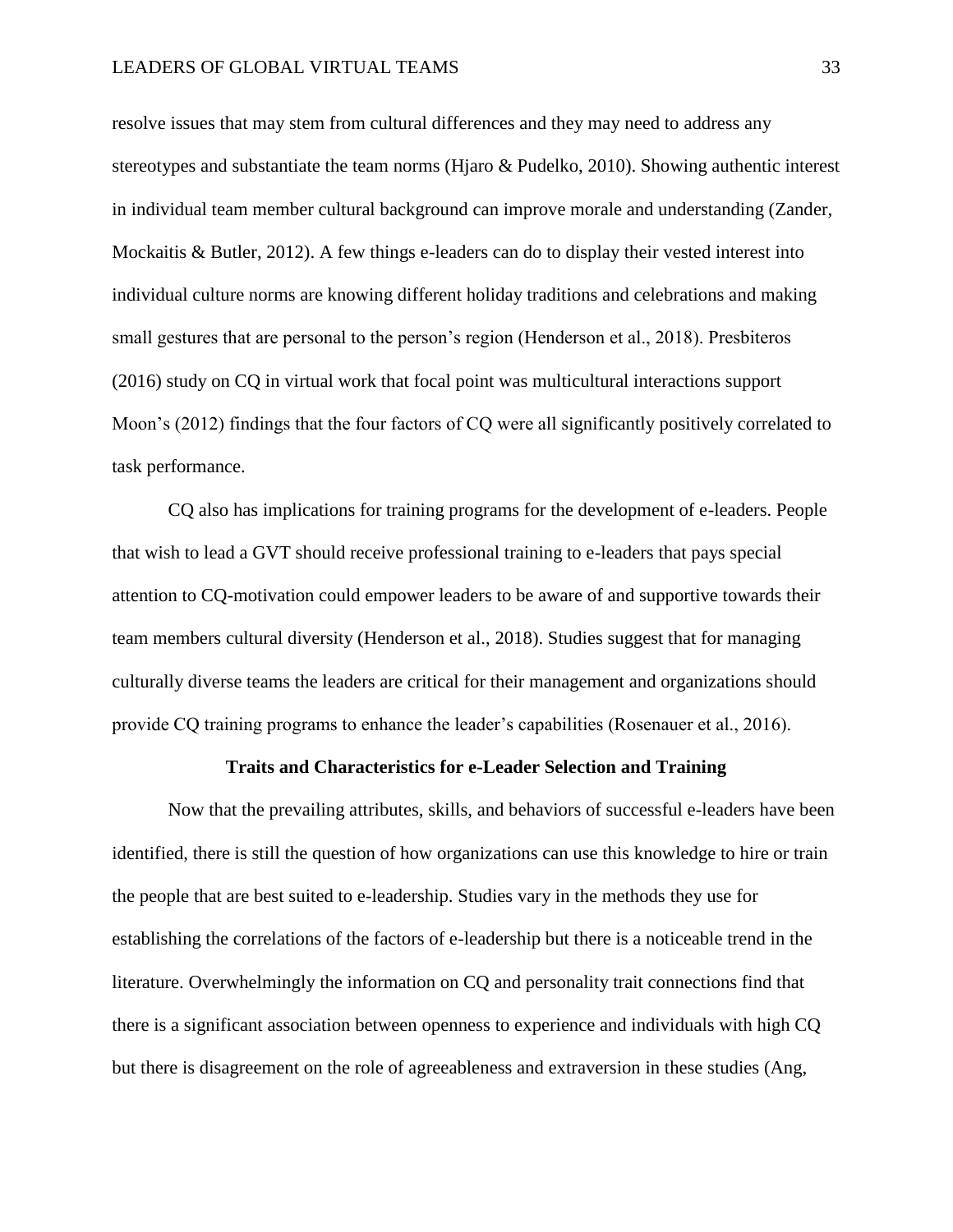Dyne & Koh, 2006; Li, Mobley & Kelly, 2016; Depaula, Castillo, Cosentino, & Azzollini, 2016). The studies that investigate the relationship between personality and transformational leadership have greater variability in their results possibly due to none of the studies being conducted in the same environment but some of the research has found that openness to experience and agreeableness are related to transformational leaders (Deinert, Homan, Boer, Voelpel & Gutermann, 2015) . Even less research has been conducted on the connection between CQ and transformational leadership, but such findings seem to indicate that CQ can be used as a predictor in these scenarios (Ismal, Reza & Mahdi, 2012; Ramsay, Rutti, Lorenz & Barakat, 2017; Woerkom, S.M. de Reuver, 2009). These studies, their methods, and generalizability to GVT leaders will be evaluated in the following sections.

#### **Assessing the Big Five**

The Big Five personality traits are commonly used taxonomy in empirical research. The framework is comprised of openness to experience, conscientiousness, extraversion, agreeableness, and neuroticism and was advanced by McCrae and Costa (1985, 1987). Most of the studies addressed in this review used the Big Five to test correlations with CQ and leadership styles (Ang, Dyne & Koh, 2006; Deinert, Homan, Boer, Voelpel, & Gutermann, 2015; Li, Mobley & Kelly, 2016; Presbitero, 2016). It is widely used in research because of its versatility across cultures and reliability across various raters (McCrae & Costa, 1987). The method of assessing or measuring the personality dimensions, however, varies from study to study, but all use the Big Five as their foundation. The NEO Five-Factor Inventory (NEO-FFI) published by Psychological Assessment Resources was used in Li, Mobley, and Kelly's (2016) study. The Benet-Martinez and John's (1998) Big Five Inventory was used in Presbitero's (2016) study.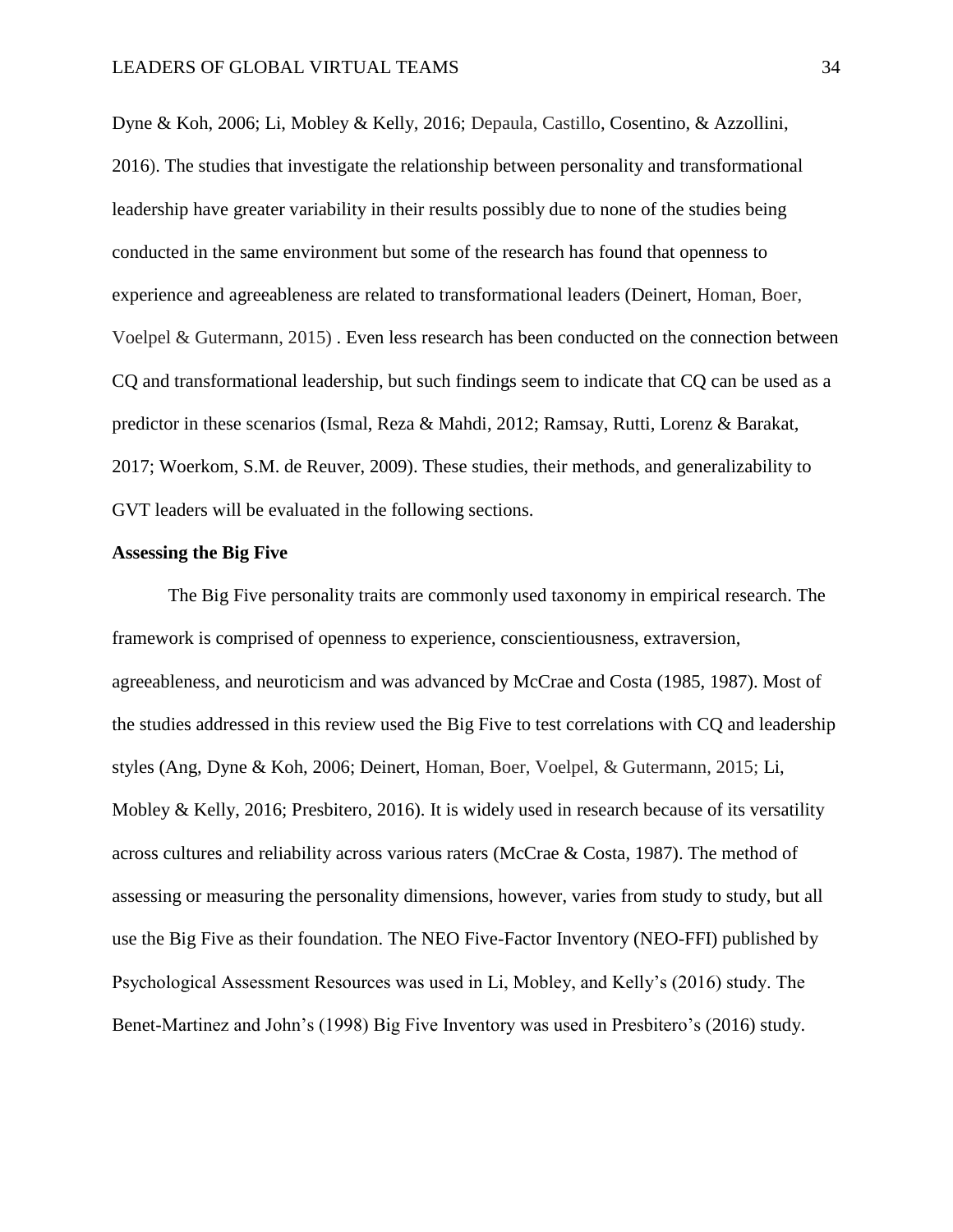Ang, Dyne, and Koh (2006) used the Personal Characteristics Inventory developed by Mount and Barrick, (1995).

# **Personality in Relation to CQ**

In Ang, Dyne, & Koh's, (2006) study they examined the relationship between the fourfactor model of cultural intelligence and the Big Five personality characteristics. This was the first study to examine the relationship of personality and CQ (Ang, Dyne, & Koh, 2006) The four-factors of cultural intelligence as aforementioned are: metacognitive, cognitive, motivational, and behavioral. The results from the study place particular importance on openness to experience because their findings showed that it is a critical factor in an individual's ability to work successfully with someone with a dissimilar cultural background (Ang, Dyne, & Koh, 2006). Out of the five personality factors only, openness to experience was significantly associated with all four of the CQ factors.

Presbitero's (2016) made a significant contribution to the literature on virtual multicultural interactions, particularly that the four-factor model of CQ is applicable in virtual settings. It investigated the associations between the four-factor model of CQ and the Big Five personality dimensions in a call center characterized by multicultural interactions, it revealed that extraversion and openness to experience were considerably related to cognitive, metacognitive, behavioral, and motivational CQ. Because this study was conducted with a multicultural setting it may arguably have stronger association to the environment of a GVT.

The studies discussed above individually evaluated the associations between dimensions of personality and CQ. In Li, Mobley, and Kelly's (2016) study they did an individual analysis using Ang and Van Dyne's (2007) 20-item 7-point scale to measure CQ and they tested how the personality factors interplay affected CQ. Their findings showed expected significant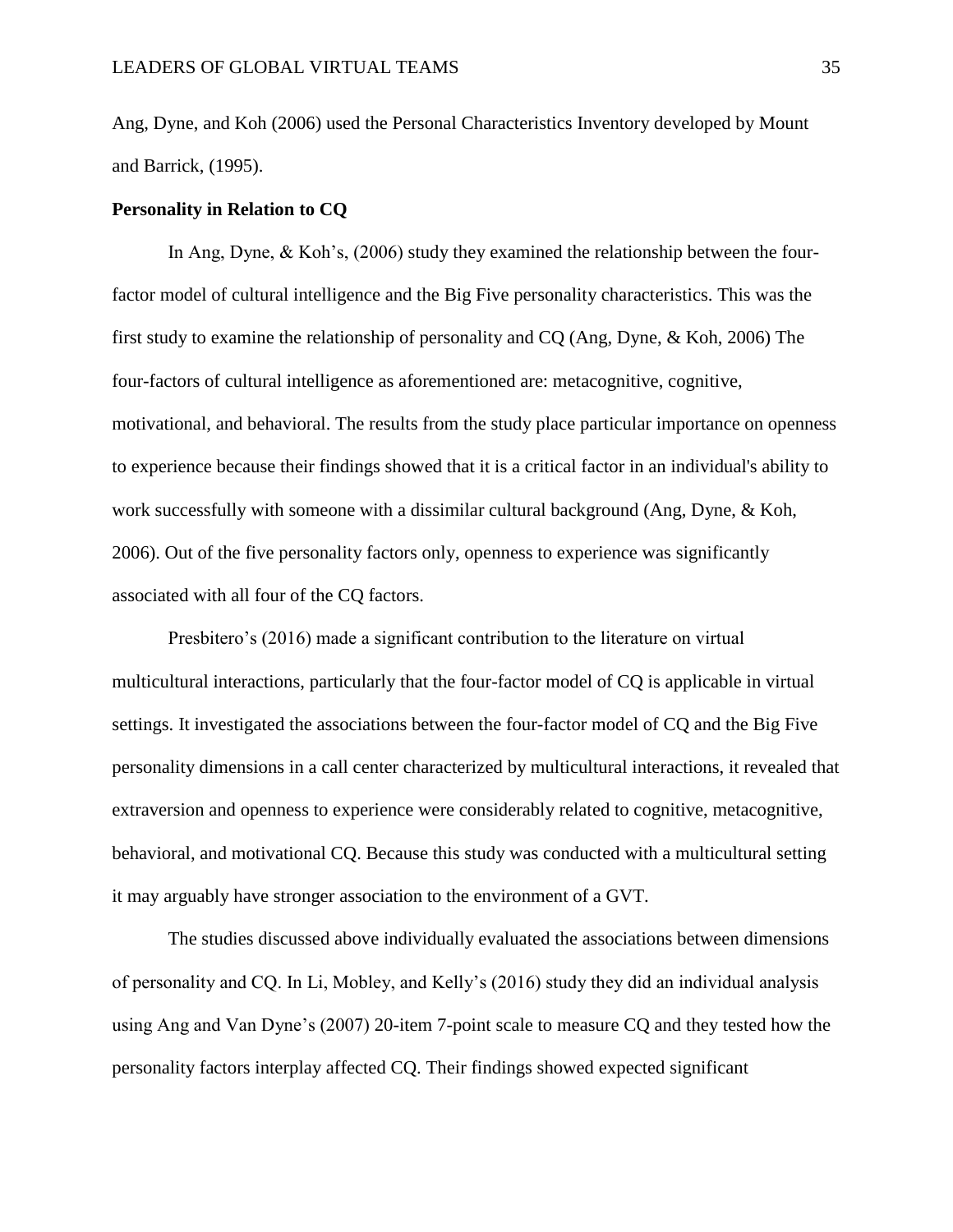associations between openness to experience and all four factors of CQ; however, when agreeableness was low, these associations were reduced in three of the four CQ factors. The results suggest that individuals who are high in openness to experience but low in agreeableness may not perform as well in international settings.

#### **Personality in Relation to Leadership Style**

There have been a large number of studies conducted on transformational leadership and its impact on team performance, but these are primarily done in F2F teams. Despite the abundant research that identified transformational leadership and its subdimensions as the dominant successful e-leadership methodology, few quantitative studies have focused on personality correlations in multinational teams or in a virtual setting (Groves & Feyerman, 2011). The tests that come up in the studies for testing transformational leadership is the various versions of Avolio and Bass's (2004) multifactor leadership questionnaire, Podsakoff, MacKenzie, Moorman, and Fetter's (1990) transformational leader behaviors inventory (TLI), and De Hoogh, Den Hartog and Koopman's (2004) questionnaire for charismatic leadership in organizations (Bealer & Bhanugopan, 2014; Deinert, et al., 2015; Phaneuf, Boudrias, Rousseau & Brunelle, 2016; Woerkom & S.M. de Reuver, 2009)

Deinert, Homan, Boer, Voelpel, and Gutermann's (2015) study of the associations between the Big Five and transformational leadership was not conducted using a sample of GVTs, but it is still relevant to the applicability of the leadership style. The results of their study found that openness to experience was significantly and positively correlated to all four of transformational leadership subdivisions. The four sub-dimensions of transformational leadership are; idealized influence, inspirational motivation, intellectual stimulation, and individualized consideration. Agreeableness was positively correlated overall and had significant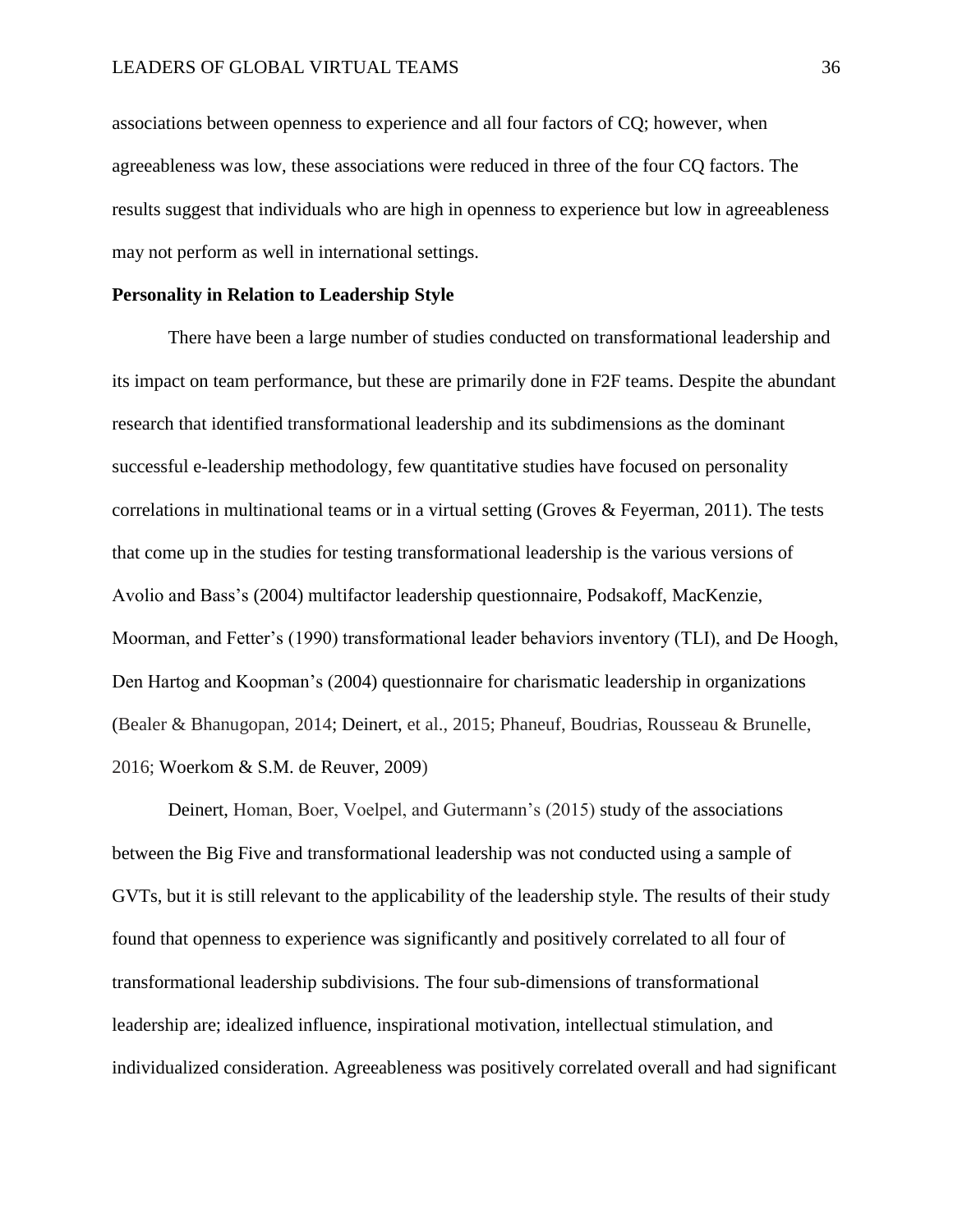# LEADERS OF GLOBAL VIRTUAL TEAMS 37

correlations to all the transformational leadership subdimensions with the exception of intellectual stimulation. Extraversion was positive overall and had significant links to idealized influence and inspirational motivation. Conscientiousness was positively correlated overall but only had a significant correlation to one sub-dimension, idealized influence.

A meta-analytic investigation by Derue, Nahrganag, Wellman and Humhrey (2011) took a comprehensive approach towards analyzing personality trait and behavioral theories of leadership. Specifically, the authors built an integrated model of the dominant leadership styles and tested how the different traits and behaviors interact to predict leader effectiveness. Their approach broke down aspects of transformational, transactional and other leadership styles into behavior categories such as task-oriented, relational-oriented, change-oriented, and passive leadership. Personality characteristics were also separated into categories with conscientiousness, openness to experience, and emotional stability going into task competence, and extraversion and agreeableness to interpersonal attributes. Their results showed that out of their 16 items for leader traits conscientiousness was the most consistent in predicting leader effectiveness. Out of the 15 items in their leader behavior paradigm, transformational leadership was the most consistent in predicting leader effectiveness.

#### **CQ in Relation to Transformational Leadership**

The similarities in transformational and CQ empirical research has led some researchers to theorize that they can be used to predict one another (Groves & Feyerman, 2011). This has led to the emergence of a few studies that tested this possible association (Ismal, Reza, & Mahdi, 2012; Keung & Rockinson-Szapkin, 2013; Ramsey, Rutti, Lorenz, Barakat, & Santana, 2017). The findings of these studies could have interesting implications towards the identification of successful e-leaders. For instance, Ramsay et al. (2017) sent and received responses from 190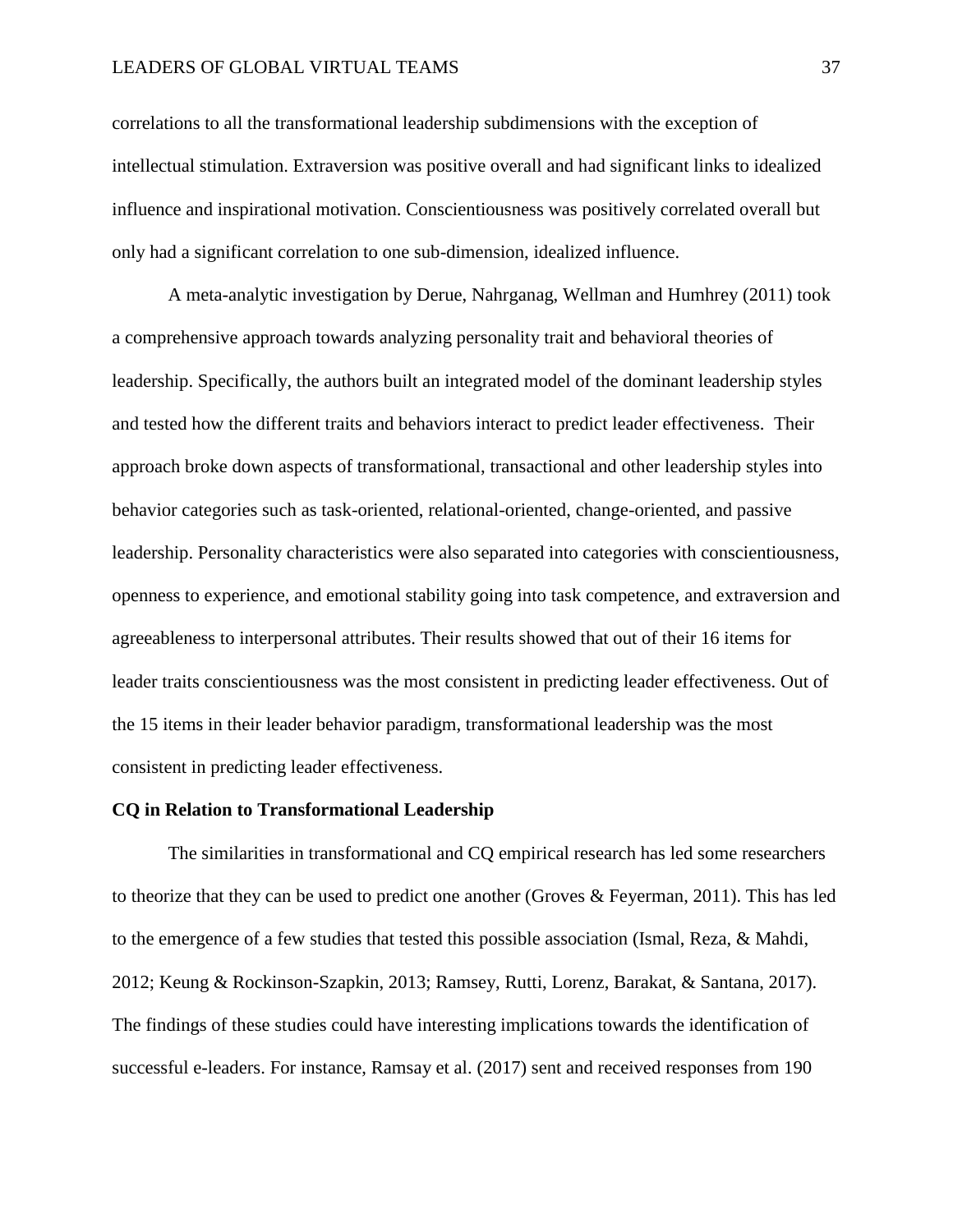# LEADERS OF GLOBAL VIRTUAL TEAMS 38

global leaders. The criteria they used to isolate these leaders were that they must be in a leadership position and that they must have global responsibilities, which they broke into four parts: 1) interact consistently with different cultures, 2) international travel requirement, 3) be an expatriate, 4) foreign team management, or manage clients, and suppliers from different countries (Ramsay et al., 2017). They investigated the association between overall CQ and overall transformational leadership using the 20-item CQ scale and the 23-item transformational leader's behaviors inventory, and they used international experience as a moderator. Their findings provide evidence that there is a positive association between transformational leadership and CQ and confirmed that international experience strengthens this relationship. In their posthoc analysis, they also noted that CQ independently impacted five of the six subdimensions of transformational leadership used in their study. The five that were positively impacted by high CQ were: determining and sharing a team vision, acting as a proper role model, promoting shared group objectives, expecting a high performance of the team, and supplying intellectual stimulation.

#### **Performance, Transformational Leadership, and Multicultural Personality**

Some research suggests that in multicultural organizations, cultural empathy, openmindedness, and social initiative can be used as predictors of high performing transformational leaders (Van Woerkom & De Reuver, 2009). For Van Woerkom & De Reuver's study (2009) their focus group was leaders on expatriate assignment and that were leaders of multicultural teams. Instead of using the Big Five, this study used a Multicultural Personality Questionnaire (MPQ) (Van der Zee and Van Oudenhoven, 2000), which consists of five factors: cultural empathy, open-mindedness, social initiative, emotional stability, and flexibility (Van Woerkom & De Reuver, 2009). These variables are not dissimilar to the Big Five characteristics, but it adds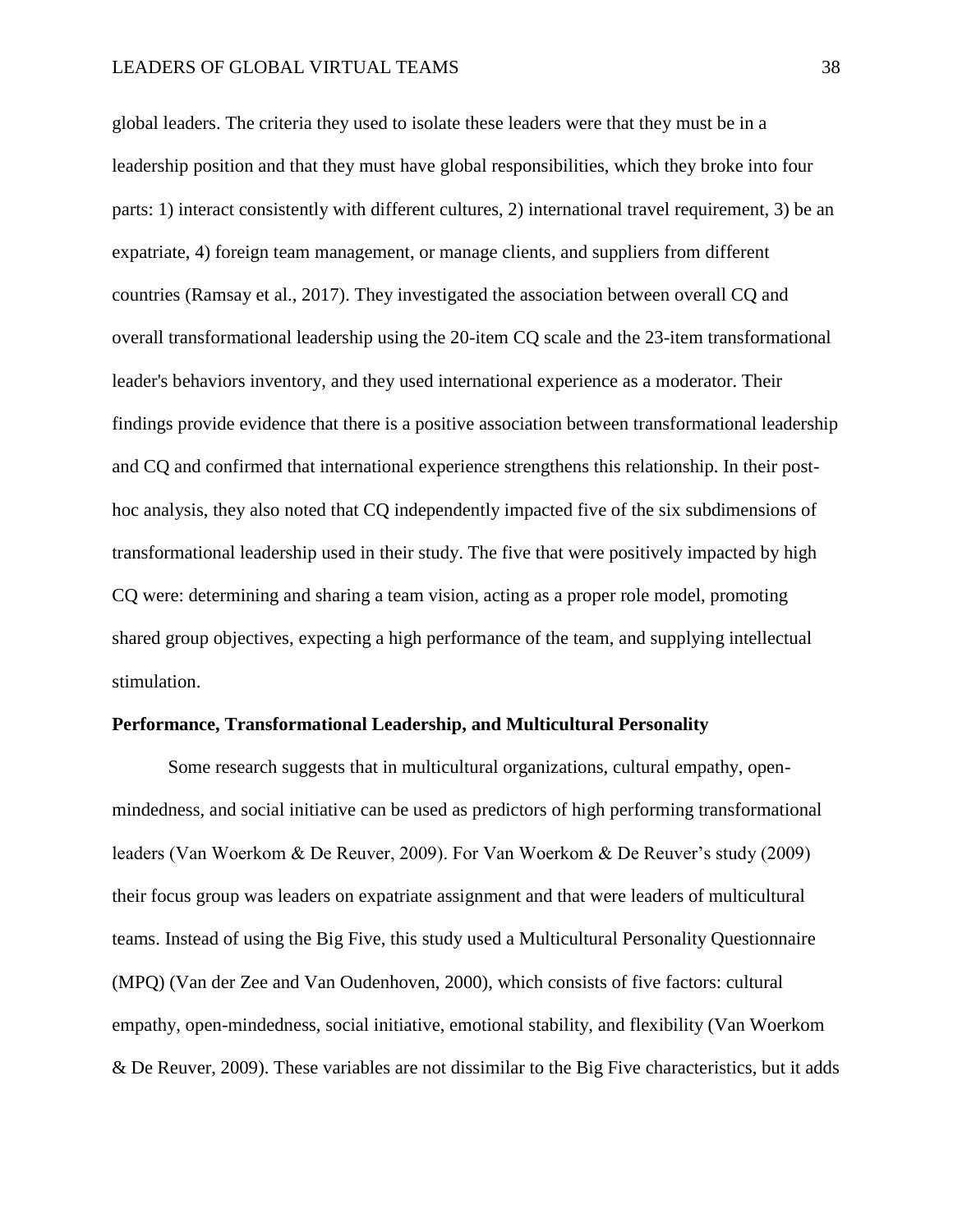a focus on the CQ of the leader which could prove useful in GVT research. Their study found that the higher cultural empathy, open-mindedness and social initiative a leader is the stronger the association is to transformational leadership (Van Woerkom & De Reuver, 2009). They also found that the leaders that had a multicultural personality and were transformational leaders had higher performance appraisals (Van Woerkom & De Reuver, 2009).

# **The Moderating Role of Technology**

Technology is the primary medium that is utilized in GVTs, it is the sole way teams communicate, collaborate and accomplish project tasks. It is the basis and mediator for the rapid expansion of GVTs. The development of technology offers substantial benefits to businesses but it is inherently different than the office environment and should be recognized as such. Studies have shown that technology-enabled communications may increase perceived risks by team members and lesson the willingness of members to feel comfortable collaborating through different mediums (Breuer et al., 2016; Sarker et al., 2011). However, the use of technology that provides documentation of member and team interactions has been found to decrease the perceived risks of virtual work (Breuer et al., 2016). Tool preference and efficiency changes depending on the situation, for tasks that are complicated research points to using synchronous technology such as video conferencing, or conference calls (Deluca & Valacich, 2006; Weimann, Pollock, Scott, & Brown, 2013). The probability that the team members will use multiple tools for a single task is high and efficiency depends on the integration of the tools (Weimann et al., 2013). E-leaders need to be well versed in using all the different media effectively and needs to establish norms, frequency, and conduct for each tool (Hambley et al., 2007). It is the e-leader's responsibility to ensure that all members are aligned with which tools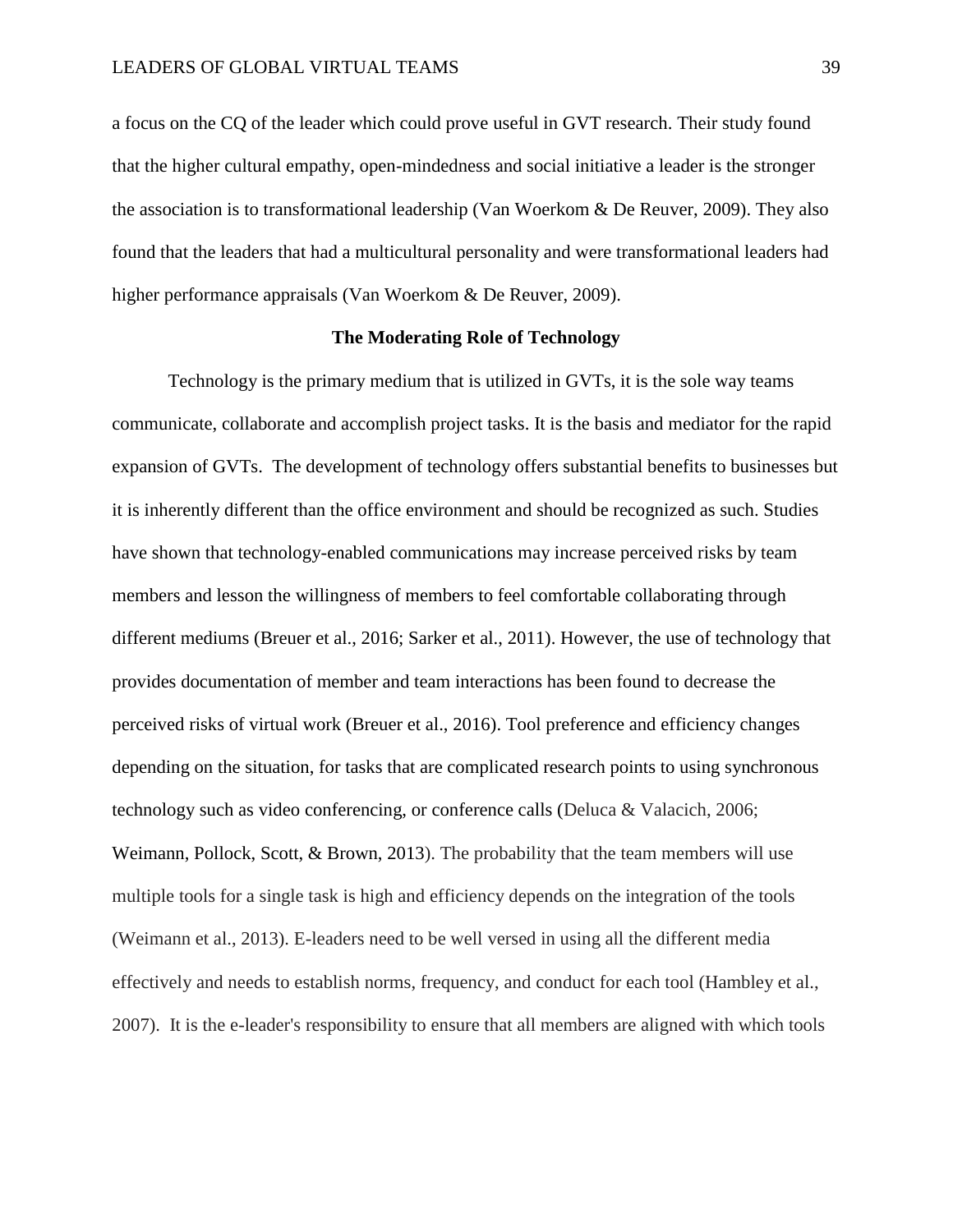can and will be used by the group, taking into consideration the different levels of expertise and availability of technology at each member location (Ferrel & Kline, 2018).

# **Communication and Technology**

Technology has the ability to communicate information between team members without intention or direct interactions. F2F communication is richer with non-verbal and auditory cues in comparison to technology-enabled communication (Lilian, 2014). Technology-enabled communication has a greater risk of information loss and misinterpretation because of the absence of nonverbal cues (Lilian, 2014). e-leaders need to develop communication skills such as online social opportunities that foster the collaboration of all members, that are not necessary for F2F settings (Lilian, 2014). Media richness is the ability of the communication tool to have the needed features to allow the shared understanding of equivocal issues (Huang et al., 2010). This medium should have the ability of immediate feedback, communication of multiple cues, and personalization (Huang et al., 2010).

Joking and kidding may not come across positively in a virtual setting where in F2F interactions this is generally a normal socialization practice this should be discouraged especially in mediums that do not allow for visualization of the other member (Greenburg et al., 2007).

# **Technology Strategies**

The selection and use of tools are an important aspect to virtual teams and can influence the team's performance, cohesion, and satisfaction (Weimann et al., 2013). Multiple factors need to be considered when picking which tools individual preferences if it meets the requirements of the project, internet capabilities, tool training, and tool integration. If a new program or medium is going to be introduced to the team, training is a key to the team being willing to use the tool (Greenburg et al., 2007). Failure to provide training can result in decreased performance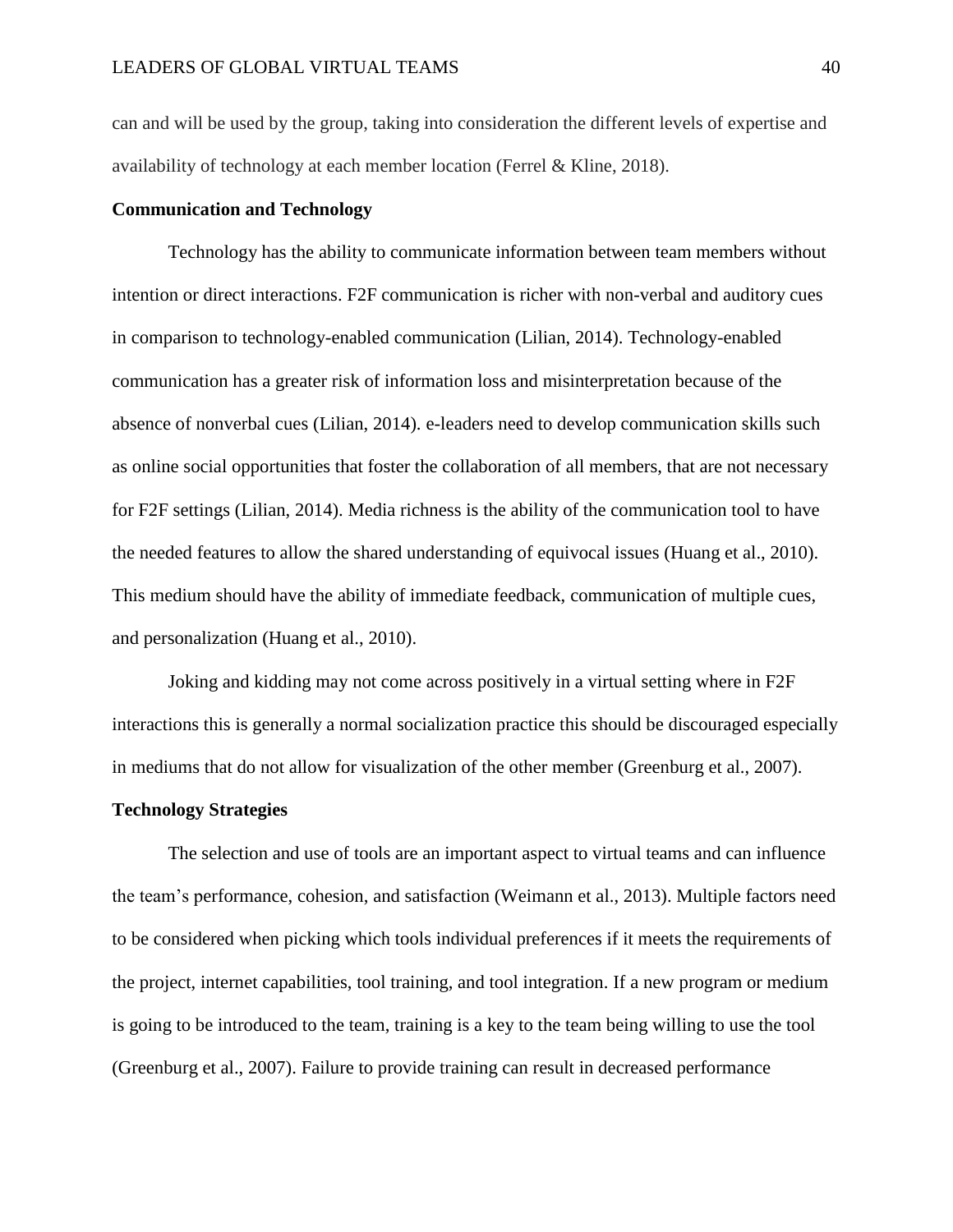capabilities and delays in accomplishing the team project (Ferrell & Kline, 2018; Greenburg et al., 2007). e-leaders need to ensure that members are cognizant of how they communicate through technology because of the ease of misinterpretation (Greenburg et al., 2007). For managing tasks there are tools available that allow for transparency of work in progress between all members; utilizing these tools has the added benefit of increasing team member satisfaction (Brueur et al., 2016). Having a contingency plan in place for members when the unavoidable event of technology-communication failure occurs is important for trust and for individuals to be able to continue task progression (Ford et al., 2017). When using technology such as teleconference the e-leader should look for participation from all members of the group (Hambley et al., 2007). In addition, leaders should monitor the conversation to ensure dominant personalities do not take over the conversation (Hambley et al., 2007), and encourage socialization or non-task related discussion in order to create personalization of the conversation (Hambley et al., 2007). Video conferencing is useful for complex tasks, and allows for the visualization of body language but should be used wisely for GVTs that are especially dispersed. Various time zones may make it difficult for all members to attend and rotating times for team meetings to accommodate for different time zones (Ford, et al., 2017; Hambley et al., 2007). Finally, leaders should ensure that all organizational information is available to all members and that they know how to access it (Ford et al., 2017).

#### **Discussion**

This thesis has identified what leader actions and behaviors have been isolated in previous research and assigned them to the established leadership styles where applicable. It also indicates that leaders will need to have certain abilities in order to be successful in GVTs. These include knowledge on how to foster trust, leveraging of technology and communication and how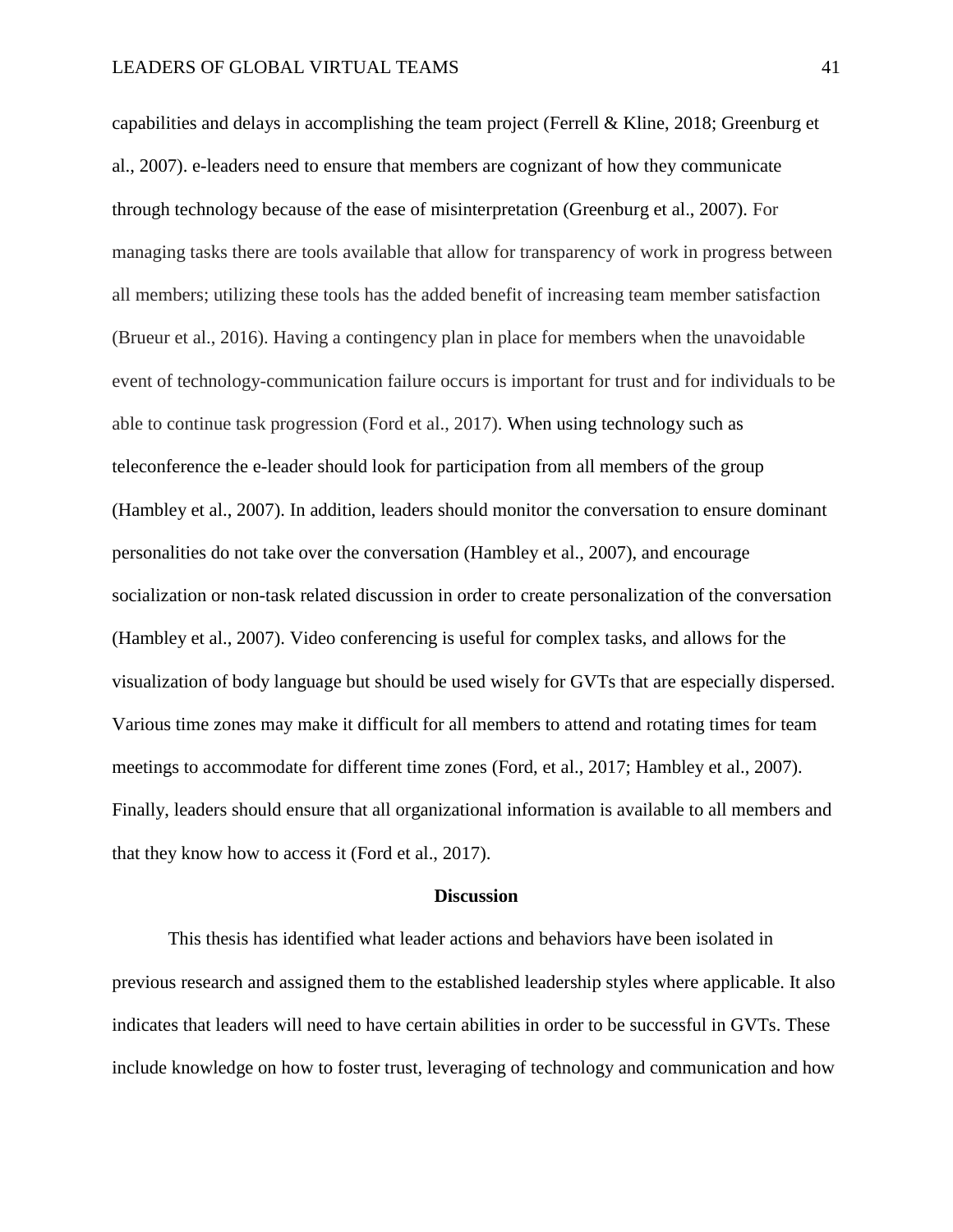to interact with cultural diversity. This thesis offers strategies to e-leaders but it also points to research that certain personality traits may be indicative for e-leaders that are more suited to leading a GVT. There exists a multitude of questionnaires that have the ability to identify transactional, transformational, LMX and high CQ leaders, by isolating only the specific behaviors and actions outlined in this review there could be an effective method of identifying leaders that would be successful in managing GVTs.

Training is a frequent theme in the literature of GVTs, e-leaders should have training from organizational means for CQ development, transformational leadership style, and all other aspects of leading a GVT. It has been noted that GVTs are often less productive than their F2F counterparts, and it was found that there is a lac of training that addresses the challenges of working on a global team with only 22 percent of GVT members receiving any training (RW3 CultureWizard, 2016).

#### **Limitations of Present Review**

While reviewing the existing literature on virtual teams, I found that there was little on the associations between the Big Five personality characteristics, e-leadership and how they influence performance. The extant studies on this topic are in relation to the constructs identified as critical to e-leadership but they do not categorically address virtuality. Additionally, not all industries will present the same challenges in virtual settings. This review does not consider the factors of team size, demographics, or industry. Further, this review is limited to this arena and will not cover all possibilities and situations of leadership in GVTs.

Another limitation is that this research does nothing to address how leaders should select members of their virtual teams. There is a prevalent body of literature on this subject and does stand to have an impact on the success of an e-leader. Previous studies have shown that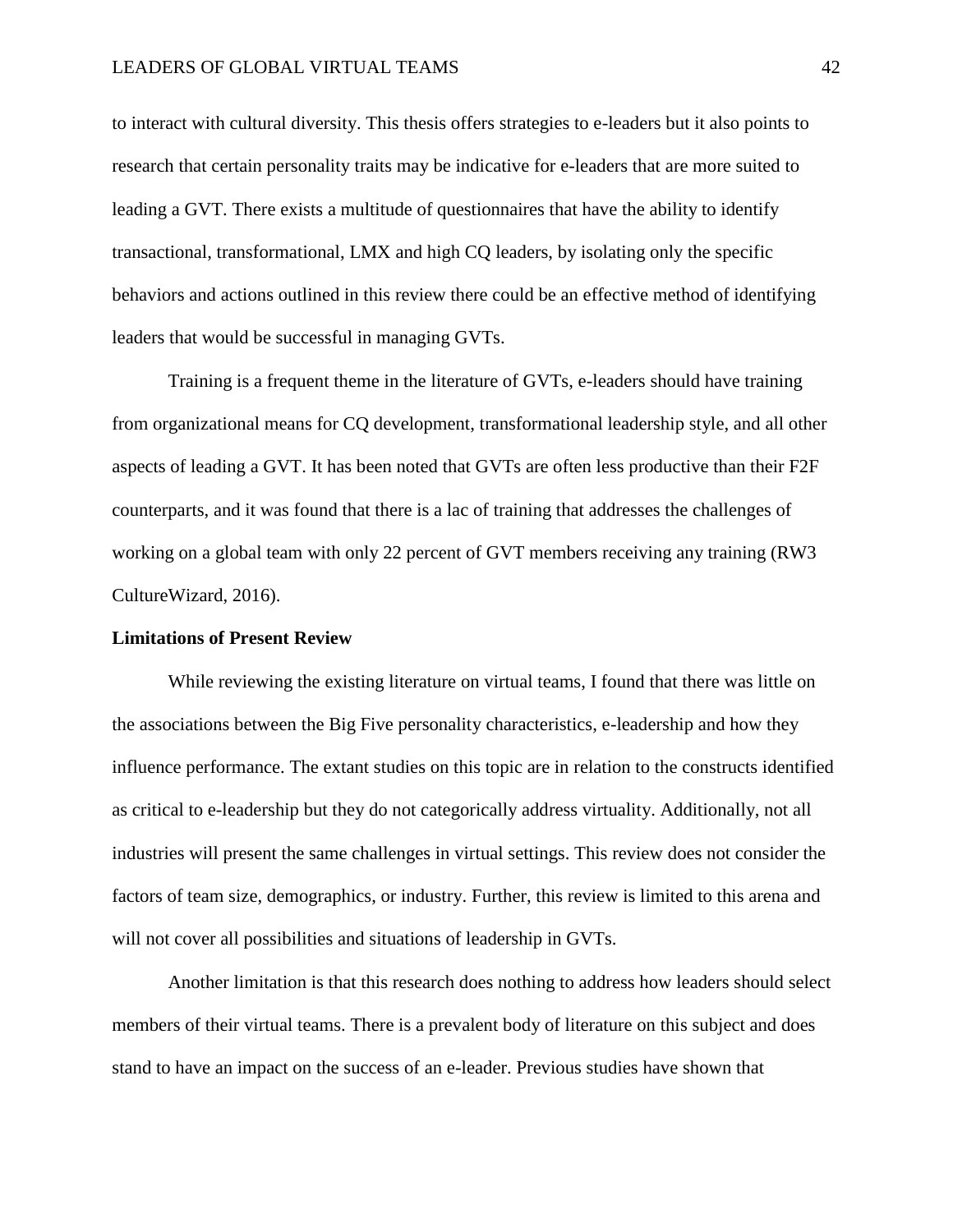# LEADERS OF GLOBAL VIRTUAL TEAMS 43

transformational leadership is not universally advantageous with all employees and can be dependent on the individual characteristics of team members (Hansbrough & Schyns, 2018). Not all studies reviewed in this research identified the country of residence of the participants. This is important when considering the effects of inspirational motivation and transformational leadership effectiveness especially if participants are located within high-power distance cultures. The methods of team evaluation vary from study to study, and there are many different indicators of performance used to evaluate the effectiveness of the team leader. These can include but are not limited to cohesiveness, customer satisfaction, profitability, team effectiveness, performance evaluations, retention, employee satisfaction, and project completion (Coovert, et al., 2017; Van Woerkom & De Reuver, 2009; Hambley, et al., 2007; Breuer,et al., 2016; Ford, et al., 2017)

While conducting this review, conflict management was brought in multiple instances as necessary skills for e-leadership. However, I did not fully explore this topic because it was only highlighted in less than ten percent of the articles analyzed. This does not mean that it is irrelevant to work in virtual teams, but for the sake of precision and succinctness, it was not included.

There also appears to be a general paucity of research investigating the four subdimensions of transformational leadership in the virtual environment. While a few were identified and accessed it is far from a fully explored topic, this gap leaves questions as to which of the behavioral components of transformational leadership are most advantageous to virtual teams.

Lastly, there is a lack of studies being conducted with the distinctive composition of GVTs. Few address the difference between a virtual team that is primarily composed of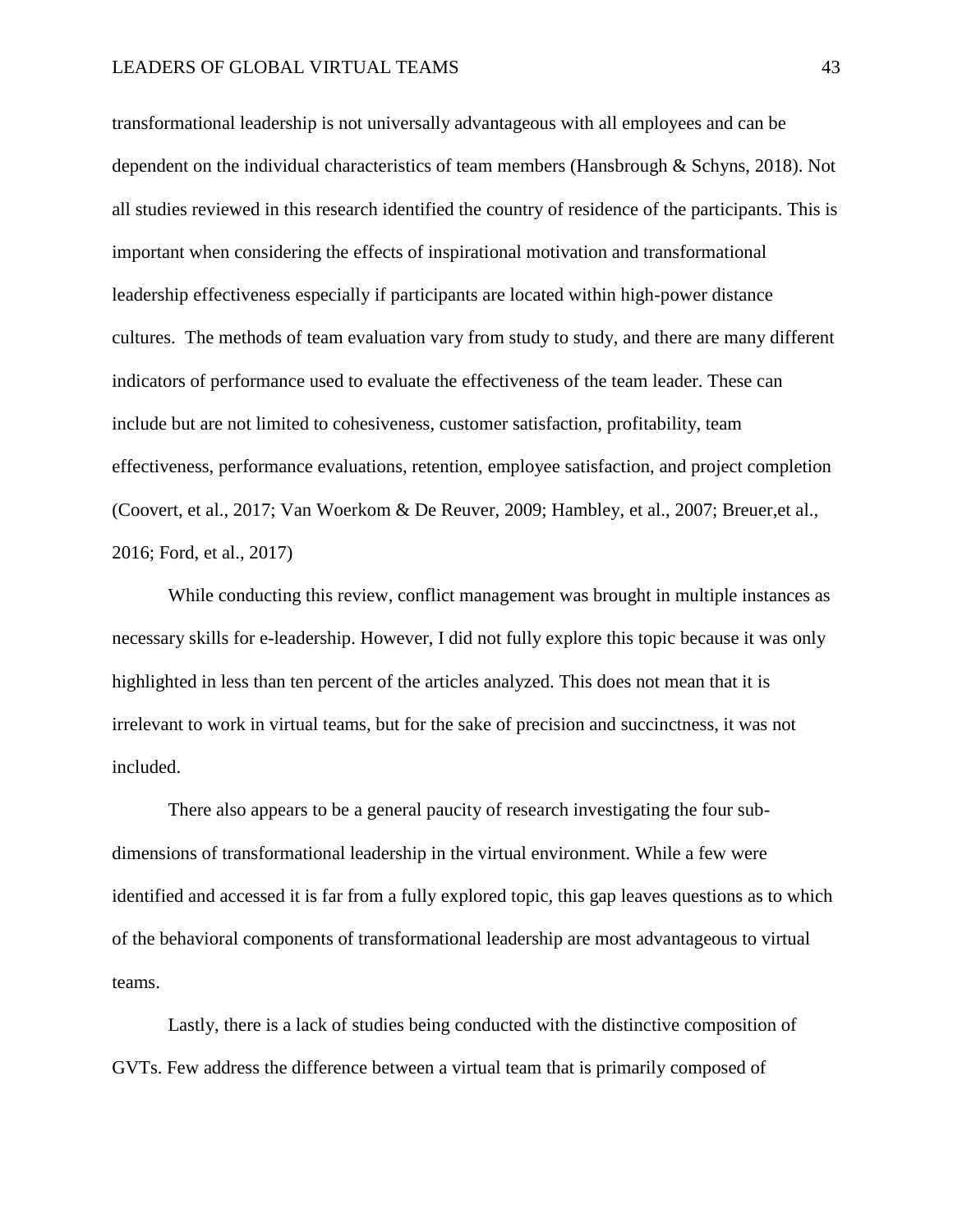individuals with the same first language and culture and the increased necessity of CQ in global teams that are more diverse. Very few of the studies considered other variables that could affect the outcome of e-leaders and this will inevitably show some variation in results as studies continue in this emerging arena.

## **Directions for Future Research**

Comprehensive test that encompasses all constructs of virtual work; trust, transformational leadership, technology, and CQ to evaluate their correlation to the Big Five personality factors. There already exist tests for leadership behaviors, cultural intelligence, and personality factors, by combining aspects from these individual tests research could sharpen the discourse communities understanding of virtual leadership. If testing confirms the findings presented here it could be used towards the hiring of a "best-fit" e-leader, to identify areas that leaders need to develop and towards the training of staff to get the most from their virtual workforce.

An example of one such survey would use constructs of personality that are consistent and able to identify individuals with the traits necessary for e-leadership. This would use a leadership dimension such as the MLQ, a personality questionnaire the Big Five, and a CQ component test for correlations to GVT performance. The findings from Van der Zee and Van Oudenhoven's (2009) survey confirmed that transformational leaders that had multicultural personalities received higher performance reviews. Expanding the leadership model, they used to also test for certain transactional traits aforementioned would contribute to the literature to confirm the findings presented here that using both leadership styles effects GVT performance. Avolio and Bass's (2004) MLQ seems best suited for a study of this type because it is a supported method for identifying transactional and transformational behaviors. There would also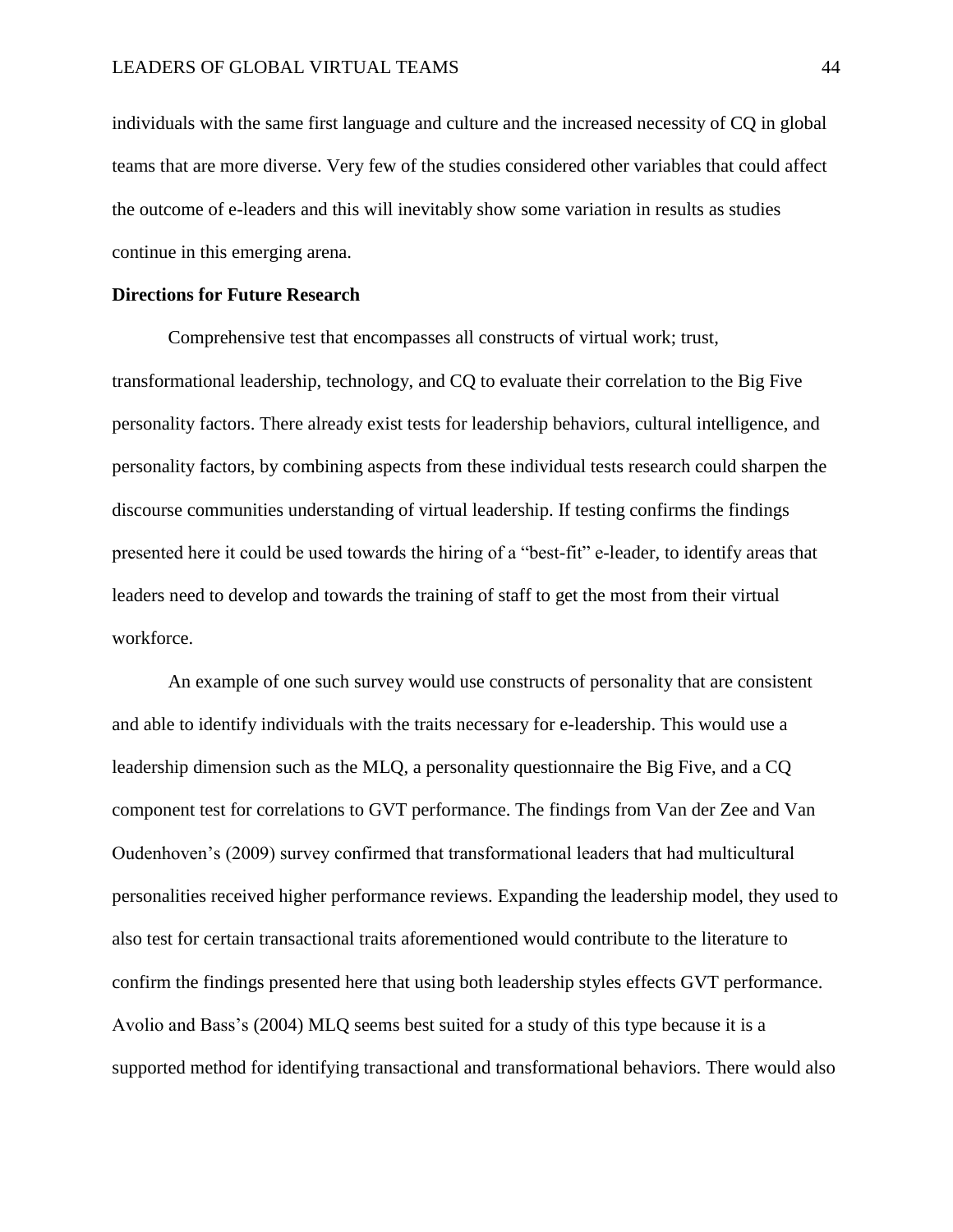need to be a control in place to negatively associated the transactional actions and behaviors that are not beneficial in GVTs such as passive management. By using the actions and behaviors that have been found as essential to GVT leadership outlined in this research there could be the potential towards the testing for the best fit e-leader.

Another contribution to the discourse community would be a study targeted to top performing leaders of GVT's and the members. A significant portion of the findings presented here were of virtual teams, undergraduate students, white papers, case studies, and presentations of findings from literature reviews. While these offer insight and valuable information to the knowledge on e-leadership they are not quantifiable studies that are replicable and incorporate all of the necessary constructs of GVT e-leadership. DeRosa's study (2011) is a good example of a survey method for identifying success factors in a virtual team that addressed many aspects of eleadership such as communication, overcoming challenges, leadership behaviors, technology and training. They distributed an online virtual team inventory assessing six dimensions of performance and received a high overall reliability. However, the study is limited because it was conducted with a variety of team types that had virtual operations but had F2F interactions frequently and not all teams analyzed were global. If this survey was distributed to target only GVTs it could offer the specific insights that are underdeveloped in GVT studies.

An additional theme that was noted in this review was that researchers brought up the age of individuals working in virtual teams and the possible implications that younger generations could bring to GVTs. (Iorio & Taylor, 2015). The generations that were brought up with the technology used in virtual teams may make them better suited to working on these teams and research as of yet has not conducted studies where the teams were primarily composed of those from this generation.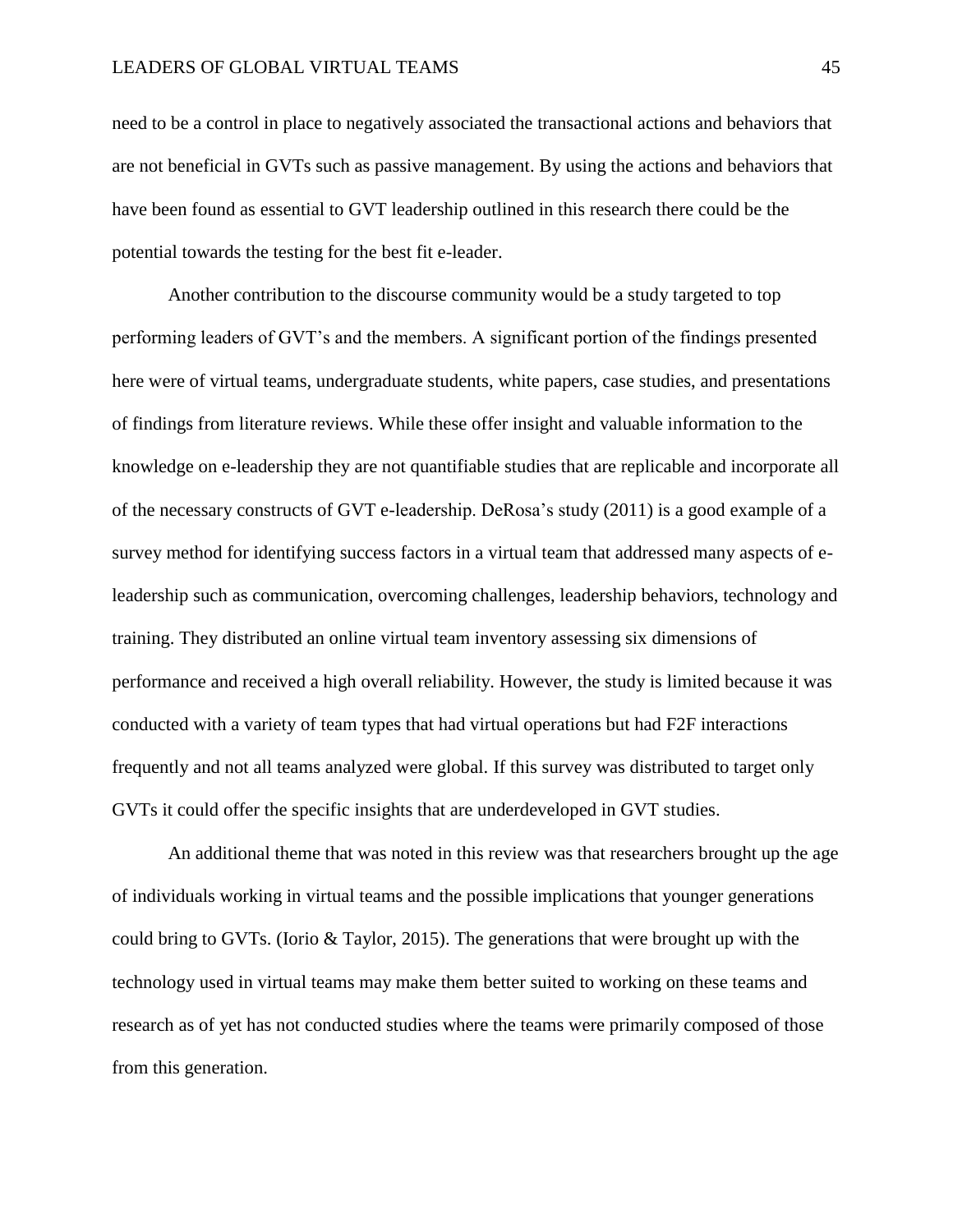#### **Conclusion**

The overall purpose of this thesis is to give insight to organizations through the analysis of the existing literature on leading GVTs. It is recognized that virtual teams are more challenging to lead and are often found to be less productive than F2F teams. Companies invest considerable resources in their GVTs, they can possibly improve their returns by employing training programs that are specific to the challenges faced by global virtual leaders and they can try to ensure they hire the right person for the position. As the research on GVTs continues to grow an appropriate model of predicting those with e-leadership aptitude will be established but first there needs to be consensus as to what attributes, behaviors, personality characteristics, and interpersonal skills are required for the position. The findings in this thesis offers a unification of the research on this subject has found thus far and also may serve as a strategy tool for leaders of GVTs. This research also suggests ways that future research can expand to include the gaps in the literature on leading GVTs.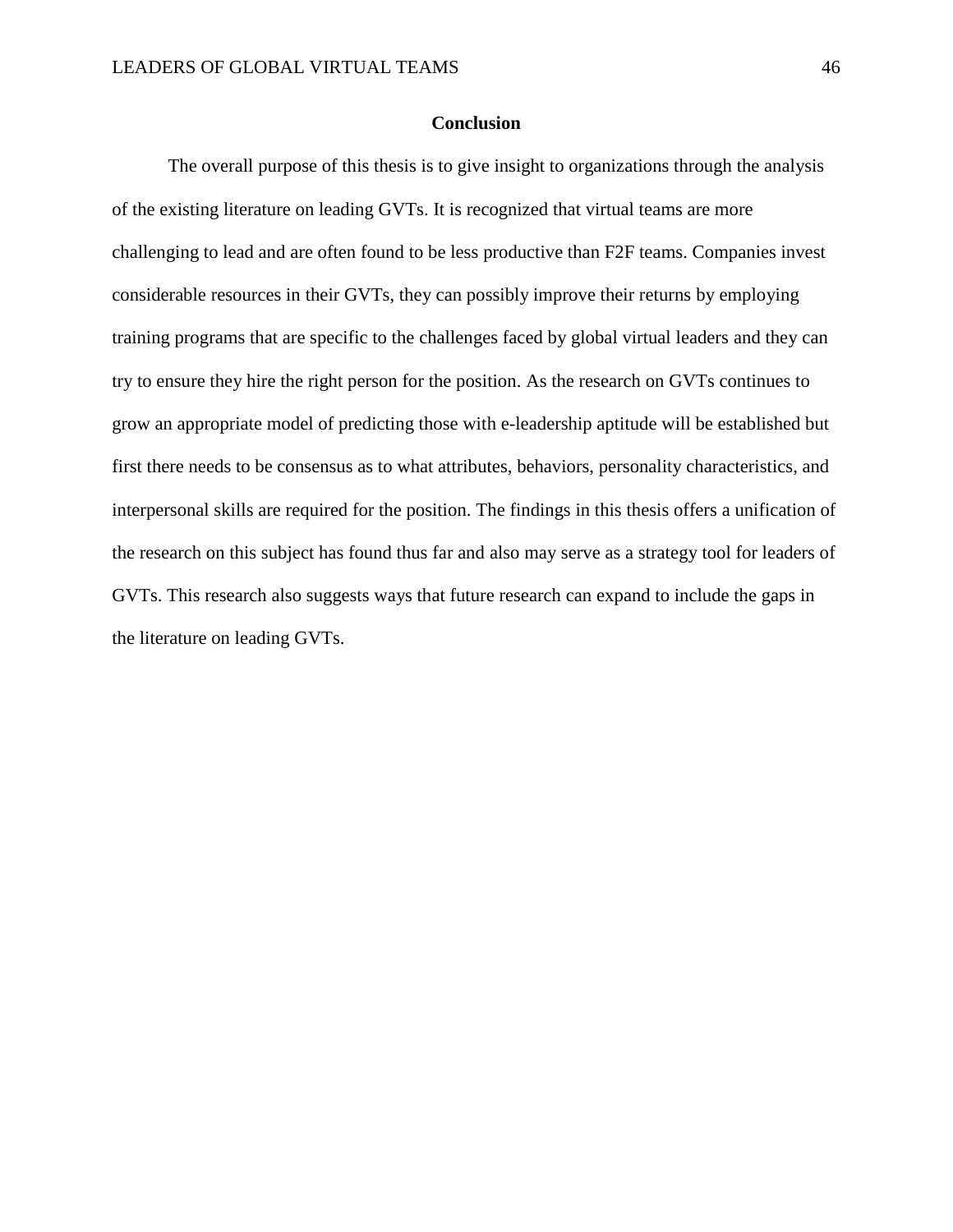## **References**

- Anantatmula, V., & Thomas, M. (2010). Managing global projects: A structured approach for better performance. *Project Management Journal*, *41*(2), 60-72.
- Andressen, P., Konradt, U., & Neck, C. P. (2012). The relation between self-leadership and transformational leadership: Competing models and the moderating role of virtuality. *Journal of Leadership & Organizational Studies*, *19*(1), 68-82.
- Ang, S., & Van Dyne, L. (2008). *Handbook of cultural intelligence theory, measurement, and applications*. Armonk, NY: M.E. Sharpe.
- Ang, S., Van Dyne, L., & Koh, C. (2006). Personality correlates of the four-factor model of cultural intelligence. *Group & Organization Management, 31*(1), 100-123
- Avolio, B., Bass, B., & Jung, D. (1999). Re-examining the components of transformational and transactional leadership using the Multifactor Leadership Questionnaire. *Journal of Occupational and Organizational Psychology, 72*(4), 441-462.
- Avolio, B., & Bass, B., (2004). Multifactor leadership questionnaire (MLQ). *Mind Garden*, *29*.
- Balthazard, P., Waldman, D., & Warren, J. (2009). Predictors of the emergence of transformational leadership in virtual decision teams. *The Leadership Quarterly, 20*(5), 651-663.
- Bass, B. (1985). *Leadership and performance beyond expectations*. New York : London: Free Press ; Collier Macmillan.
- Bass, B., & Avolio, B. (1994). *Improving organizational effectiveness through transformational leadership*. Thousand Oaks: Sage Publications.

Bealer, D., & Bhanugopan, R. (2014). Transactional and transformational leadership behavior of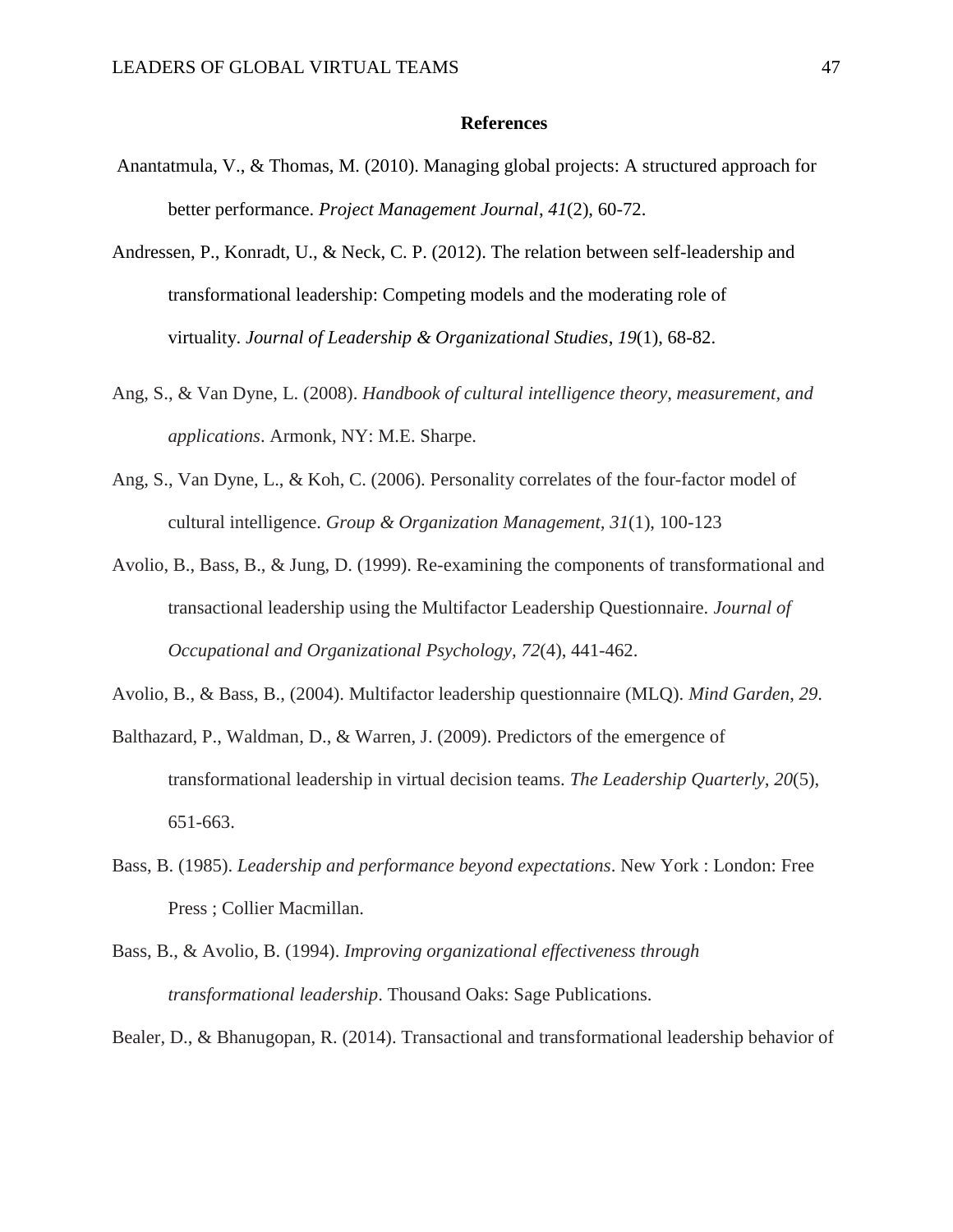expatriate and national managers in the UAE: A cross-cultural comparative analysis. *The International Journal of Human Resource Management, 25*(2), 293-316.

- Bell, B., & Kozlowski, S. (2002). A typology of virtual teams: Implications for effective leadership. *Group & Organization Management*, *27*(1), 14-49.
- Benet-Martínez, V., & John, O. (1998). Los Cinco Grandes across cultures and ethnic groups: Multitrait multimethod analyses of the Big Five in Spanish and English. *Journal of Personality and Social Psychology, 75*(3), 729-750.
- Breuer, C., Hüffmeier, J., & Hertel, G. (2016). Does trust matter more in virtual teams? A metaanalysis of trust and team effectiveness considering virtuality and documentation as moderators. *Journal of Applied Psychology, 101*(8), 1151-77.
- Burns, J. (1978). *Leadership* (1st ed., Cass Canfield book). New York: Harper & Row.
- Cascio, W., & Shurygailo, S. (2003). E-leadership and virtual teams. *Organizational dynamics*.
- Chang, H., Hung, C., & Hsieh, H. (2014). Virtual teams: Cultural adaptation, communication quality, and interpersonal trust. *Total Quality Management & Business Excellence, 25*(11-12), 1318-1335.
- Chang, W.-L., & Lee, C.-Y. (2013). Virtual team e-leadership: The effects of leadership style and conflict management mode on the online learning performance of students in a business-planning course. *British Journal of Educational Technology, 44*(6), 986-999.
- Choi, O. K., & Cho, E. (2019). The mechanism of trust affecting collaboration in virtual teams and the moderating roles of the culture of autonomy and task complexity. *Computers in Human Behavior, 91*, 305-315.

Coovert, M., Miller, E., & Bennett, W. (2017). Assessing trust and effectiveness in virtual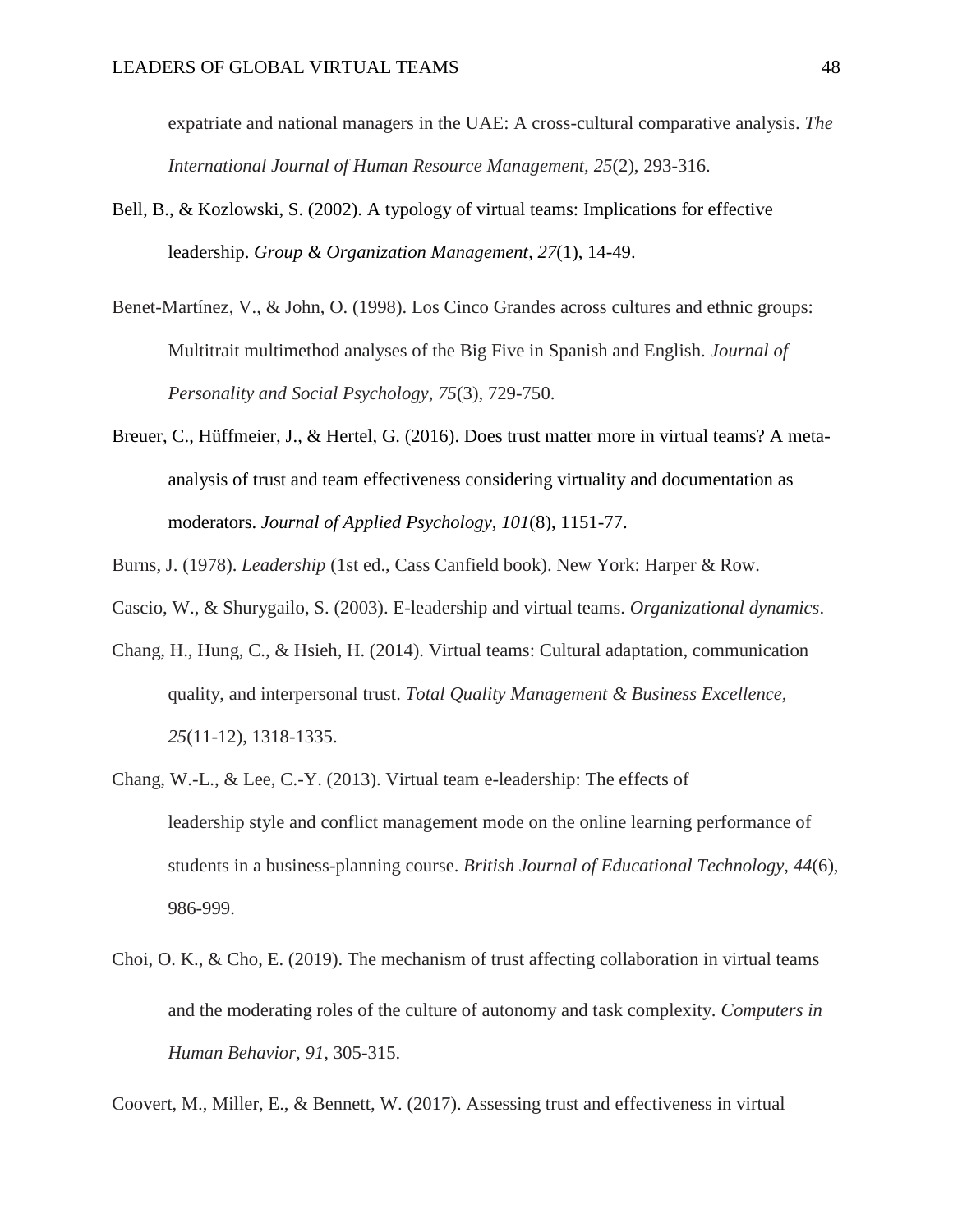teams: Latent growth curve and latent change score models. *Social Sciences, 6*(3), 87.

- Curşeu, P., & Schruijer, S. (2010). Does conflict shatter trust or does trust obliterate conflict? Revisiting the relationships between team diversity, conflict, and trust. *Group Dynamics: Theory, Research, and Practice*, *14*(1), 66.
- Daim, T., Ha, A., Reutiman, S., Hughes, B., Pathak, U., Bynum, W., & Bhatla. A. (2011). Exploring the communication breakdown in global virtual teams. *International Journal of Project Management, 30*(2), 199-212.
- De Hoogh, A., Den Hartog, D., & Koopman, P. (2005). Linking the Big Five-Factors of personality to charismatic and transactional leadership; Perceived dynamic work environment as a moderator. *Journal of Organizational Behavior, 26*(7), 839-865.
- De Jong, B. A., & Elfring, T. (2010). How does trust affect the performance of ongoing teams? The mediating role of reflexivity, monitoring, and effort. *Academy of Management Journal*, *53*(3), 535-549.
- Deinert, A., Homan, A., Boer, D., Voelpel, S., & Gutermann, D. (2015). Transformational leadership sub-dimensions and their link to leaders' personality and performance. *The Leadership Quarterly, 26*(6), 1095-1120.
- Deluca, D., & Valacich, J. (2006). Virtual teams in and out of synchronicity. *Information Technology & People,19*(4), 323-344.
- Dennis, D., Meola, D., & Hall, M.J. (2013). Effective leadership in a virtual workforce: Ideas and insights on the skills needed for leaders of remote employees.  $T + D$ , 67(2), 46-51,8

Depaula, P., Castillo, S., Cosentino, A., & Azzollini, S. (2016). Personality, character strengths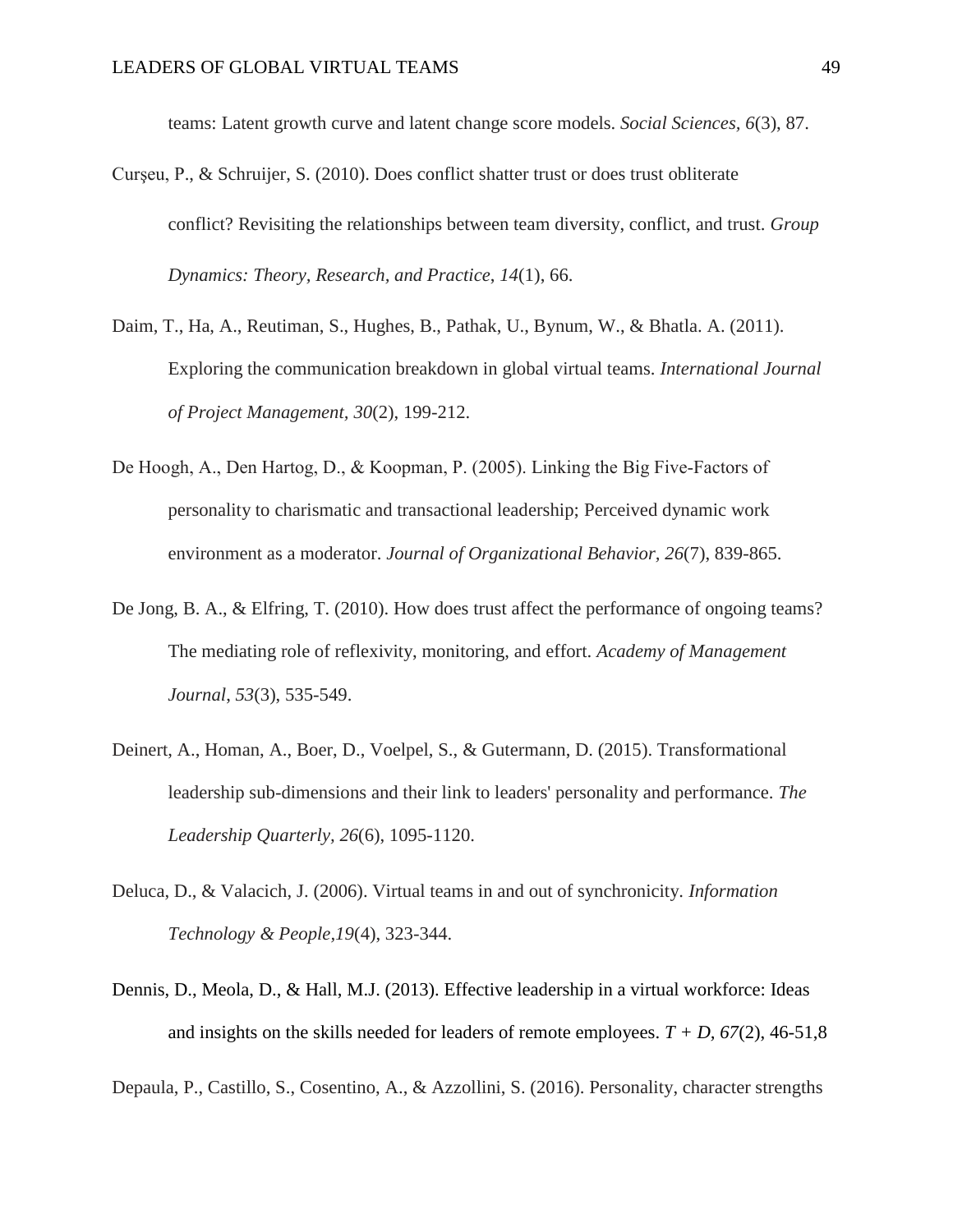and cultural intelligence: "Extraversion" or "openness" as further factors associated to the cultural skills? *Avances En Psicología Latinoamericana, 34*(2), 415-436.

- DeRosa, D. (2011). Collaborating from a distance: Success factors of top-performing virtual teams. (Report). *International Journal of E-Collaboration, 7*(3), 43-54.
- Derue, S., Nahrgang, J., Wellman, N., & Humphrey, S. (2011). Trait and behavioral theories of leadership: An integration and meta‐analytic test of their relative validity. *Personnel Psychology*, *64*(1), 7-52.
- Derven, M. (2016). Four drivers to enhance global virtual teams. *Industrial and Commercial Training, 48*(1), 1-8.
- Duran, V., & Popescu, A.D. (2014). The challenge of multicultural communication in virtual teams. *Procedia - Social and Behavioral Sciences, 109*(C), 365-369.
- Duranti, C., & de Almeida, F. (2012). Is more technology better for communication in international virtual teams? *International Journal of e-Collaboration (IJeC)*, *8*(1), 36-52.
- Eidson, C. (2011). Six things managers need to know. (virtual teams). *Agency Sales Magazine, 41*(12), 30.
- Erez, M., Lisak, A., Harush, R., Glikson, E., Nouri, R., & Shokef, E. (2013). Going global: Developing management students' cultural intelligence and global identity in culturally diverse virtual teams. *Academy of Management Learning & Education, 12*(3), 16-41
- Eseryel, Uy, & Eseryel, D. (2013). Action-embedded transformational leadership in selfmanaging global information systems development teams. *Journal of Strategic Information Systems, 22*(2), 103-120.

Ferrell, J., & Kline, K. (2018). Facilitating trust and communication in virtual teams. *People*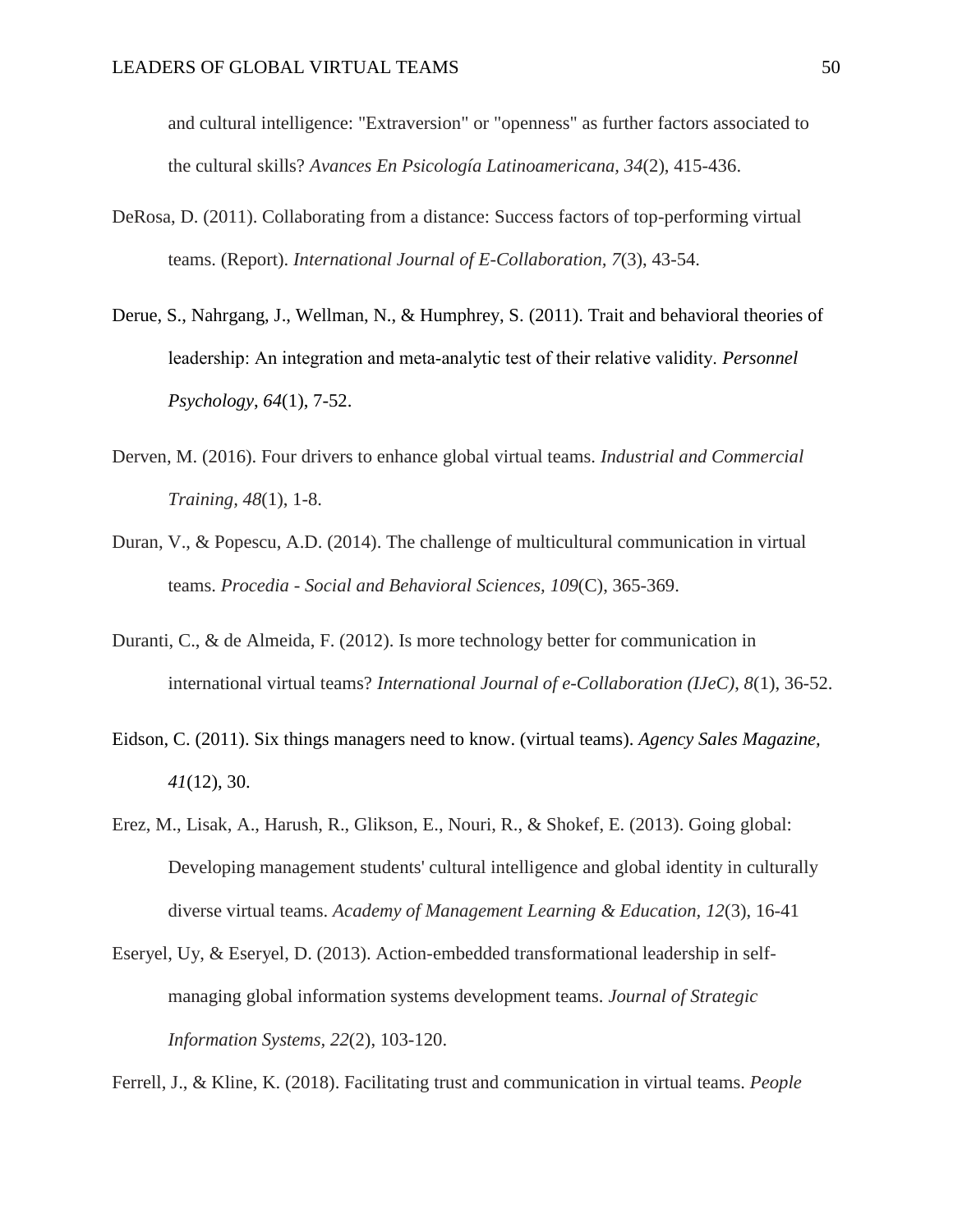*& Strategy, 41*(2), 30-35.

- Ford, R., Piccolo, R., & Ford, L. (2017). Strategies for building effective virtual teams: Trust is key. *Business Horizons, 60*(1), 25-34.
- Gajendran, R. S., & Joshi, A. (2012). Innovation in globally distributed teams: The role of LMX, communication frequency, and member influence on team decisions. *Journal of Applied Psychology*, *97*(6), 1252.
- Germain, M. (2011). Developing trust in virtual teams. *Performance Improvement Quarterly, 24*(3), 29-54.
- Germain, M., Mcguire, D., Bennett, E., & Mcwhorter, R. (2014). The Role of Swift Trust in Virtual Teams and Implications for Human Resource Development. *Advances in Developing Human Resources, 16*(3), 356-370.
- Graen, G. B., & Uhl-Bien, M. (1995). Relationship-based approach to leadership: Development of leader-member exchange (LMX) theory of leadership over 25 years: Applying a multilevel multi-domain perspective. *The leadership quarterly*, *6*(2), 219-247.
- Greenberg, P., Greenberg, R., & Antonucci, Y. (2007). Creating and sustaining trust in virtual teams. *Business Horizons, 50*(4), 325-333.
- Groves, K., Feyerman, A., (2011). Leader cultural intelligence in context: Testing the moderating effects of team cultural diversity on leader and team performance. *Group and Organization Management, 35*(5), 535-566.
- Guinalíu, M., & Jordán, P. (2016). Building trust in the leader of virtual work teams. *Spanish Journal of Marketing-ESIC*, *20*(1), 58-70.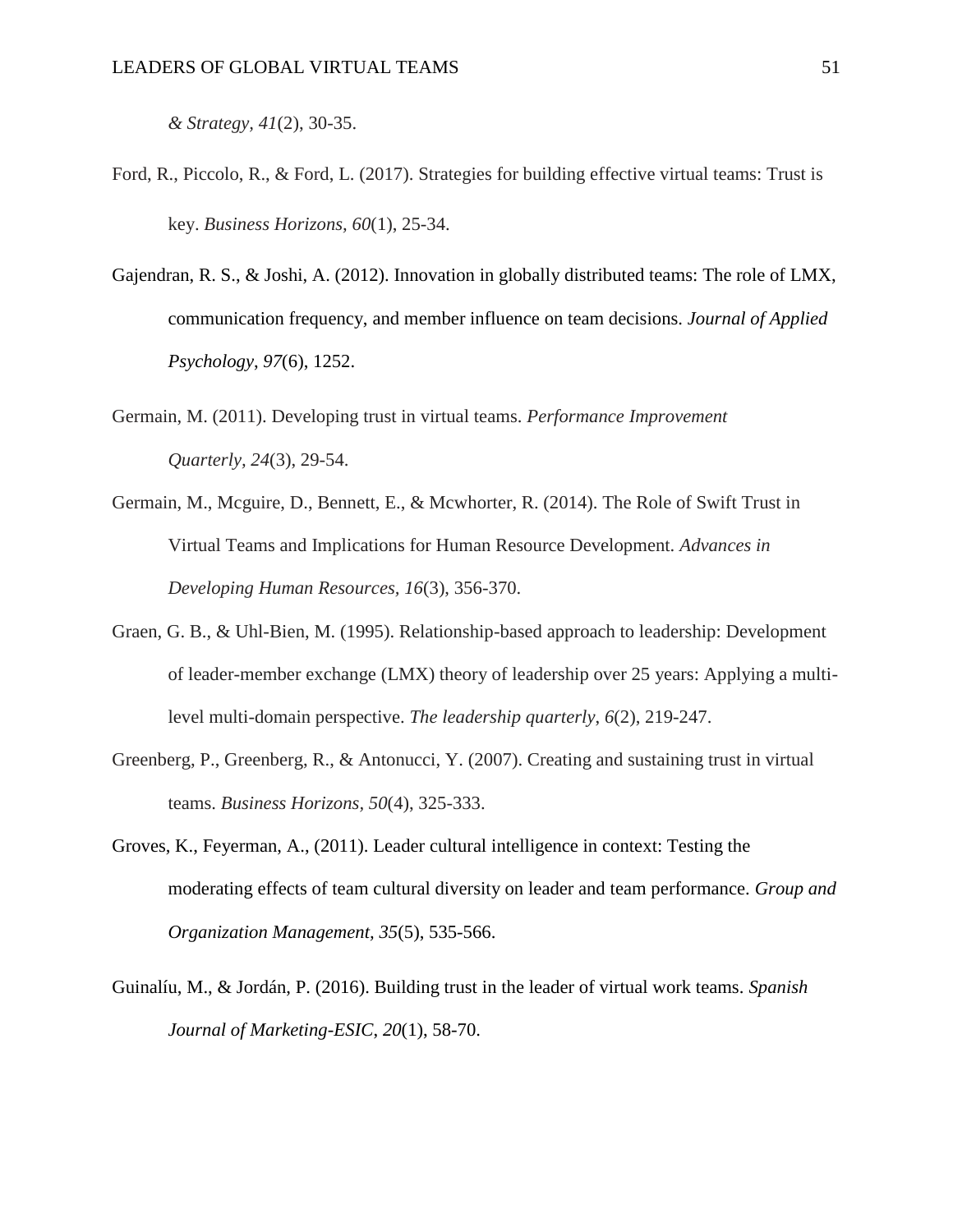- Hajro, A., Pudelko, M., Reiche, B., & Carr, C. (2010). An analysis of core-competences of successful multinational team leaders. *International Journal of Cross Cultural Management, 10*(2), 175-194.
- Hambley, L., O'Neill, T., & Kline, T. (2007). Virtual team leadership: Perspectives from the field. *International Journal of E-Collaboration, 3*(1), 40-64.
- Hansbrough, T. K., & Schyns, B. (2018). The appeal of transformational leadership. *Journal of Leadership Studies*, *12*(3), 19-32.
- Henderson, L., Stackman, R., & Lindekilde, R. (2018). Why cultural intelligence matters on global project teams. *International Journal of Project Management, 36*(7), 954-967.
- Hoch, J., & Kozlowski, S. (2014). Leading virtual teams: Hierarchical leadership, structural supports, and shared team leadership. *Journal of applied psychology*, *99*(3), 390.
- Hosseini, M.R., Zuo, J., Chileshe, N., Baroudi, B. (2013). A conceptual meta-framework for managing multicultural global virtual teams. *Int. Journal of Networking and Virtual Organizations, 12*(4), 310-330.
- Huang, R., Kahai, S., & Jestice, R. (2010). The contingent effects of leadership on team collaboration in virtual teams. *Computers in Human Behavior*, *26*(5), 1098-1110.
- Iorio, J., & Taylor, J. (2015). Precursors to engaged leaders in virtual project teams. *International Journal of Project Management, 33*(2), 395-405.
- Ismail, A. M., Reza, R., & Mahdi, S. (2012). Analysis the relationship between cultural intelligence and transformational leadership. *International Journal of Business and Social Science*, *3*(14), 252-261.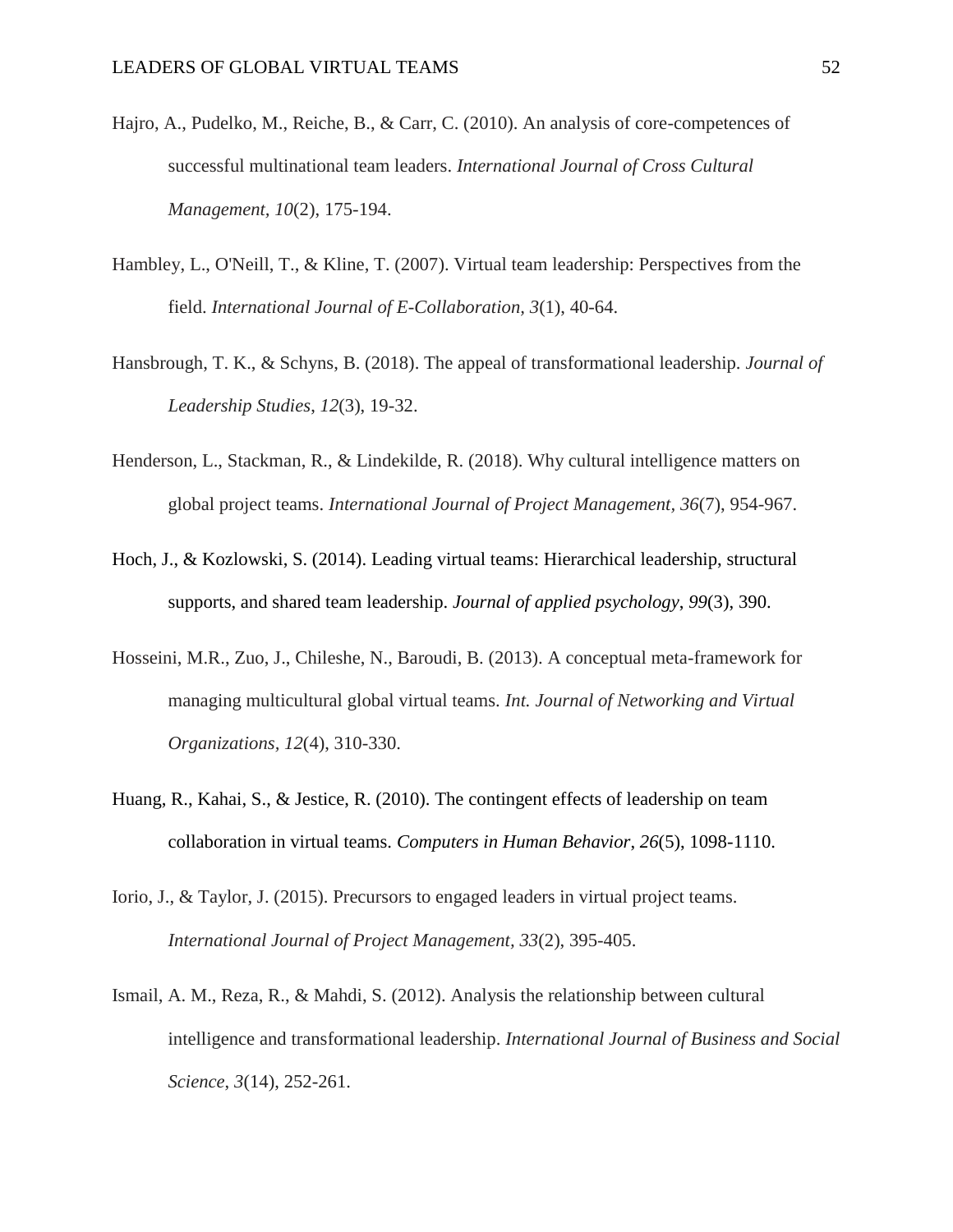- Joshi, A., Lazarova, M. B., & Liao, H. (2009). Getting everyone on board: The role of inspirational leadership in geographically dispersed teams. Organization science, 20(1), 240-252.
- Keung, E., & Rockinson-Szapkiw, A. (2013). The relationship between transformational leadership and cultural intelligence: A study of international school leaders. *Journal of Educational Administration*, *51*(6), 836-854.
- Kuruppuarachchi, P. (2009). Virtual team concepts in projects: A case study. *Project Management Journal,40*(2), 19-33.
- Lauring, J., & Jonasson, C. (2018). Can leadership compensate for deficient inclusiveness in global virtual teams? *Human Resource Management Journal*, *28*(3), 392-409.
- Lee-Kelley, L., & Sankey, T., (2008). Global virtual teams for value creation and project success: A case study. *International Journal of Project Management, 26*(1), 51-62.
- Li, M., Mobley, W., & Kelly, A. (2016). Linking personality to cultural intelligence: An interactive effect of openness and agreeableness. *Personality and Individual Differences, 89*, 105-110.
- Liao, C. (2017). Leadership in virtual teams: A multilevel perspective. *Human Resource Management Review, 27*(4), 648-659.
- Lilian, S. (2014). Virtual teams: Opportunities and challenges for e-Leaders. *Procedia - Social and Behavioral Sciences, 110*(C), 1251-1261.
- Maduka, N., Edwards, H., Greenwood, D., Osborne, A., & Babatunde, S. (2018). Analysis of competencies for effective virtual team leadership in building successful organisations. *Benchmarking: An International Journal, 25*(2), 696-712.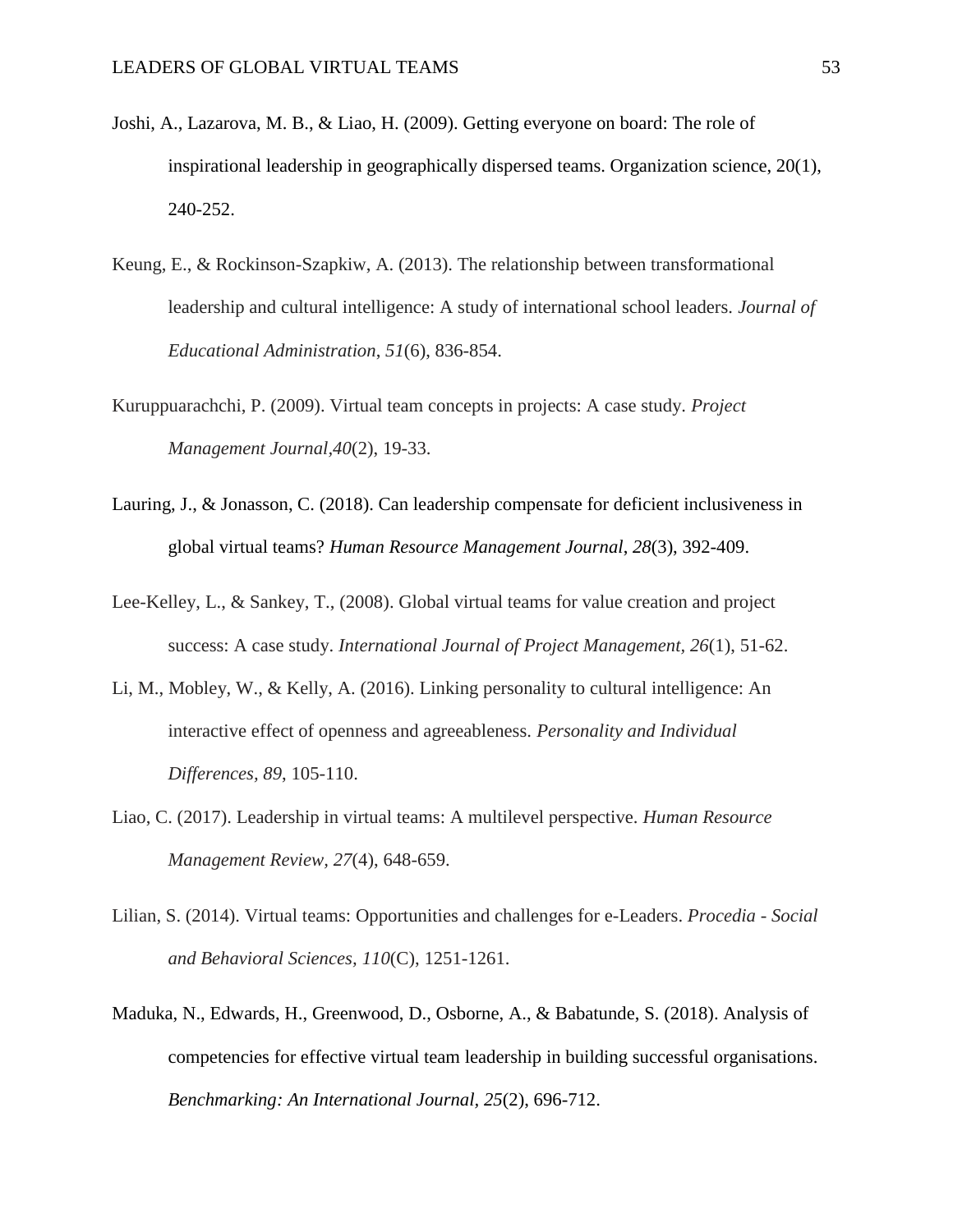- Marlow, S., Lacerenza, C., & Salas, E. (2017). Communication in virtual teams: A conceptual framework and research agenda*. Human Resource Management Review, 27(4), 575-589.*
- Mayer, R., Davis, J., & Schoorman, F. (1995). An integrative model of organizational trust. *The Academy of Management Review, 20*(3), 709-734. Retrieved from http://www.jstor.org.proxy.lib.pdx.edu/stable/258792
- Mccrae, R., & Costa, P. (1985). Updating Norman's "Adequate Taxonomy": Intelligence and personality dimensions in natural language and in questionnaires. *Journal of Personality and Social Psychology, 49*(3), 710-721.
- McCrae, R., & Costa, P. (1987). Validation of the five factor model of personality across instruments and observers. *Journal of Personality and Social Psychology, 52,* 81-90.
- Mockaitis, A., Zander, L., & De Cieri, H. (2018). The benefits of global teams for international organizations: HR implications. *The International Journal of Human Resource Management, 29*(14), 2137-2158.
- Moon, T. (2013). The effects of cultural intelligence on performance in multicultural teams. *Journal of Applied Social Psychology, 43*(12), 2414-2425.
- Mount, M., & Barrick, M. (1995). The Big Five personality dimensions: Implications for research and practice in human resources management. *Research in personnel and human resources management*, *13*(3), 153-200.
- Peters, L., & Karren, R. (2009). An examination of the roles of trust and functional diversity on virtual team performance ratings. *Group & Organization Management,34*(4), 479-504.
- Phaneuf, J.E., Boudrias, J.S., Rousseau, V., & Brunelle, E. (2016). Personality and transformational leadership: The moderating effect of organizational context. *Personality*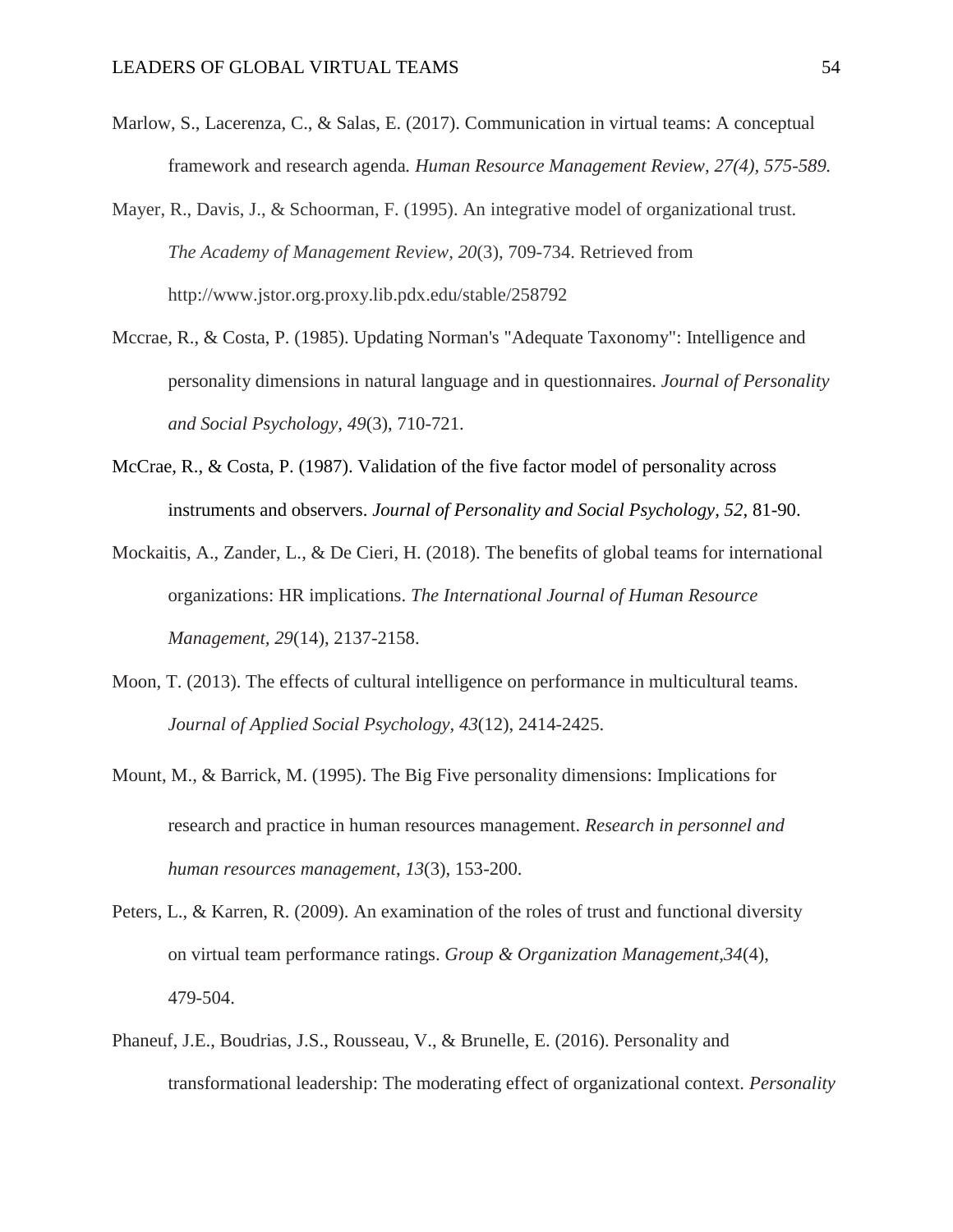*and Individual Differences, 102*, 30-35.

- Podsakoff, P., Mackenzie, S., Moorman, R., & Fetter, R. (1990). Transformational leader behaviors and their effects on followers' trust in leader, satisfaction, and organizational citizenship behaviors. *The Leadership Quarterly, 1*(2), 107-142.
- Polzer, J., Crisp, C., Jarvenpaa, S., & Kim, J. (2006). Extending the Faultline Model to geographically dispersed teams: How colocated subgroups can impair group functioning. *The Academy of Management Journal,49*(4), 679-692.
- Poulsen, S., & Ipsen, C. (2017). In times of change: How distance managers can ensure employees' wellbeing and organizational performance. *Safety science*, *100*, 37-45.
- Presbitero, A. (2016). Cultural intelligence (CQ) in virtual, cross-cultural interactions: Generalizability of measure and links to personality dimensions and task performance. *International Journal of Intercultural Relations, 50*, 29-38.
- Presbitero, A., & Toledano, L. (2018). Global team members' performance and the roles of cross-cultural training, cultural intelligence, and contact intensity: The case of global teams in IT offshoring sector. *The International Journal of Human Resource Management,29*(14), 2188-2208.
- Purvanova, R., & Bono, J. (2009). Transformational leadership in context: Face-to-face and virtual teams. *The Leadership Quarterly*, *20*(3), 343-357.
- Rack, O., Ellwart, T., Hertel, G., & Konradt, U. (2011). Team-based rewards in computer-mediated groups. *Journal Of Managerial Psychology, 26*(5), 419-438.
- Ramsey, J., Rutti, R., Lorenz, M., Barakat, L., & Sant'anna, A. (2017). Developing global transformational leaders. *Journal of World Business, 52*(4), 461-473.

Rockstuhl, T., Seiler, S., Ang, S., Van Dyne, L., & Annen, H. (2011). Beyond general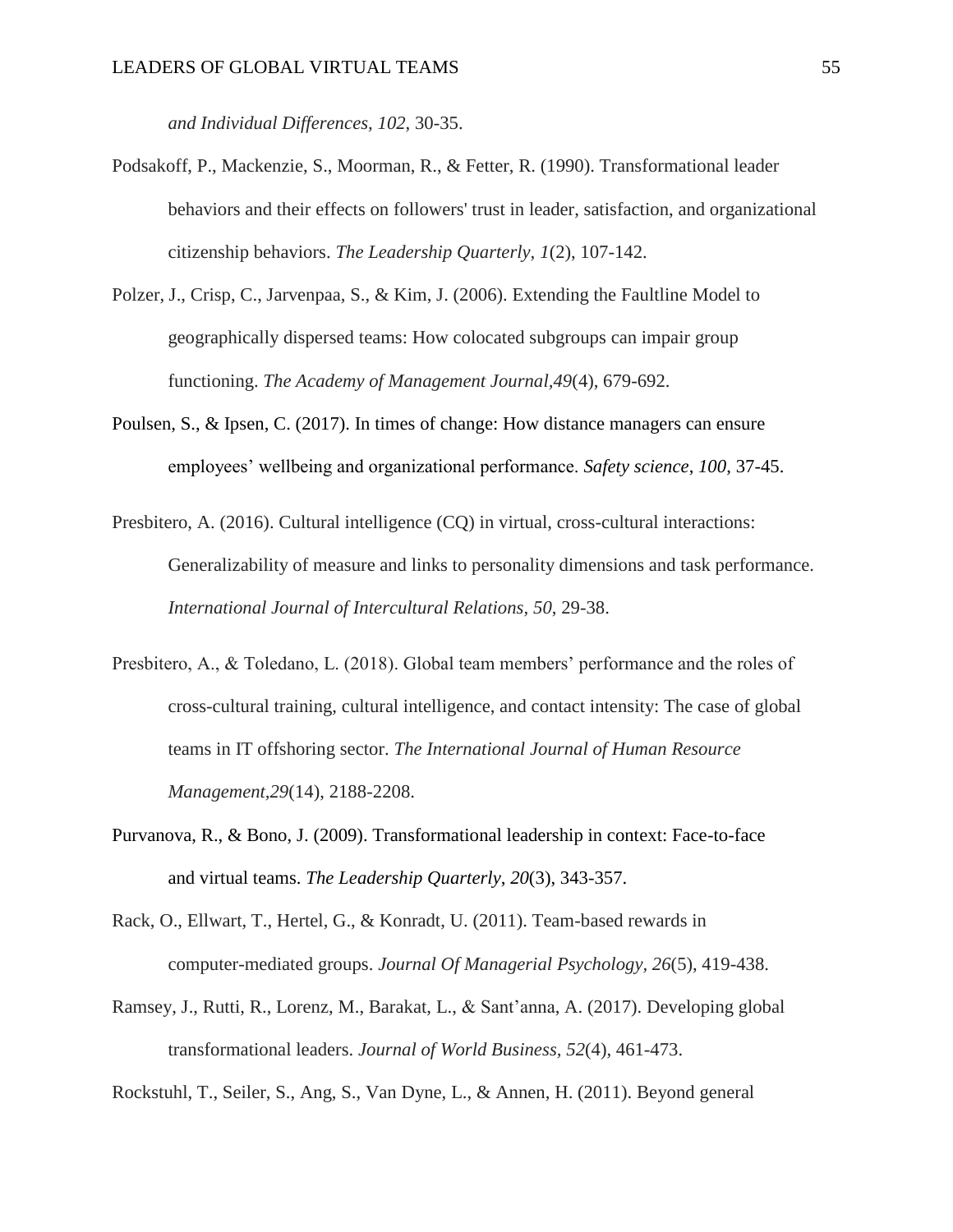intelligence (IQ) and emotional intelligence (EQ): The role of cultural intelligence (CQ) on cross‐border leadership effectiveness in a globalized world. *Journal of Social Issues, 67*(4), 825-840.

- Rosenauer, D., Homan, A., Horstmeier, C., & Voelpel, S. (2016). Managing nationality diversity: The interactive effect of leaders' cultural intelligence and task interdependence. *British Journal of Management, 27*(3), 628-645.
- RW3 CultureWizard. (2018). Trends in global virtual teams report. Retrieved June 27, 2019 from https://www.rw-3.com/
- Sarker, S., Ahuja, M., Sarker, S., & Kirkeby, S. (2011). The role of communication and trust in global virtual teams: A social network perspective. *Journal of Management Information Systems, 28*(1), 273-310.
- Van der Zee, K., and Van Oudenhoven, J.P. 2000. The Multicultural Personality Questionnaire: A multidimensional instrument of multicultural effectiveness. *European Journal of Personality*, 14: 291–309.
- Van Dyne, L., Ang, S., Ng, K. Y., Rockstuhl, T., Tan, M. L., & Koh, C. (2012). Sub‐dimensions of the four factor model of cultural intelligence: Expanding the conceptualization and measurement of cultural intelligence. *Social and personality psychology compass*, *6*(4), 295-313.
- Van Woerkom, M., & De Reuver, R. (2009). Predicting excellent management performance in an intercultural context: A study of the influence of multicultural personality on transformational leadership and performance. *The International Journal of Human Resource Management, 20*(10), 2013-2029.